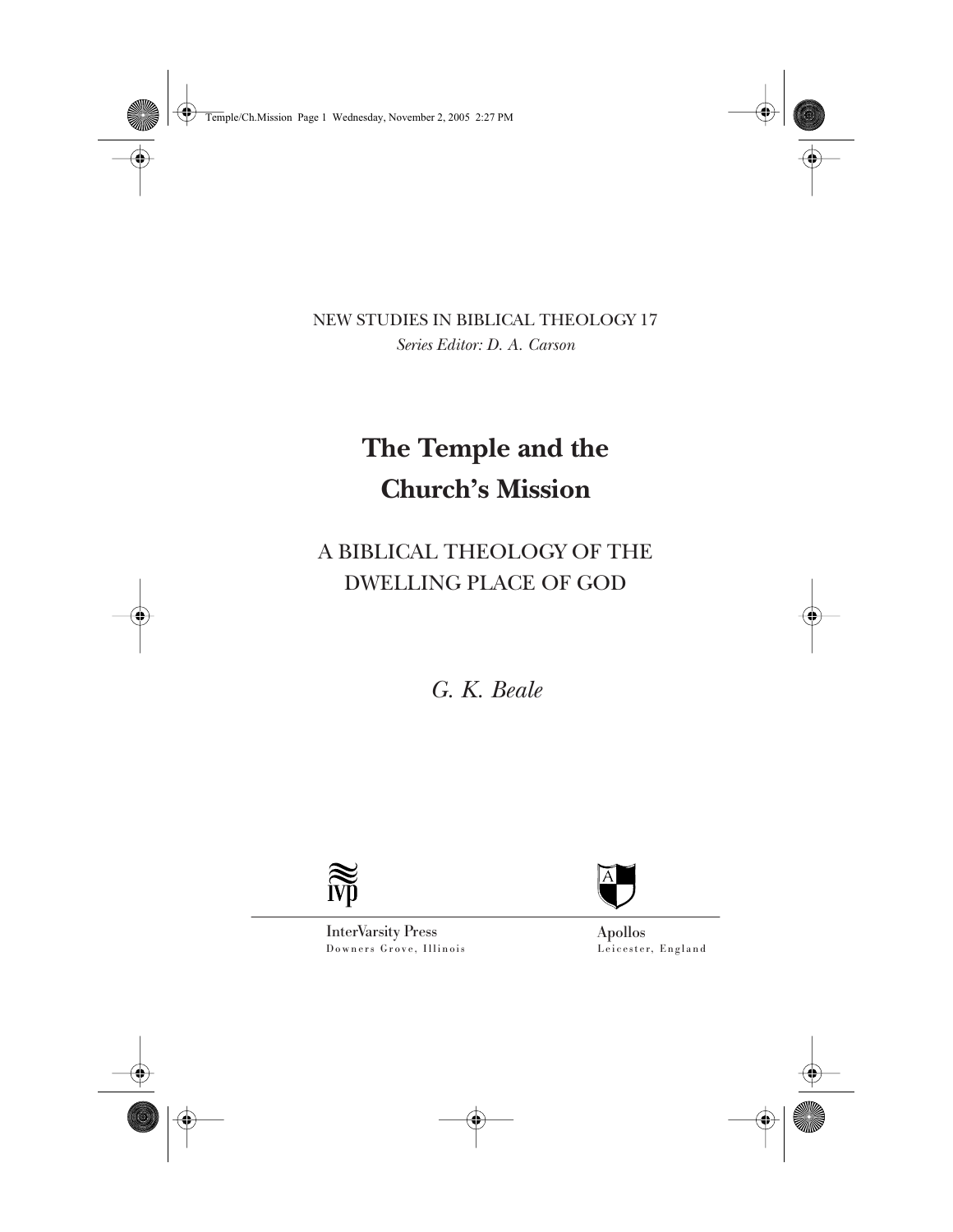Temple/Ch.Mission Page 2 Wednesday, November 2, 2005 2:27 PM

*InterVarsity Press P.O. Box 1400, Downers Grove, IL 60515-1426 World Wide Web: www.ivpress.com E-mail: mail@ivpress.com*

*APOLLOS (an imprint of Inter-Varsity Press, England) 38 De Montfort Street, Leicester LE1 7GP, England Website: www.ivpbooks.com Email: ivp@ivp-editorial.co.uk*

*© G. K. Beale 2004* 

*All rights reserved. No part of this publication may be reproduced, stored in a retrieval system or transmitted in any form or by any means, electronic, mechanical, photocopying, recording or otherwise, without the prior permission of InterVarsity Press.*

*InterVarsity Press® is the book-publishing division of InterVarsity Christian Fellowship/USA®, a student movement active on campus at hundreds of universities, colleges and schools of nursing in the United States of America, and a member movement of the International Fellowship of Evangelical Students. For information about local and regional activities, write Public Relations Dept., InterVarsity Christian Fellowship/USA, 6400 Schroeder Rd., P.O. Box 7895, Madison, WI 53707-7895, or visit the IVCF website at <www.intervarsity.org>.* 

*Inter-Varsity Press, England, is the publishing division of the Universities and Colleges Christian Fellowship (formerly the Inter-Varsity Fellowship), a student movement linking Christian Unions in universities and colleges throughout Great Britain, and a member movement of the International Fellowship of Evangelical Students. For information about local and national activities write to UCCF, 38 De Montfort Street, Leicester LE1 7GP, email us at email@uccf.org.uk, or visit the UCCF website at www.uccf.org.uk.*

*All Scripture quotations, unless otherwise indicated, are taken from the* New American Standard Bible*®, copyright 1960, 1962, 1963, 1968, 1971, 1972, 1973, 1975, 1977, 1995 by The Lockman Foundation. Used by permission.*

*US ISBN-10: 0-8308-2618-1 ISBN-13: 978-0-8308-2618-6 UK ISBN 1-84474-022-6*

*Printed in the United States of America* ∞

#### **Library of Congress Cataloging-in-Publication Data**

*Beale, G. K. (Gregory K.), 1949- The temple and the church's mission: a biblical theology of the temple/Gregory K. Beale. p. cm.—(New studies in biblical theology; 18) Includes bibliographical references and index. ISBN 0-8308-2618-1 (pbk.: alk. paper) 1. Temple of God. 2. bible—Theology. I. Title. II. New studies in biblical theology (InterVarsity Press) BS680.T4B42 2004 220.6'4—dc22*

### **British Library Cataloguing in Publication Data**

| A catalogue record for this book is available from the British Library. |  |  |  |  |  |  |  |  |  |  |  |  |  |  |
|-------------------------------------------------------------------------|--|--|--|--|--|--|--|--|--|--|--|--|--|--|
| P 19 18 17 16 15 14 13 12 11 10 9 8 7 6 5 4 3 2                         |  |  |  |  |  |  |  |  |  |  |  |  |  |  |
| Y 19 18 17 16 15 14 13 12 11 10 09 08 07 06 05                          |  |  |  |  |  |  |  |  |  |  |  |  |  |  |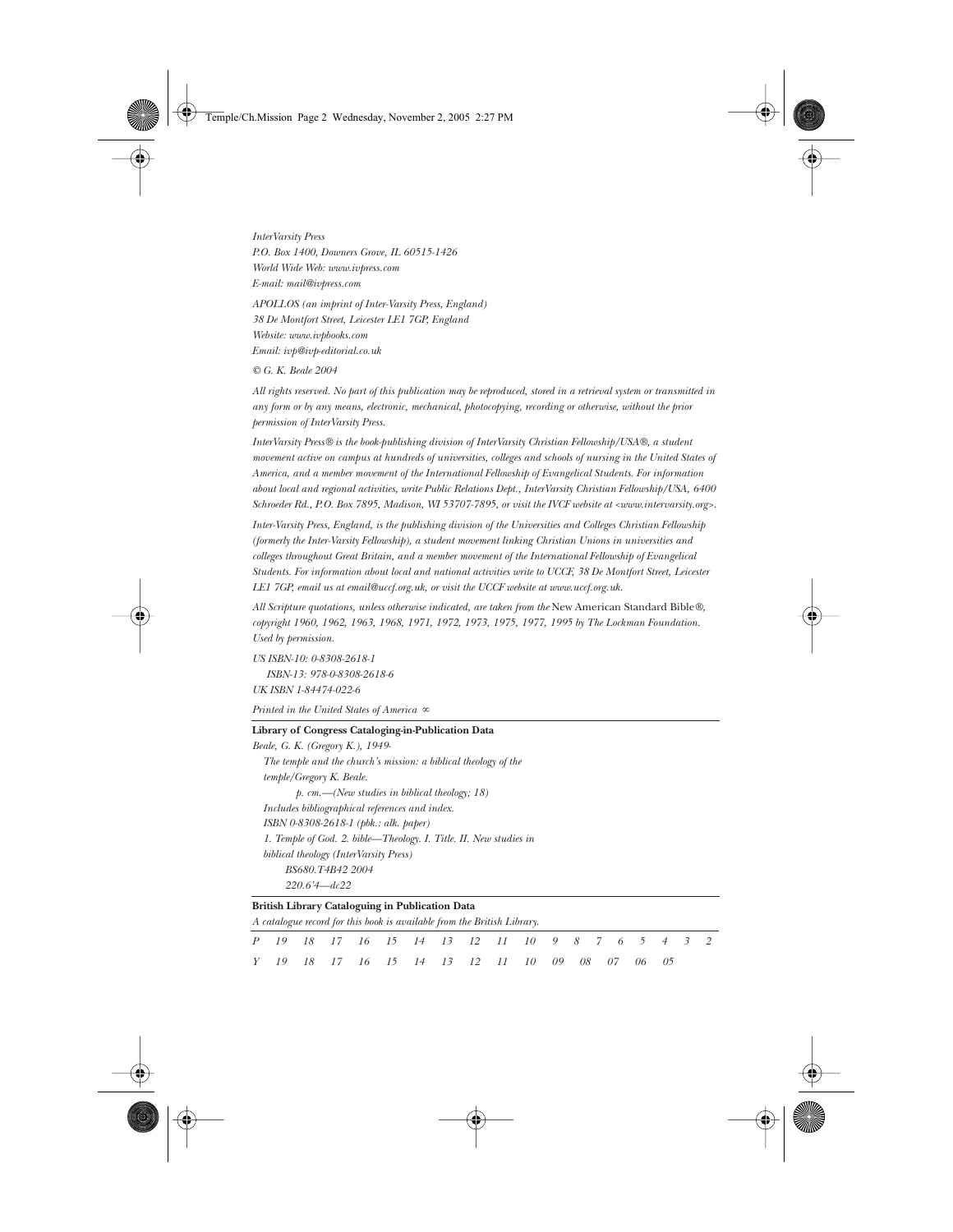TEMPLE MAKE-UP 17/5/04 5:13 pm Page 5 PHIL'S G3 MAC PHIL'S G3 MAC: PHIL'S JOBS:8811

# **Contents**

|                               | Series preface                                                                                   | 9  |  |  |  |
|-------------------------------|--------------------------------------------------------------------------------------------------|----|--|--|--|
|                               | Author's preface                                                                                 | 11 |  |  |  |
| Preface by Mary Dorinda Beale |                                                                                                  |    |  |  |  |
|                               | Abbreviations                                                                                    | 19 |  |  |  |
|                               | 1 Introduction                                                                                   | 23 |  |  |  |
|                               | The final vision of the Apocalypse and its implications<br>for a biblical theology of the temple | 23 |  |  |  |
|                               | A brief comment on the interpretative approach of<br>this book                                   | 26 |  |  |  |
| $\mathbf{2}$                  | Cosmic symbolism of temples in the Old Testament                                                 | 29 |  |  |  |
|                               | The Old Testament view of Israel's earthly temple as a                                           |    |  |  |  |
|                               | reflection of the heavenly or cosmic temple                                                      | 31 |  |  |  |
|                               | Judaism's view of the symbolism of the temple                                                    | 45 |  |  |  |
|                               | Conclusion: symbolism of the temple in the Old                                                   |    |  |  |  |
|                               | Testament and Judaism                                                                            | 48 |  |  |  |
|                               | Israel's temple in the light of the Ancient Near Eastern                                         |    |  |  |  |
|                               | view of the earthly temple as a reflection of the heavenly                                       |    |  |  |  |
|                               | or cosmic temple                                                                                 | 50 |  |  |  |
|                               | Divine 'rest' after creating the cosmos and after                                                |    |  |  |  |
|                               | constructing the sanctuary                                                                       | 60 |  |  |  |
|                               | Israel's earthly tabernacle and temple as reflections and                                        |    |  |  |  |
|                               | recapitulations of the first temple in the Garden of Eden                                        | 66 |  |  |  |
| 3                             | The expanding purpose of temples in the Old Testament                                            | 81 |  |  |  |
|                               | Humanity's kingly and priestly role in serving God in the                                        |    |  |  |  |
|                               | temple                                                                                           | 81 |  |  |  |
|                               | The cosmic expansion of the garden sanctuary through                                             |    |  |  |  |
|                               | Adam's rule as a priest-king in God's image                                                      | 81 |  |  |  |
|                               | The Ancient Near Eastern concept of the cosmic expansion                                         |    |  |  |  |
|                               | of temples through the rule of priest-kings in the image                                         |    |  |  |  |
|                               | of a deity                                                                                       | 87 |  |  |  |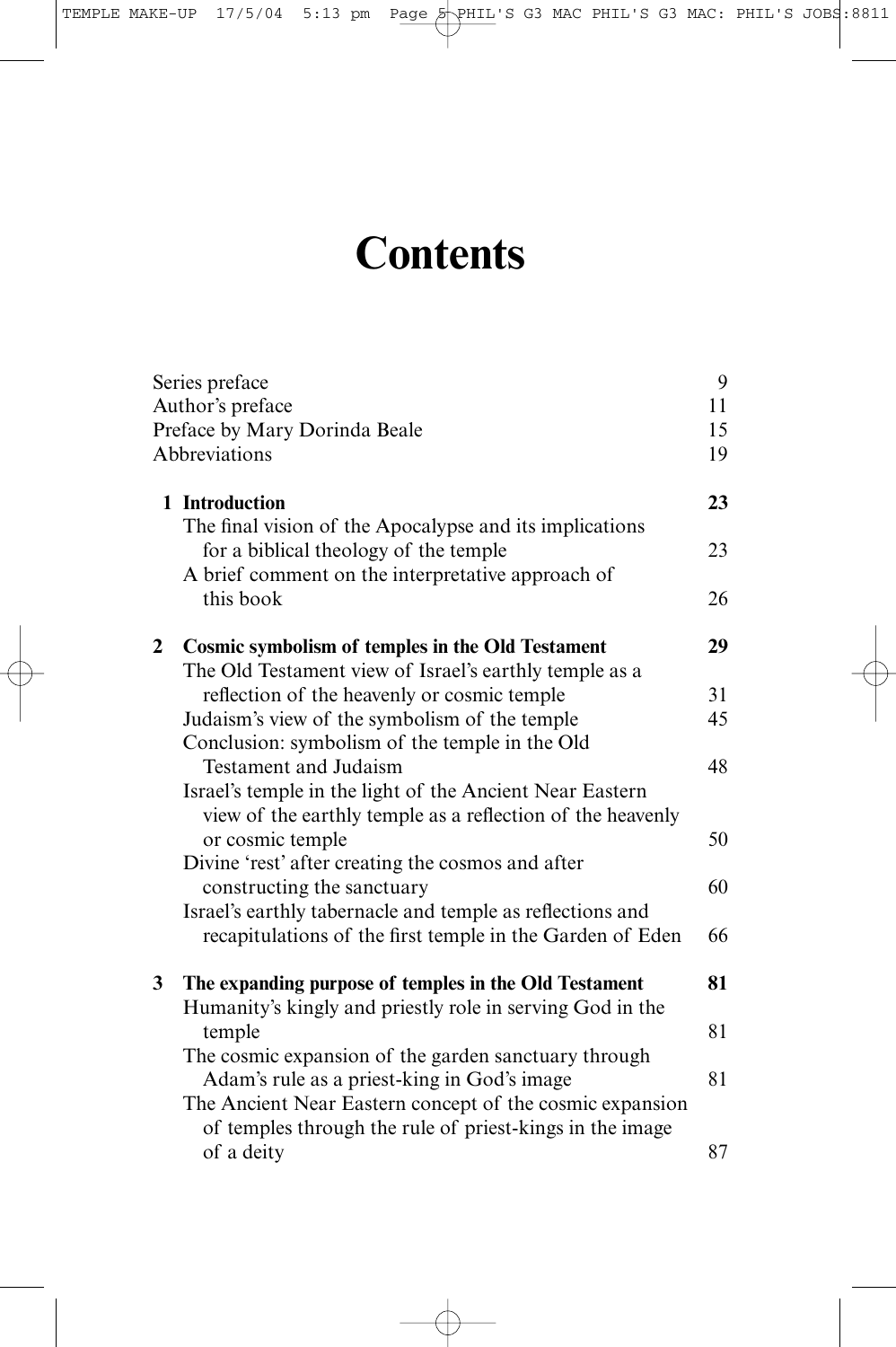|   | Adam's commission as a priest-king to rule and expand the<br>temple is passed on to others                          | 93  |
|---|---------------------------------------------------------------------------------------------------------------------|-----|
| 4 | The expanding end-time purpose of temples in the                                                                    |     |
|   | <b>Old Testament</b>                                                                                                | 123 |
|   | The view of the Old Testament                                                                                       | 123 |
|   | Views of early Jewish commentators                                                                                  | 154 |
|   | Concluding thoughts on the Old Testament and Jewish                                                                 |     |
|   | views about an expanding garden or temple                                                                           | 166 |
| 5 | The 'already and not yet' fulfilment of the end-time temple in                                                      |     |
|   | <b>Christ and his people: the Gospels</b>                                                                           | 169 |
|   | Introduction                                                                                                        | 169 |
|   | Jesus as the Last Adam and the temple of the new creation<br>in the Synoptic Gospels                                | 171 |
|   | Excursus: an early patristic text linking the Adamic                                                                |     |
|   | commission to Christ and the church as a temple under                                                               |     |
|   | construction                                                                                                        | 180 |
|   | Jesus as the temple of the new creation in John                                                                     | 192 |
| 6 | The inauguration of a new temple in the book of Acts                                                                | 201 |
|   | The descent of the new temple in the form of the Spirit at                                                          |     |
|   | Pentecost                                                                                                           | 201 |
|   | Christ as the cornerstone of the new temple                                                                         | 216 |
|   | Christ as the emerging new temple: Stephen's testimony                                                              | 216 |
|   | Christ as the emerging new temple: James's testimony                                                                | 232 |
| 7 | The inauguration of a new temple in the epistles of Paul                                                            | 245 |
|   | 1 Corinthians 3                                                                                                     | 245 |
|   | 2 Corinthians                                                                                                       | 253 |
|   | Ephesians                                                                                                           | 259 |
|   | Colossians                                                                                                          | 263 |
| 8 | The temple in 2 Thessalonians 2                                                                                     | 269 |
|   | The content of the false teaching in Thessalonica                                                                   | 269 |
|   | The prophesied sign of the final future apostasy                                                                    | 271 |
|   | The prophesied sign of the future Antichrist in the temple<br>The beginning fulfilment of Antichrist's prophesied   | 272 |
|   | defilement of the temple in the Thessalonian church<br>Conclusion: does Paul spiritualize Daniel's temple prophecy? | 284 |
|   | A 'literal' versus a 'redemptive-historical' approach                                                               | 288 |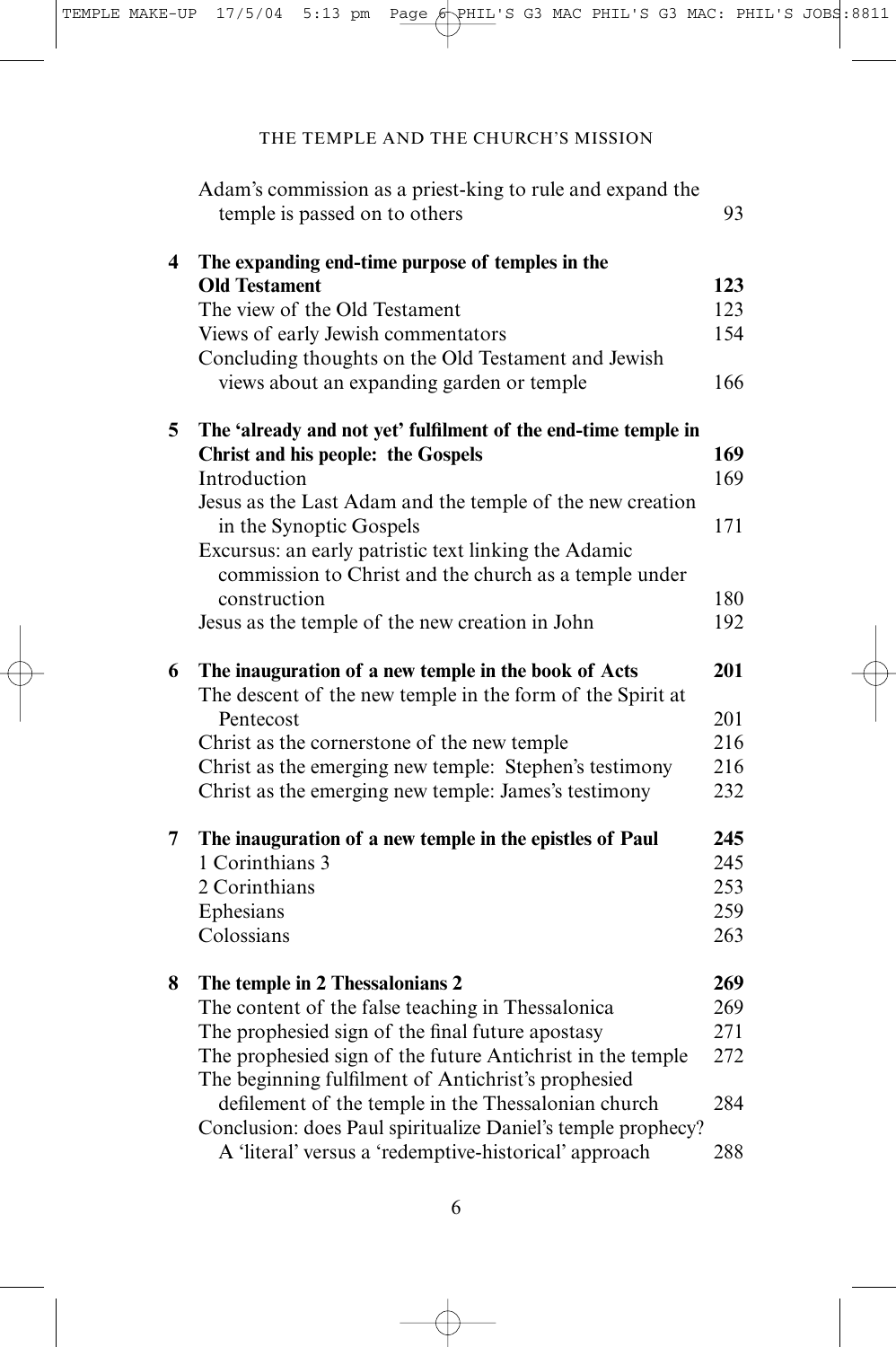### **CONTENTS**

| 9 | The inauguration of a new temple in Hebrews                                                  | 293 |
|---|----------------------------------------------------------------------------------------------|-----|
|   | The temple in Hebrews 8                                                                      | 294 |
|   | Christ as the veil of the heavenly end-time tabernacle                                       | 300 |
|   | Christ as the heavenly end-time tabernacle itself                                            | 301 |
|   | 'Mount Zion' and the 'heavenly Jerusalem' as equivalent                                      |     |
|   | to the end-time temple                                                                       | 301 |
|   | Excursus: further biblical-theological reflections related to                                |     |
|   | Hebrews' contention that the eternal end-time temple                                         |     |
|   | cannot be 'handmade'                                                                         | 309 |
|   | 10 The world-encompassing temple in Revelation                                               | 313 |
|   | The church as the eschatological temple in Revelation                                        |     |
|   | $11:1 - 4$                                                                                   | 313 |
|   | Other texts in the Apocalypse that further contribute to                                     |     |
|   | understanding the end-time temple in Revelation 11 and                                       |     |
|   | $21 - 22$                                                                                    | 328 |
|   | The church as the eschatological temple in 1 Peter 2 and                                     |     |
|   | its relationship to Revelation's temple                                                      | 331 |
|   | Excursus on Christ as the foundation stone of the temple,                                    |     |
|   | and, hence of the new creation in the light of the Ancient                                   |     |
|   | <b>Near East</b>                                                                             | 333 |
|   |                                                                                              |     |
|   | 11 The temple in Ezekiel $40 - 48$ and its relationship to the                               |     |
|   | <b>New Testament</b>                                                                         | 335 |
|   | The contextual connections of chapters $40 - 48$ within the                                  |     |
|   | book of Ezekiel that point to a non-structural end-time                                      |     |
|   | temple                                                                                       | 336 |
|   | The descriptions within chapters $40 - 48$ that point to a<br>non-structural end-time temple | 340 |
|   | Is the temple-city in Revelation 21 the fulfilment of                                        |     |
|   | Ezekiel's vision?                                                                            | 346 |
|   | Conclusion                                                                                   | 353 |
|   | Excursus: further reflections on the nature of Ezekiel's                                     |     |
|   | vision of the temple                                                                         | 354 |
|   |                                                                                              |     |
|   | 12 Theological conclusions: the physical temple as a                                         |     |
|   | foreshadowing of God's and Christ's presence as the true                                     |     |
|   | temple                                                                                       | 365 |
|   | The consummate eschatological stage of the world-                                            |     |
|   | encompassing temple in Revelation $21:1 - 22:5$                                              | 365 |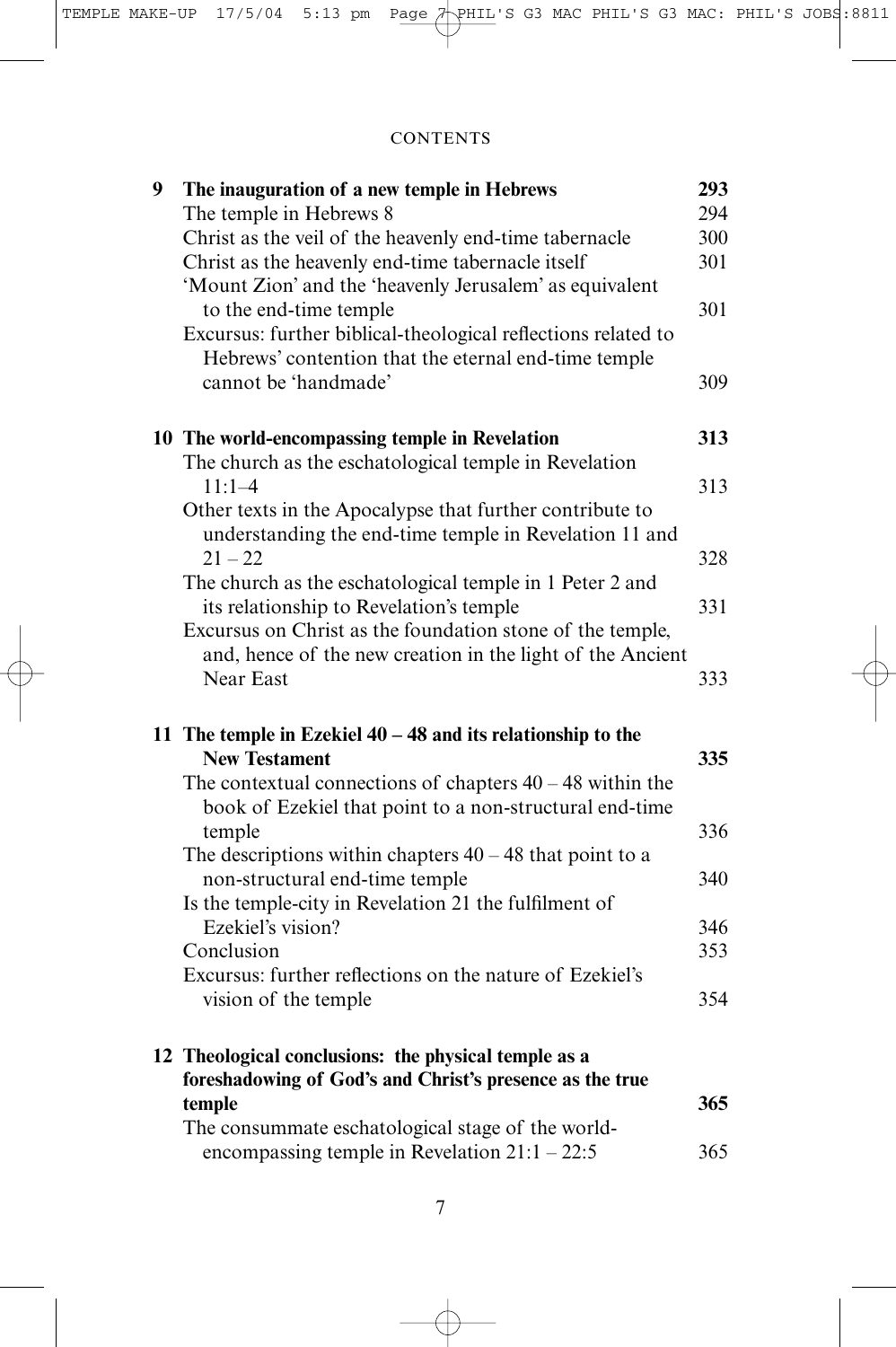| Hermeneutical reflections on the theological relationship         |     |  |  |  |
|-------------------------------------------------------------------|-----|--|--|--|
| of the Old Testament temple to the temple in the New              |     |  |  |  |
| Testament                                                         | 373 |  |  |  |
| Theological reflections on the relationship of the Old            |     |  |  |  |
| Testament temple to the temple in the New Testament               | 385 |  |  |  |
| Conclusion                                                        | 392 |  |  |  |
| 13 Practical reflections on Eden and the temple for the church in |     |  |  |  |
| the twenty-first century                                          | 395 |  |  |  |
| <b>Bibliography</b>                                               | 403 |  |  |  |
| Index of modern authors                                           | 425 |  |  |  |
|                                                                   | 430 |  |  |  |
| Index of Bible references                                         |     |  |  |  |
| 450<br>Index of ancient sources                                   |     |  |  |  |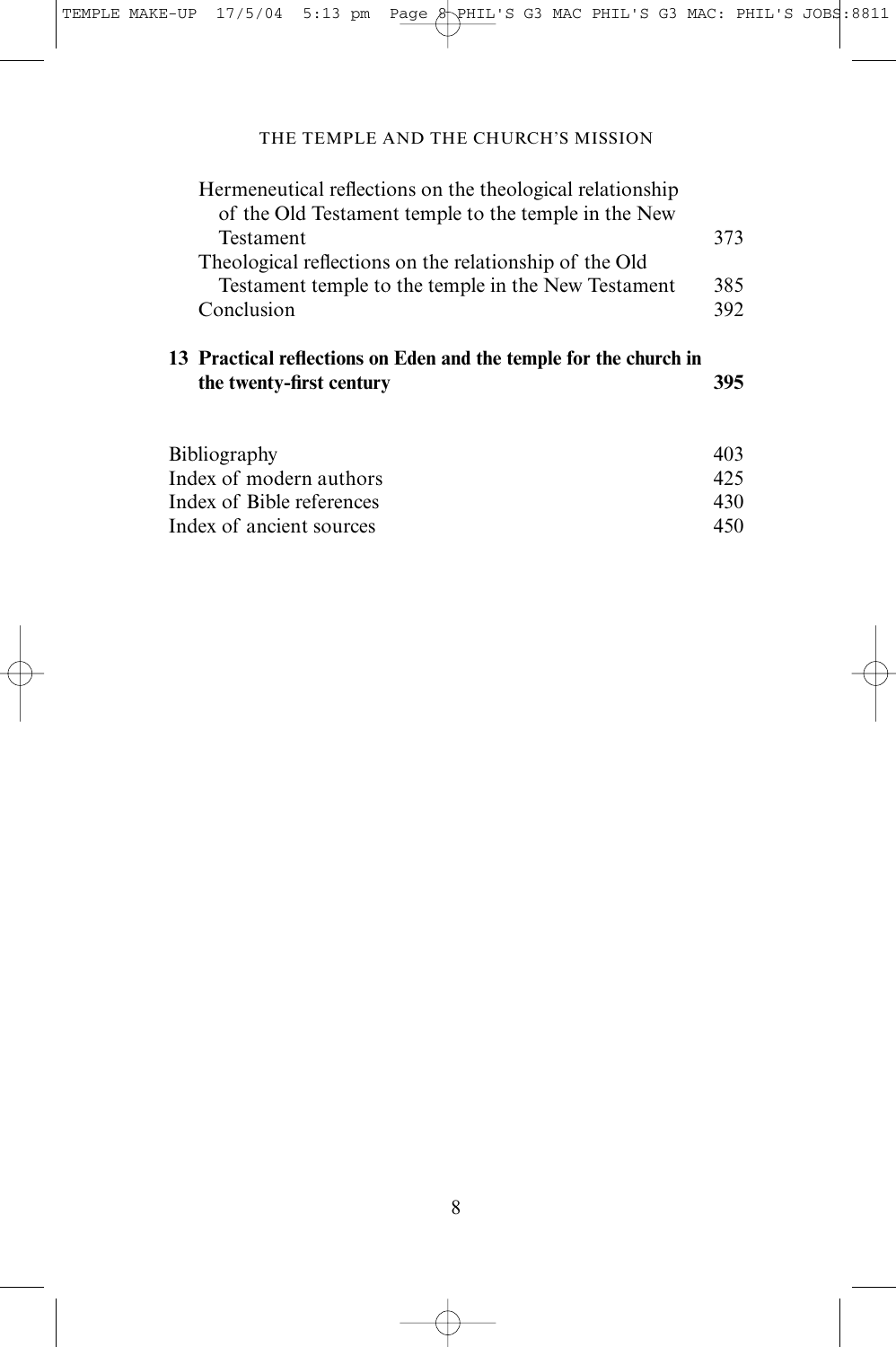# **Series preface**

*New Studies in Biblical Theology* is a series of monographs that address key issues in the discipline of biblical theology. Contributions to the series focus on one or more of three areas: 1. the nature and status of biblical theology, including its relations with other disciplines (e.g. historical theology, exegesis, systematic theology, historical criticism, narrative theology); 2. the articulation and exposition of the structure of thought of a particular biblical writer or corpus; and 3. the delineation of a biblical theme across all or part of the biblical corpora.

Above all, these monographs are creative attempts to help thinking Christians understand their Bibles better. The series aims simultaneously to instruct and to edify, to interact with the current literature, and to point the way ahead. In God's universe, mind and heart should not be divorced: in this series we will try not to separate what God has joined together. While the notes interact with the best of the scholarly literature, the text is uncluttered with untransliterated Greek and Hebrew, and tries to avoid too much technical jargon. The volumes are written within the framework of confessional evangelicalism, but there is always an attempt at thoughtful engagement with the sweep of the relevant literature.

Of the three approaches to biblical theology listed above, this volume follows the third. Dr Greg Beale traces out the theme of the tabernacle/temple across the Bible's story-line, illuminating text after text as he goes. But more, he shows that the significance and symbolism of the temple draw on cultural assumptions, with the result that his theology is well grounded not only in exegesis but also in history. And beyond that, he ventures some suggestions about the meaning of the temple in both the Old and the New Testaments that break new ground, enabling thoughtful readers to perceive connections in the text of Scripture that doubtless escaped them in the past. The importance of this book therefore lies not only in the competent handling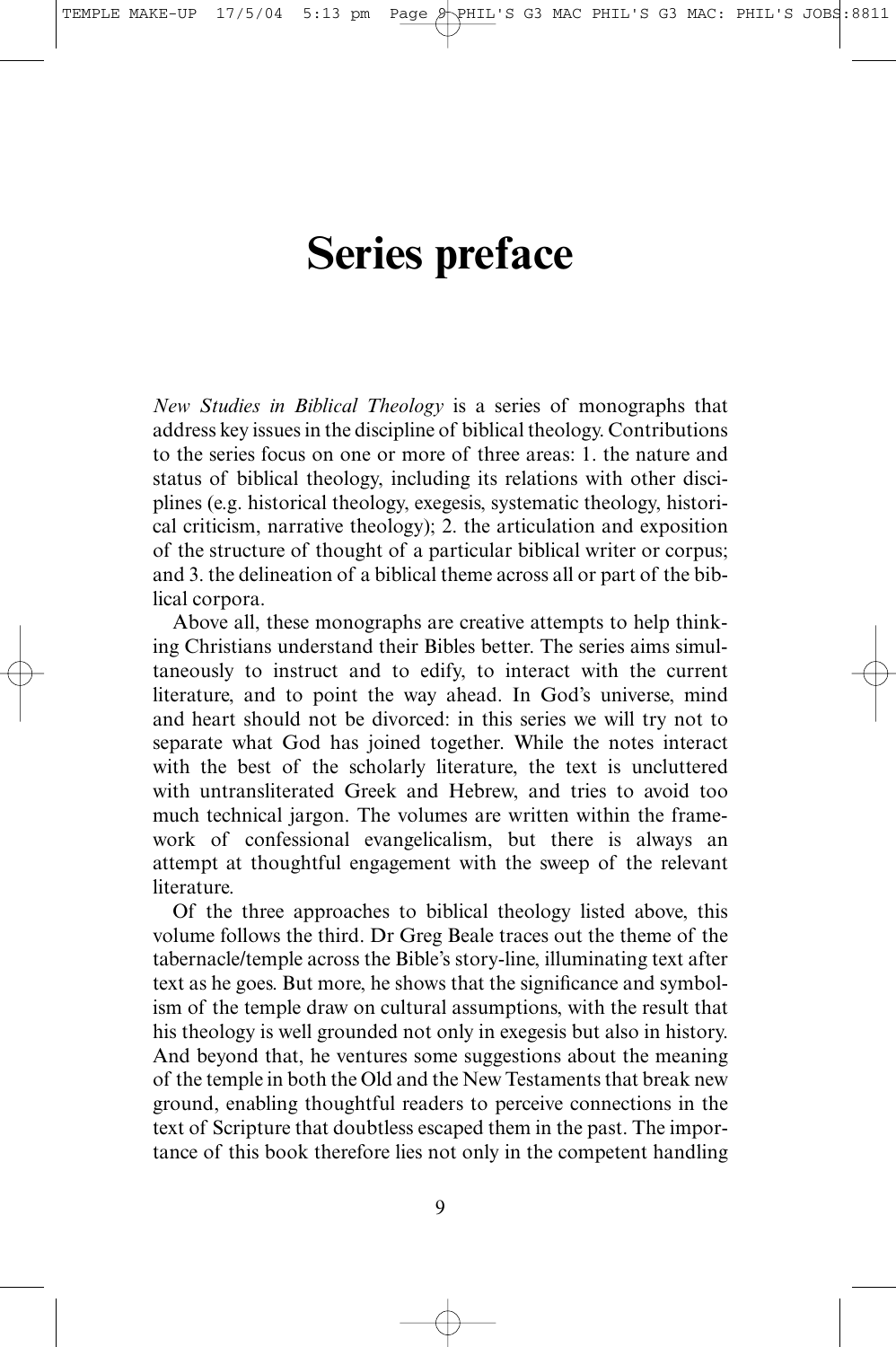of its chosen theme, but also in three other things: its evocative unpacking of the theme of the temple in its relations to broader structures of thought, including the kingdom of God; its modelling of the way biblical theology is to be done; and its capacity to cause readers to perceive fresh and wonderful things in the Scriptures, and bow in worship and gratitude.

> *D. A. Carson Trinity Evangelical Divinity School*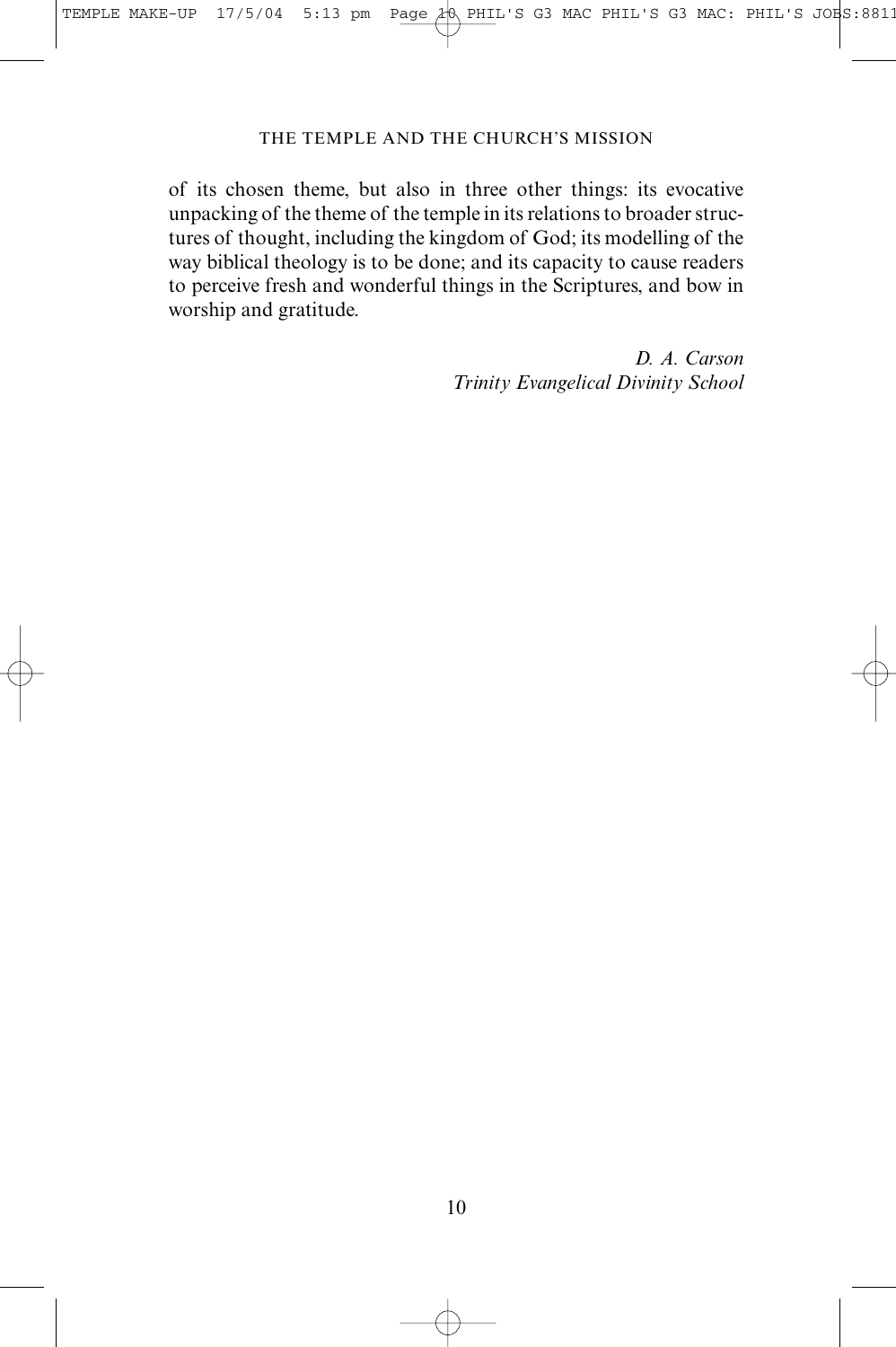# **Author's preface**

This book had its birth as a three-page excursus to Revelation 22:1–2 in my commentary on Revelation (see Beale 1999a: 1109–1111). In 2001 I expanded the excursus into an extended paper, which was read at the Tyndale Fellowship Study Group on Biblical Theology in Cambridge, England (whose topic was on 'The Biblical Theology of the Temple'). The paper, along with other papers at that conference, was subsequently published (see Beale 2004). I am thankful to the conveners of the Tyndale Study Group for giving me opportunity to deliver this paper and for including it in the published volume of papers from the conference.

The extended paper was still only the barest thumb-nail sketch of what I had in mind as a biblical theology of the temple. Therefore, I set out to write a fuller-scale work. I have discovered that some of the book's chapters themselves need even further elaboration, but one has to stop somewhere.

This book has been the most exciting research project on which I have ever worked. It has opened my eyes to themes that I had seen only dimly before. In particular, I have seen more clearly than ever that the themes of Eden, the temple, God's glorious presence, new creation and the mission of the church are ultimately facets of the same reality! It is my hope that the biblical-theological perspective of this book will provide greater fuel to fire the church's motivation to fulfil its mission to the world.

I am indebted beyond words to my wife, Dorinda, who has discussed the theology of the temple with me for the past couple of years, and who remains as excited as I am about the subject. She has been one of the main instruments through which I have been able to understand this topic in more depth.

I also owe a great debt to Don Carson, the editor of this series. Don made a significant investment in reading and carefully evaluating the manuscript. His suggestions for revision were invaluable and have definitely made this a better book than it would have been! In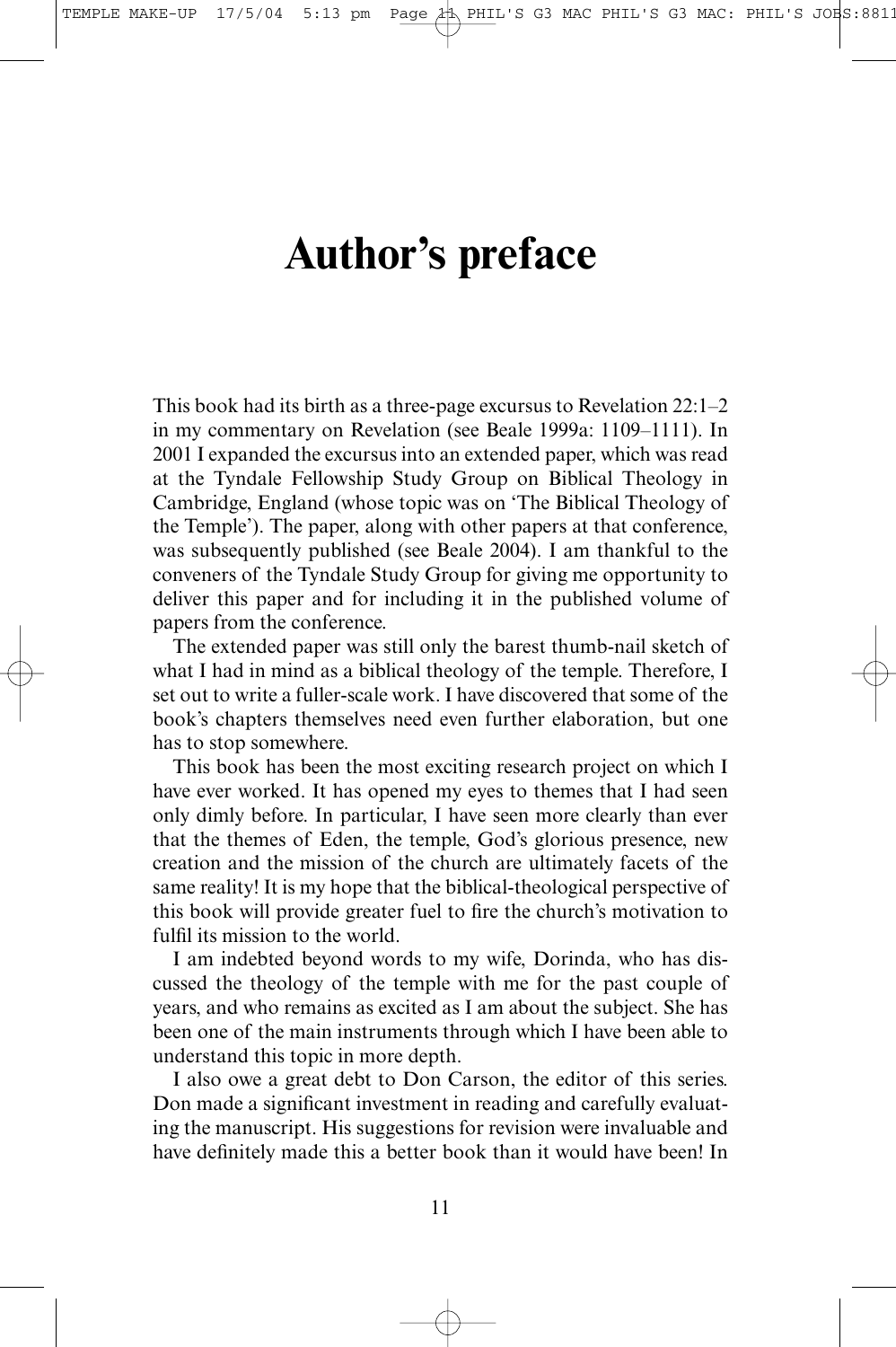addition, his encouragement about the project's viability throughout the editorial process has motivated me to finish it. Along with Don Carson, I must mention Philip Duce, Theological Books Editor at IVP in England, who has also read the manuscript and offered suggestions for improvement and encouragement. I am thankful to both Don and Philip for accepting this book for publication. I am similarly indebted to Jeff Niehaus, Gordon Hugenberger, Dan Master, John Monson and John Walton for reading and commenting on parts of this book, as well as alerting me to some OT and ANE sources.

I am likewise grateful to College Church (in Wheaton), which asked me to deliver the Fall 2001 Missions Sunday sermon on the subject of this book (and invited me to teach in other venues in the church on the theme). Attempting to distil the material for the church community has been essential in helping me to understand it even better. In addition, being able to teach the subject at Park Woods Presbyterian Church (Kansas City), Wheaton College Graduate School, The Greek Bible School of Athens (Greece), the Evangelical Theological College of Addis Ababa (Ethiopia) and the Bethlehem Theological Institute (Minneapolis) has been an enormous benefit, especially with respect to student questions that have sharpened my perspectives.

I also want to offer appreciation to the following research students who either helped do research or double-checked and edited the manuscript of this book: John Kohler, Ben Gladd, Stephen Webster, Kevin Cawley (particularly his research in early Judaism) and Todd Wilson. I am especially indebted to Greg Goss for his stylistic comments and other suggestions to improve the clarity of the book. Thanks must also be given to David Lincicum for creating the indices for the book.

Above all, I am thankful to God for enabling me to conceive the idea for this book and giving me the energy and discipline to write it. It is my prayer that God's glory will more greatly be manifested as a result of the reading of this book.

A few comments about some stylistic aspects of the book are in order. English translations follow the New American Standard Bible, unless otherwise indicated or, when different, represent my own translation. With respect to all translations of ancient works, when the translation differs from the standard editions usually referred to, then it is my translation or someone else's (in the latter case I indicate whom).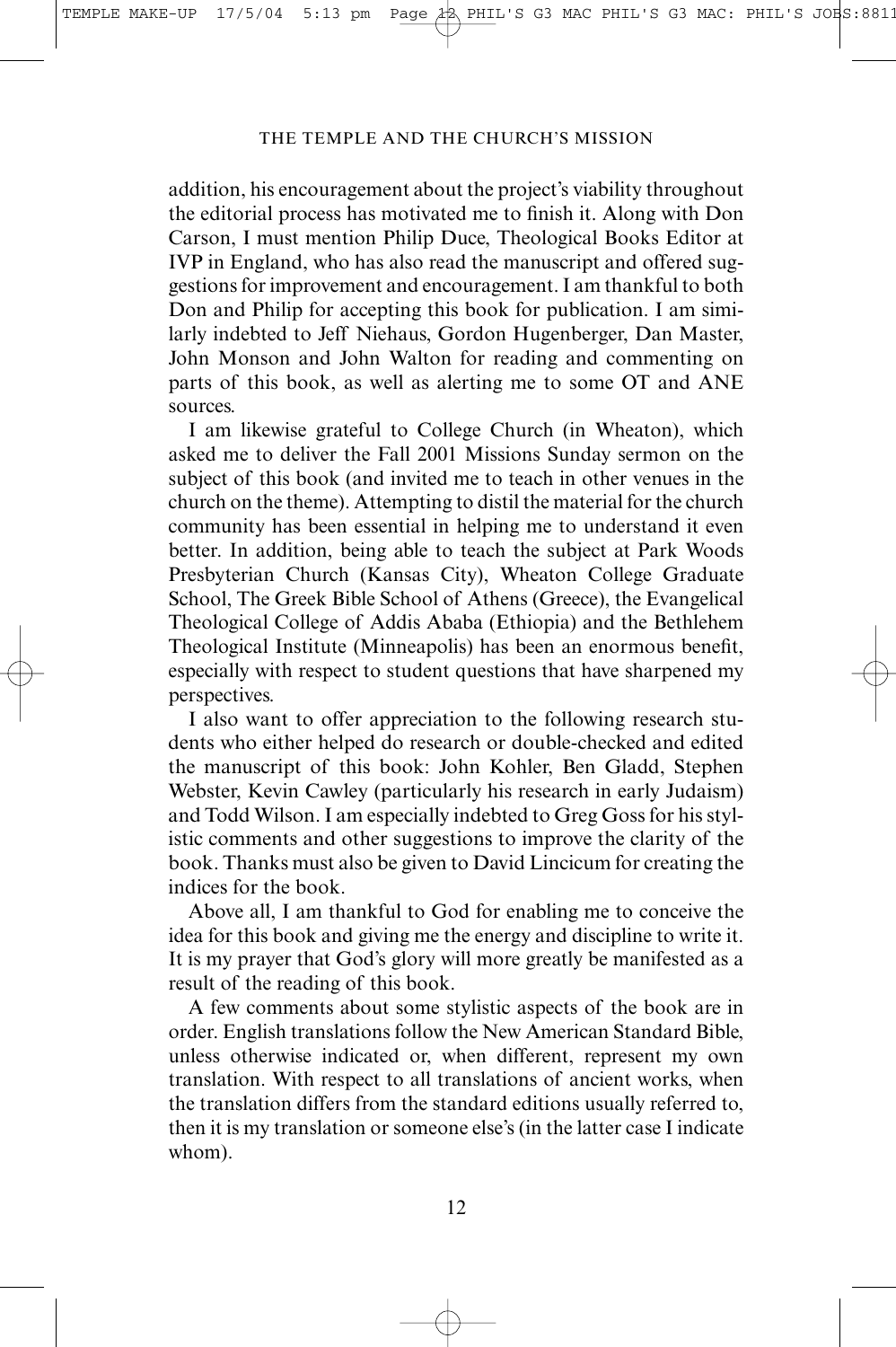### AUTHOR'S PREFACE

References to the Greek New Testament are from the NA<sup>27</sup>. In making references to the Septuagint, I refer to the Greek text of *The Septuagint Version of the Old Testament and Apocrypha with an English Translation*, which is dependent on Codex B. This will enable those not knowing Greek to follow the Septuagint in a readily available English edition. Occasionally, reference is made to A. Rahlfs (ed.), *Septuaginta*, which is the standard eclectic text for the Septuagint.

My references to the Dead Sea Scrolls come primarily from A. Dupont-Sommer, *The Essene Writings from Qumran*; reference to more recently published materials comes from the new edition of F. G. Martínez, *The Dead Sea Scrolls Translated*, and sometimes reference is made to F. G. Martínez and E. J. C. Tigchelaar (eds.), *The Dead Sea Scrolls Study Edition*. In addition, other translations of DSS were consulted and, sometimes, preferred in quotations, though at other times variations from Dupont-Sommer or Martínez are due to the author's own translation.

The primary sources of various Jewish works were ordinarily referred to, and sometimes quoted, in the following English editions: I. Epstein (ed.), *The Babylonian Talmud*; J. Neusner (ed.), *The Talmud of the Land of Israel* (the Jerusalem Talmud), Vols. 1–35; J. Z. Lauterbach (ed.), *Mekilta de-Rabbi Ishmael*, Vols. 1–3; *The Fathers According to Rabbi Nathan*, translated by J. Goldin; *The Midrash on Proverbs*, translated by B. L. Visotzky; W. G. Braude (ed.), *The Midrash on Psalms*; H. Freedman and M. Simon (eds.), *Midrash Rabbah*, Vols. 1–10; P. P. Levertoff (ed.), *Midrash Sifre on Numbers* in *Translations of Early Documents*, Series 3, Rabbinic Texts; J. T. Townsend (ed.), *Midrash Tanhuma*, Vols. 1–2; *Midrash Tanhuma-Yelammedenu*, translated by S. A. Berman; A. Cohen (ed.), *The Minor Tractates of the Talmud*, Vols. 1–2; H. Danby (ed.), *The Mishnah*; J. H. Charlesworth (ed.), *The Old Testament Pseudepigrapha*, Vols. 1–2 (though sometimes reference was made to R. H. Charles [ed.], *Apocrypha and Pseudepigrapha of the Old Testament*, Vol. 2 [Pseudepigrapha]); W. G. Braude and I. J. Kapstein (eds.), *The Pesikta de-rab Kahana*; W. G. Braude (ed.), *Pesikta Rabbati*; G. Friedlander (ed.), *Pirke de Rabbi Eliezer*; R. Hammer (ed.), *Sifre: A Tannaitic Commentary on the Book of Deuteronomy*; W. G. Braude and I. J. Kapstein (eds.), *Tanna debe Eliyyahu*; J. W. Etheridge (ed.), *The Targums of Onkelos and Jonathan Ben Uzziel on the Pentateuch, with the Fragments of the Jerusalem Targum, on Genesis and Exodus*; the available volumes published in M. McNamara (ed.), *The Aramaic Bible: The Targums*.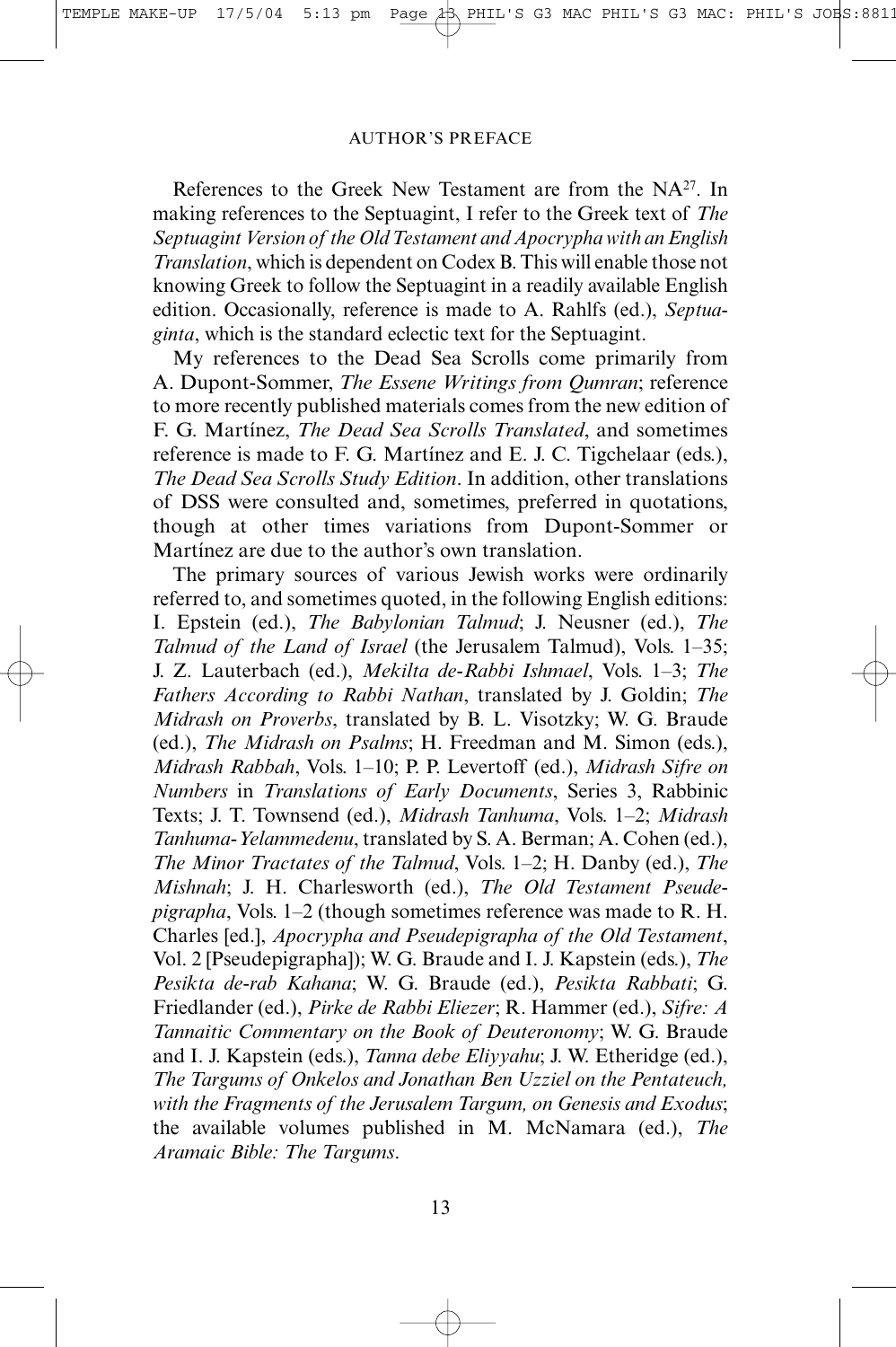References to ancient Greek works, especially those of Philo and Josephus (including English translations), are from the Loeb Classical Library. References and some English translations of the apostolic fathers come from M. W. Holmes (ed.), *The Apostolic Fathers*.

Publication details of all works cited in this preface are given in full in the Bibliography at the back of this book.

*G. K. Beale*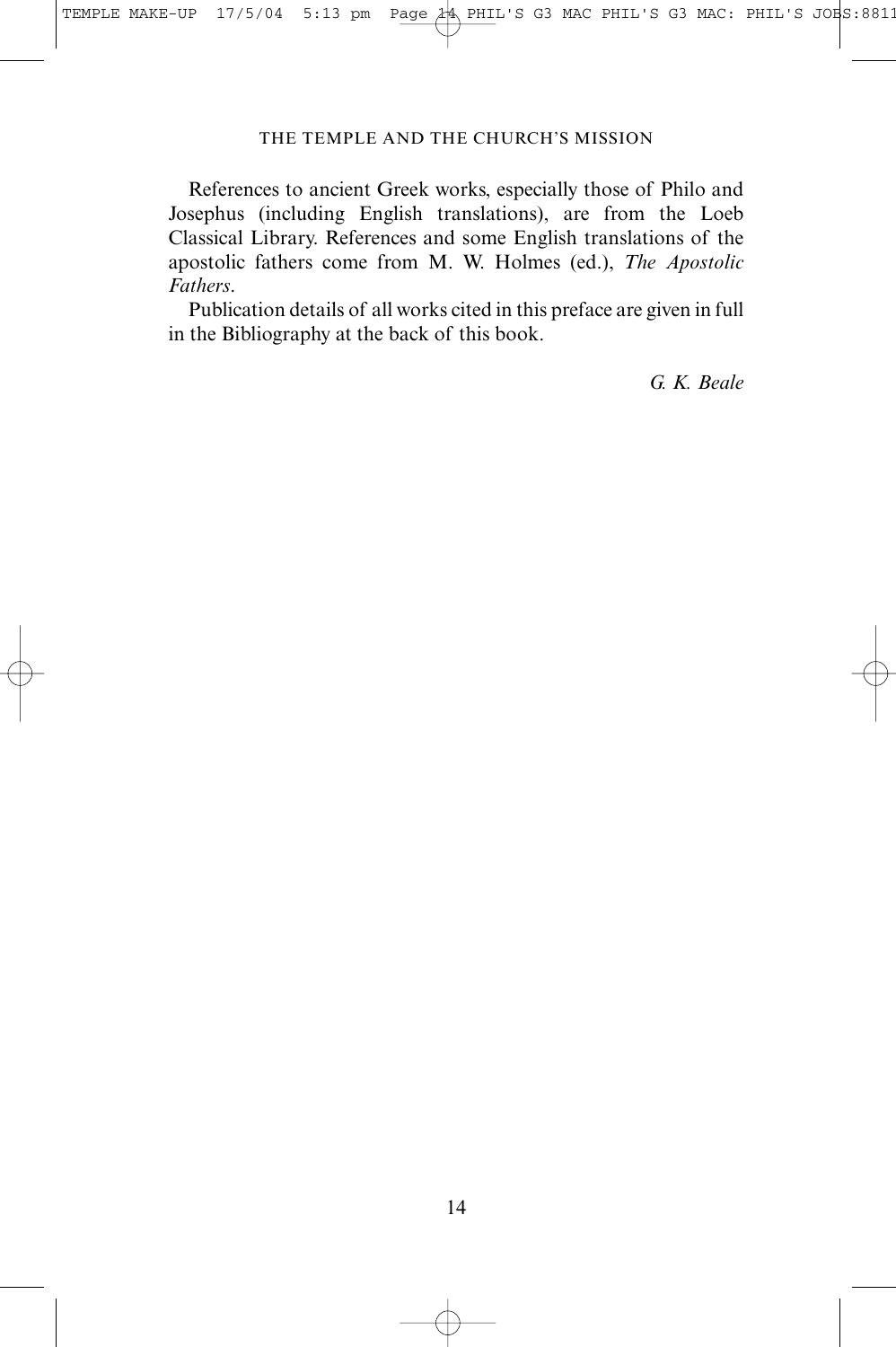# **Preface by Mary Dorinda Beale**

Have you ever wondered about some of the people described in the Bible? Some of them frankly seem superhuman, not quite real. For example, it seems odd that Paul and Silas sang in prison. Would I sing if I were in prison? Would I have the attitude expressed in Hebrews 10:34, where it portrays Christians as accepting 'joyfully' the seizure of their property? Would I be joyful if the authorities came and seized my house? In Acts 5:40–41, it says they flogged the apostles and told them not to speak in the name of Jesus any more. Their response is not what I consider a 'normal' reaction. They went away rejoicing because 'they had been considered worthy to suffer shame for His name'.

Would I rejoice if I suffered shame and was beaten? Why is their response so different? How can they act so totally different from most of us? It is as though their reality was different or they were seeing things that the natural eye cannot see. In 2 Kings 6, Elisha prays for his servant. The two men are surrounded by the army of Syria. The servant of Elisha is, naturally, distressed. Elisha comforts him with these words: 'Do not fear, for those who are with us are more than those who are with them' (v. 16). I have never been very good at arithmetic, but I do know that a Syrian army outnumbers two men! Elisha then prays that God would open his servant's eyes. We discover that the servant 'sees' 'the mountain [is] full of horses and chariots of fire all around'. What happened? He was given eyes to see true reality!

What is this true reality that can so alter all that we say and do? When one becomes a Christian, real truth is seen. True reality is the fact that humanity is drowning in a sea of sin with no way to save itself. The only hope is to cry out to God. Only Jesus, the Messiah, can save. If you cling to him as your Saviour, you will not be carried away in the sea of sin because he is the rock of our salvation (Acts 4:10–12).

Second Corinthians 5:17 says, 'if any man is in Christ, he is a new creature; the old things have passed away; behold, new things have come'. How is this 'newness' of life as a Christian manifested? It seems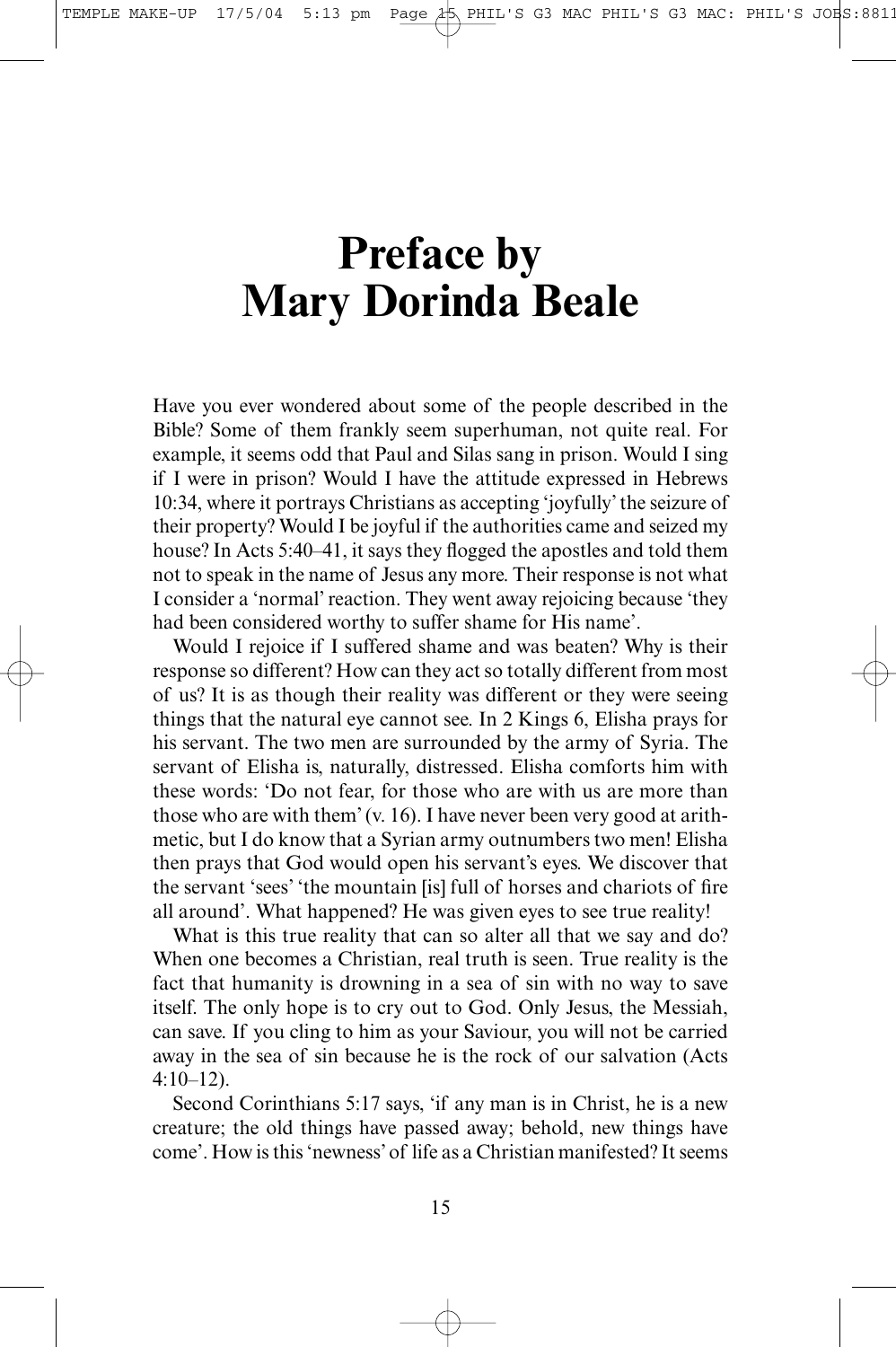as though Nicodemus's question to Jesus is understandable: 'how can a man be born when he is old? He cannot enter a second time into his mother's womb' (John 3:4). Jesus answers this perplexing question in verse 6, 'That which is born of the flesh is flesh, and that which is born of the Spirit is spirit.' The significance seems to be that the Spirit is different. It is not at all like the flesh. So, how can we still remain in our fleshly bodies and yet 'walk' in 'newness of life' (Rom. 6:4)? First Peter 2:11 tells us that we are 'aliens and strangers' on earth, which means earth is not our home. Instead, Ephesians 2:19–22 explains, our home is in heaven, and we are *now* 'of God's household' (see also 1 Tim. 3:15). How can we really be part of God's household *now*? We live on earth. Are we not just in a 'holding pattern' until we actually die or the world ends? Aren't we only looking forward to the future time when we will be part of 'God's household'?

Since Scripture tells us that we are *now* part of God's household and are not just wandering around as 'aliens' on earth, where is God's household, who is there, and what difference does it make anyway? Hebrews 12:22–24 explains very clearly where we are and who is there with us:

But you have come to Mount Zion and to the city of the living God, the heavenly Jerusalem, and to myriads of angels, to the general assembly, and the church of the first-born who are enrolled in heaven, and to God, the Judge of all, and to the spirits of righteous men made perfect, and Jesus, the mediator of a new covenant, and to the sprinkled blood, which speaks better than the blood of Abel.

When we, like Elisha's servant, have our eyes of faith opened, the awesome fact is that we are in the presence of God, and Jesus the mediator of a new covenant. 'He delivered us from the domain of darkness, and transferred us to the kingdom of His beloved Son' (Col. 1:13). We are there now. Christians are 'living stones', 'being built up as a spiritual house' (1 Pet. 2:5).

When my oldest daughter Nancy was three years old, our family lived in England. In the spring of that year, Nancy and I were invited to a picnic at a very large country estate. As we walked around the house and grounds, I realized that she was hardly fazed by the splendour and beauty of this magnificent estate. I pulled her aside and said, 'Nancy, I know you are very young, but this is a special place. Try to remember this day.'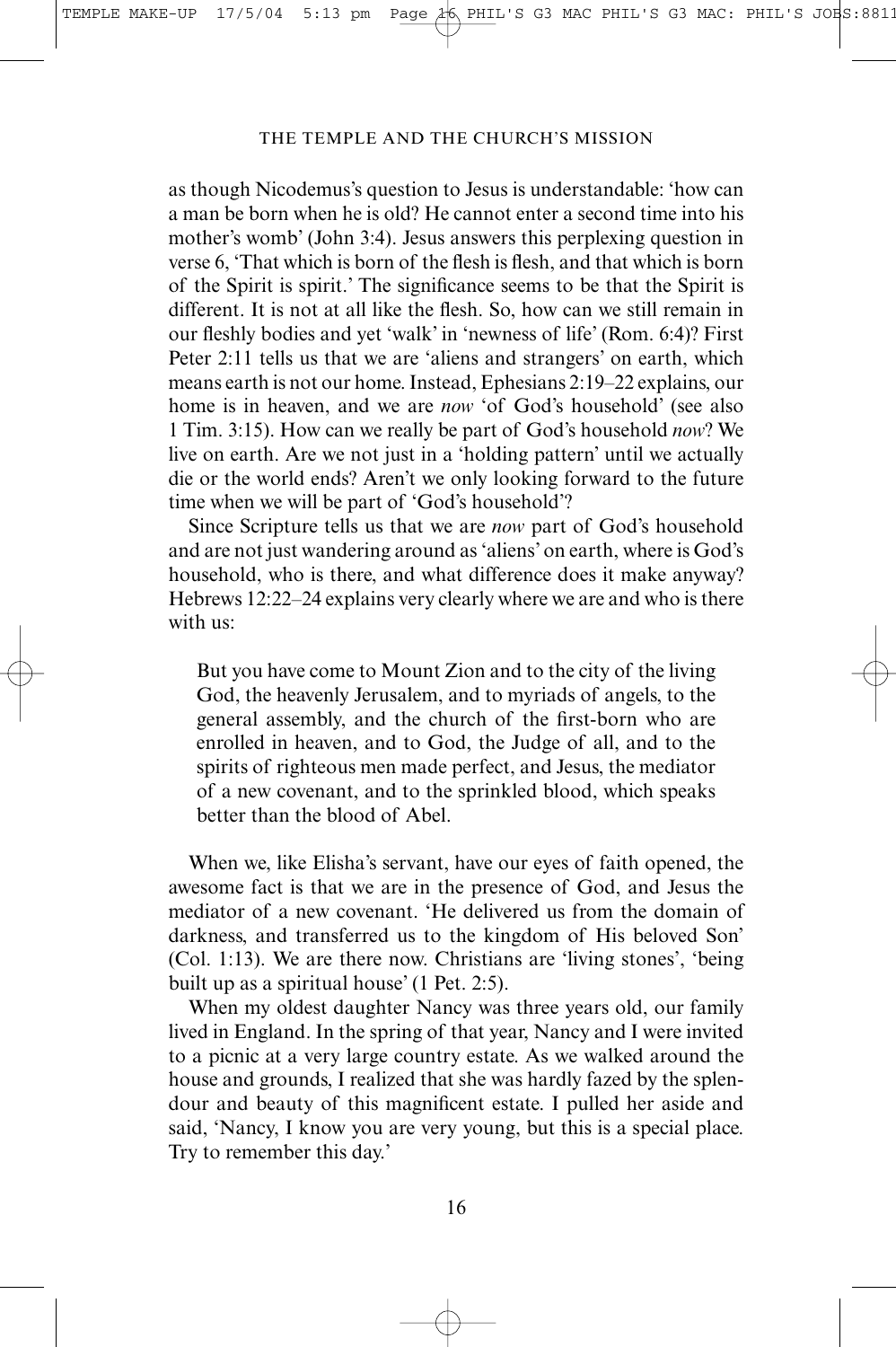### PREFACE BY MARY DORINDA BEALE

We, like my daughter, need to be pulled aside and told that we are in the most special place of all – *now* – God's palatial mountaintemple.

This book will explain in detail where we are and the beauty and splendour of the new Jerusalem, the temple of the living God. Israel's physical temple which was seen by the naked eye was a mere shadow of the heavenly reality (Heb. 9:24)! May God open our eyes to understand:

> How blessed is the one whom Thou dost choose, and bring near to Thee, To dwell in Thy courts. We will be satisfied with the goodness of Thy house, Thy holy temple.

> > (Ps. 65:4)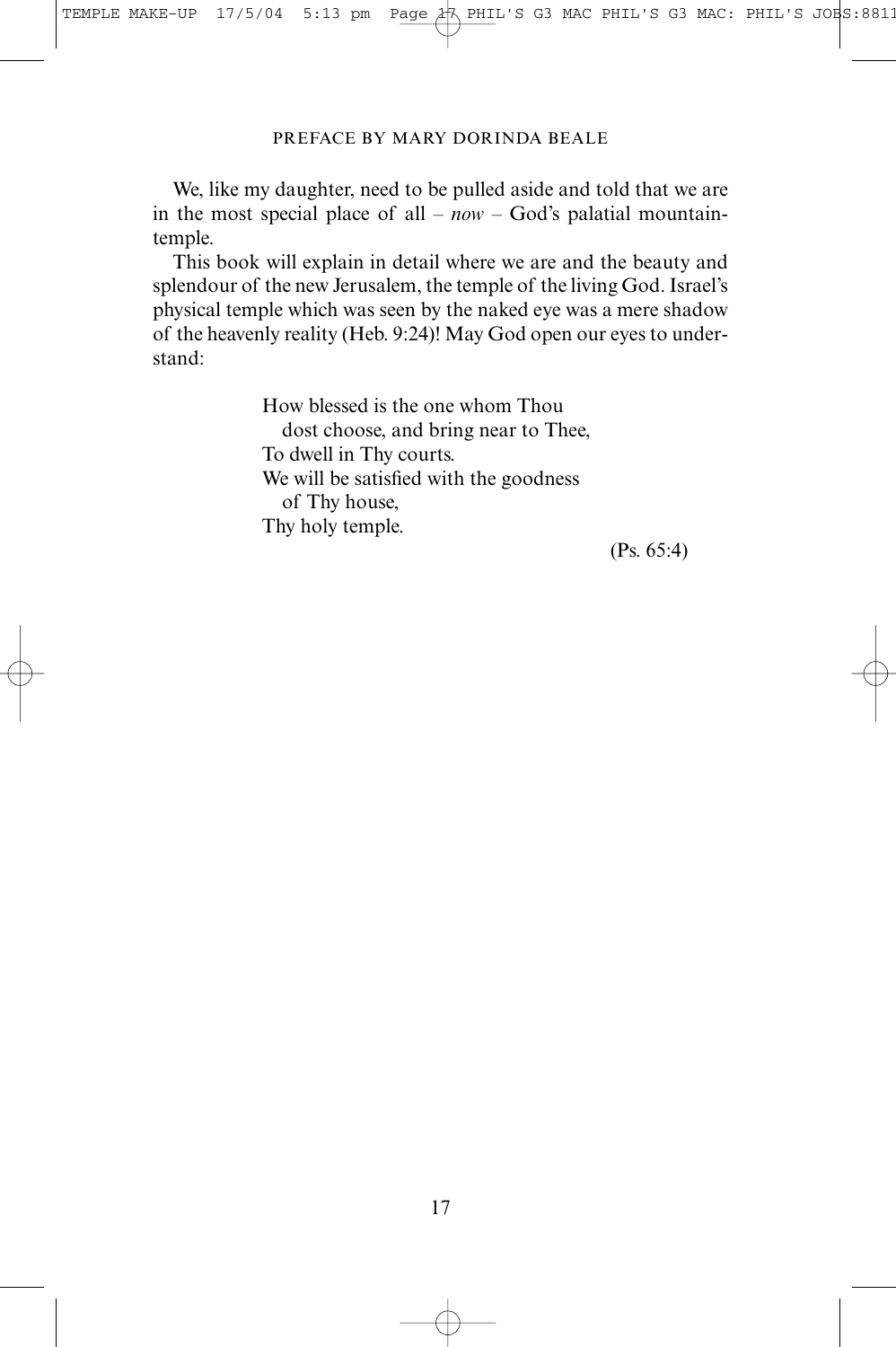TEMPLE MAKE-UP 17/5/04 5:13 pm Page 18 PHIL'S G3 MAC PHIL'S G3 MAC: PHIL'S JOBS:8811

 $\oplus$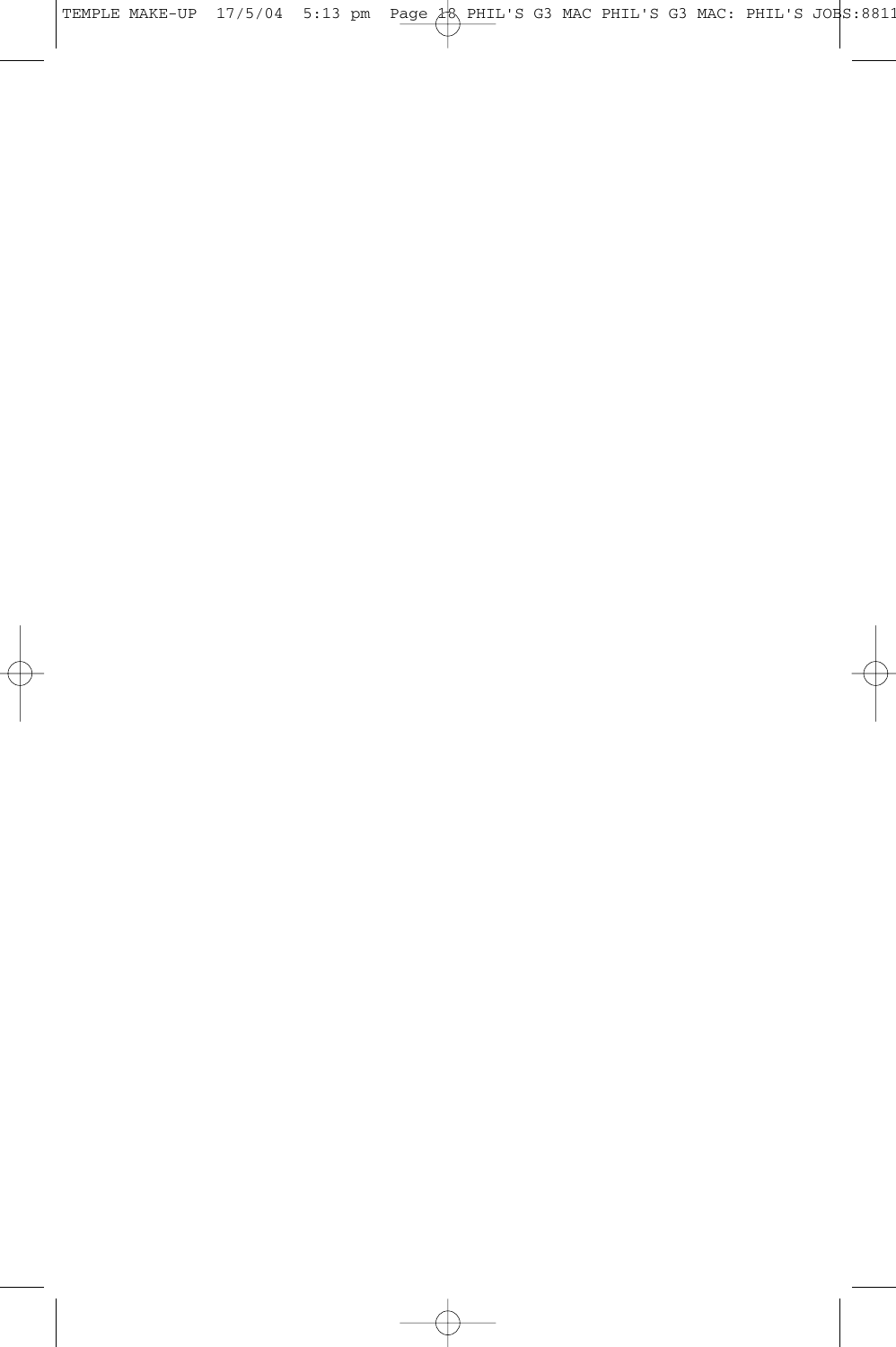TEMPLE MAKE-UP 17/5/04 5:13 pm Page 19 PHIL'S G3 MAC PHIL'S G3 MAC: PHIL'S JOBS:8811

# **Abbreviations**

Ancient sources: standard abbreviations are used; authors and titles are given in full in the 'Index of ancient sources' on p. 450.

| AB           | Anchor Bible                                      |
|--------------|---------------------------------------------------|
| ABD          | <b>Anchor Bible Dictionary</b>                    |
| $AnB$ ib     | Analecta Biblica                                  |
| <b>ANE</b>   | <b>Ancient Near East</b>                          |
| ArBib        | The Aramaic Bible                                 |
| <b>ASOR</b>  | American School of Oriental Research              |
| AV           | Authorized (King James) Version                   |
| b.           | <b>Babylonian Talmud</b>                          |
| BA           | <b>Biblical Archaeologist</b>                     |
| <b>BAGD</b>  | W. Bauer, W. F. Arndt, F. W. Gingrich, and F. W.  |
|              | Danker, A Greek-English Lexicon of the New        |
|              | Testament (2nd ed.)                               |
| <b>BAR</b>   | <b>Biblical Archaeology Revue</b>                 |
| <b>BBR</b>   | <b>Bulletin for Biblical Research</b>             |
| <b>BDAG</b>  | W. Bauer, F. W. Danker, W. F. Arndt, and F. W.    |
|              | Gingrich, A Greek-English Lexicon of the New      |
|              | Testament and Other Early Christian Literature    |
|              | (3rd ed.).                                        |
| <b>BDB</b>   | F. Brown, S. R. Driver and C. A. Briggs, A Hebrew |
|              | and English Lexicon of the Old Testament          |
| <b>BECNT</b> | Baker Exegetical Commentary on the New Testament  |
| <b>BETL</b>  | Bibliotheca ephemeridum theologicarum             |
|              | lovaniensium                                      |
| <b>Bib</b>   | <b>Biblica</b>                                    |
| <b>BibO</b>  | Biblica et Orientica                              |
| <b>BJS</b>   | Brown Judaic Studies                              |
| <b>BNTC</b>  | <b>Black's New Testament Commentaries</b>         |
| <b>BRev</b>  | <b>Bible Review</b>                               |
| <b>BSac</b>  | <b>Bibliotheca Sacra</b>                          |
|              |                                                   |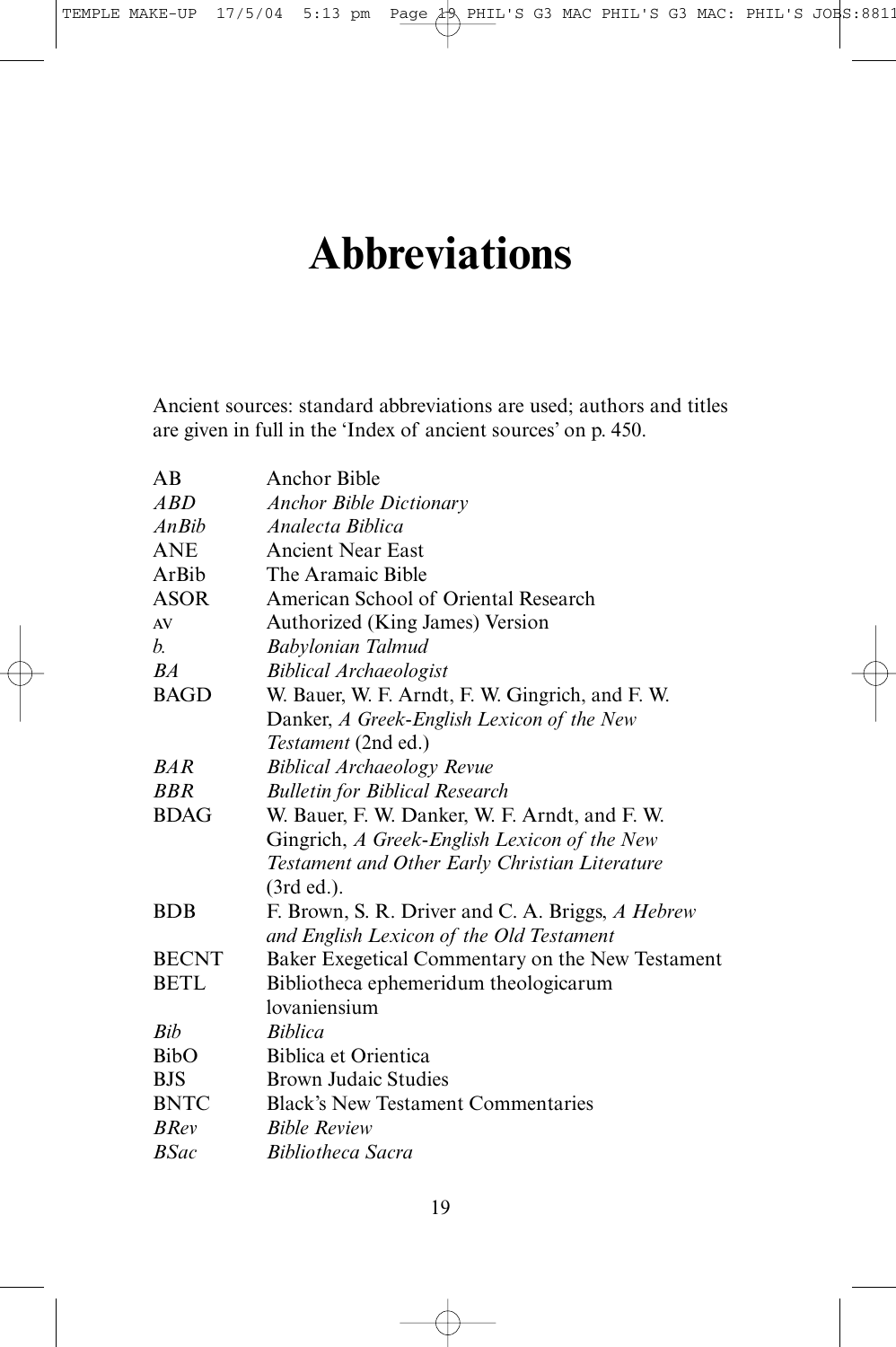| <b>BZNW</b>      | Beihefte zur Zeitschrift für die neutestamentliche     |
|------------------|--------------------------------------------------------|
|                  | Wissenschaft                                           |
| c.               | circa                                                  |
| <b>CBC</b>       | Cambridge Bible Commentary                             |
| CBQ              | Catholic Biblical Quarterly                            |
| <b>CBQMS</b>     | Catholic Biblical Quarterly Monograph Series           |
| СE               | Critical Enquiry                                       |
| ConB             | Coniectanea biblica                                    |
| CT               | Cuneiform Texts from Babylonian Tablets in the British |
|                  | Museum                                                 |
| <i>CTM</i>       | Concordia Theological Monthly                          |
| DSD              | <b>Dead Sea Discoveries</b>                            |
| <b>DSS</b>       | Dead Sea Scrolls                                       |
| <b>EBC</b>       | Expositor's Bible Commentary                           |
| ErIs             | Eretz-Israel                                           |
| ExpT             | <b>Expository Times</b>                                |
| $frag(s)$ .      | fragment(s)                                            |
| FS               | Festschrift                                            |
| <b>HNT</b>       | Handbuch zum Neuen Testament                           |
| <b>HSMS</b>      | Harvard Semitic Monograph Series                       |
| IBD              | The Illustrated Bible Dictionary, ed. J. D. Douglas    |
| IBS              | <b>Irish Biblical Studies</b>                          |
| ICC              | <b>International Critical Commentary</b>               |
| <b>JATS</b>      | Journal of the Adventist Theological Society           |
| JBL              | Journal of Biblical Literature                         |
| <i>JEH</i>       | Journal of Ecclesiastical History                      |
| <i>JETS</i>      | Journal of the Evangelical Theological Society         |
| JJS              | Journal of Jewish Studies                              |
| $J_{R}$          | Journal of Religion                                    |
| <b>JSNTS</b>     | Journal for the Study of the New Testament             |
|                  | <b>Supplement Series</b>                               |
| <b>LXX</b>       | Septuagint                                             |
| m.               | Mishnah                                                |
| <b>MNTC</b>      | Moffatt New Testament Commentary                       |
| MT               | <b>Masoretic Text</b>                                  |
| NA <sup>27</sup> | Nestle-Aland, Novum Testamentum Graece (27th ed.),     |
|                  | Stuttgart: Deutsche Bibelgesellschaft, 1993.           |
| NAC              | The New American Commentary                            |
| <b>NASB</b>      | New American Standard Bible                            |
| <b>NCB</b>       | New Century Bible                                      |
| n.d.             | no date                                                |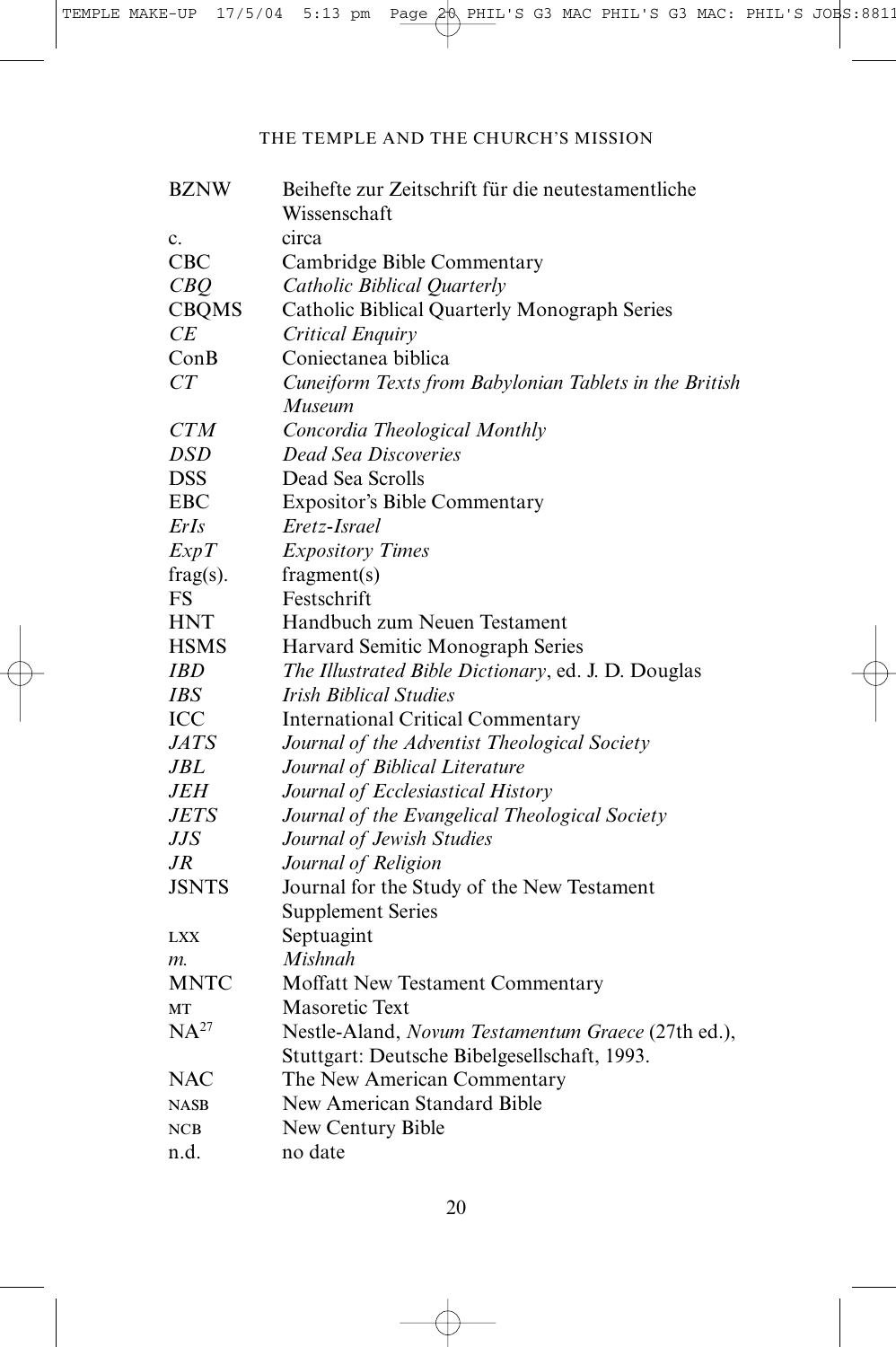TEMPLE MAKE-UP 17/5/04 5:13 pm Page 24 PHIL'S G3 MAC PHIL'S G3 MAC: PHIL'S JOBS:8811

### ABBREVIATIONS

| <i>Neotestamentica</i>                               |
|------------------------------------------------------|
| The New International Commentary on the New          |
| Testament                                            |
| The New International Commentary on the Old          |
| Testament                                            |
| New International Dictionary of Old Testament        |
| Theology and Exegesis, ed. W. A. VanGemeren          |
| <b>New International Greek Testament</b>             |
| Commentary                                           |
| New International Version of the Bible               |
| <b>NIV Application Commentary</b>                    |
| New Literary History                                 |
| New Testament                                        |
| <b>New Testament Studies</b>                         |
| Numen Supplements                                    |
| Orientalia lovaniensia analecta                      |
| Old Testament                                        |
| Revue de Qumran                                      |
| Religious Studies Monograph Series                   |
| Sacra Pagina                                         |
| Society of Biblical Literature Abstracts             |
| Society of Biblical Literature Dissertation Series   |
| Society of Biblical Literature Early Judaism and its |
| Literature                                           |
| Society of Biblical Literature Seminar Papers        |
| Society of Biblical Literature Writings from the     |
| Ancient World                                        |
| Studies in the History of Religions                  |
| Society for New Testament Studies                    |
| Society for New Testament Studies Monograph          |
| Series                                               |
| Studia Post-Biblica                                  |
| Subsidia Biblica                                     |
| Theological Dictionary of the New Testament, ed.     |
| G. Kittel and G. Friedrich                           |
| Theological Dictionary of the Old Testament, ed.     |
| J. Botterweck and H. Ringgren                        |
| Targum                                               |
| <b>Themelios</b>                                     |
| <b>Tyndale New Testament Commentary</b>              |
| Tyndale Bulletin                                     |
|                                                      |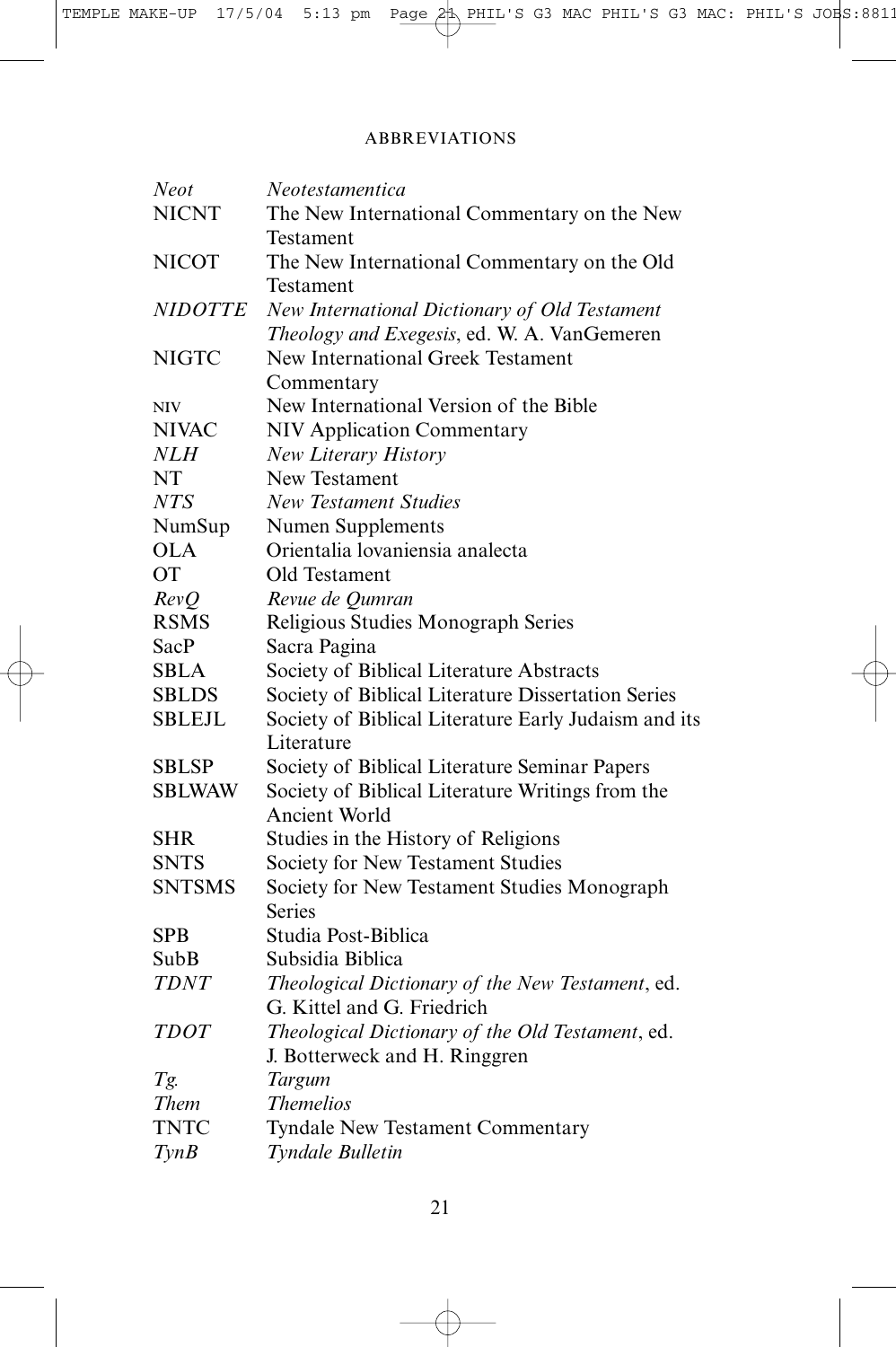| VT           | Vetus Testamentum                                  |
|--------------|----------------------------------------------------|
| <b>VTSup</b> | Vetus Testamentum Supplement                       |
| <b>WBC</b>   | Word Biblical Commentary                           |
| <b>WC</b>    | <b>Westminster Commentaries</b>                    |
| WTJ          | Westminster Theological Journal                    |
| <b>WUNT</b>  | Wissenschaftliche Untersuchungen zum Neuen         |
|              | Testament                                          |
| у.           | Jerusalem Talmud                                   |
| <b>ZAW</b>   | Zeitschrift für die alttestamentliche Wissenschaft |
|              |                                                    |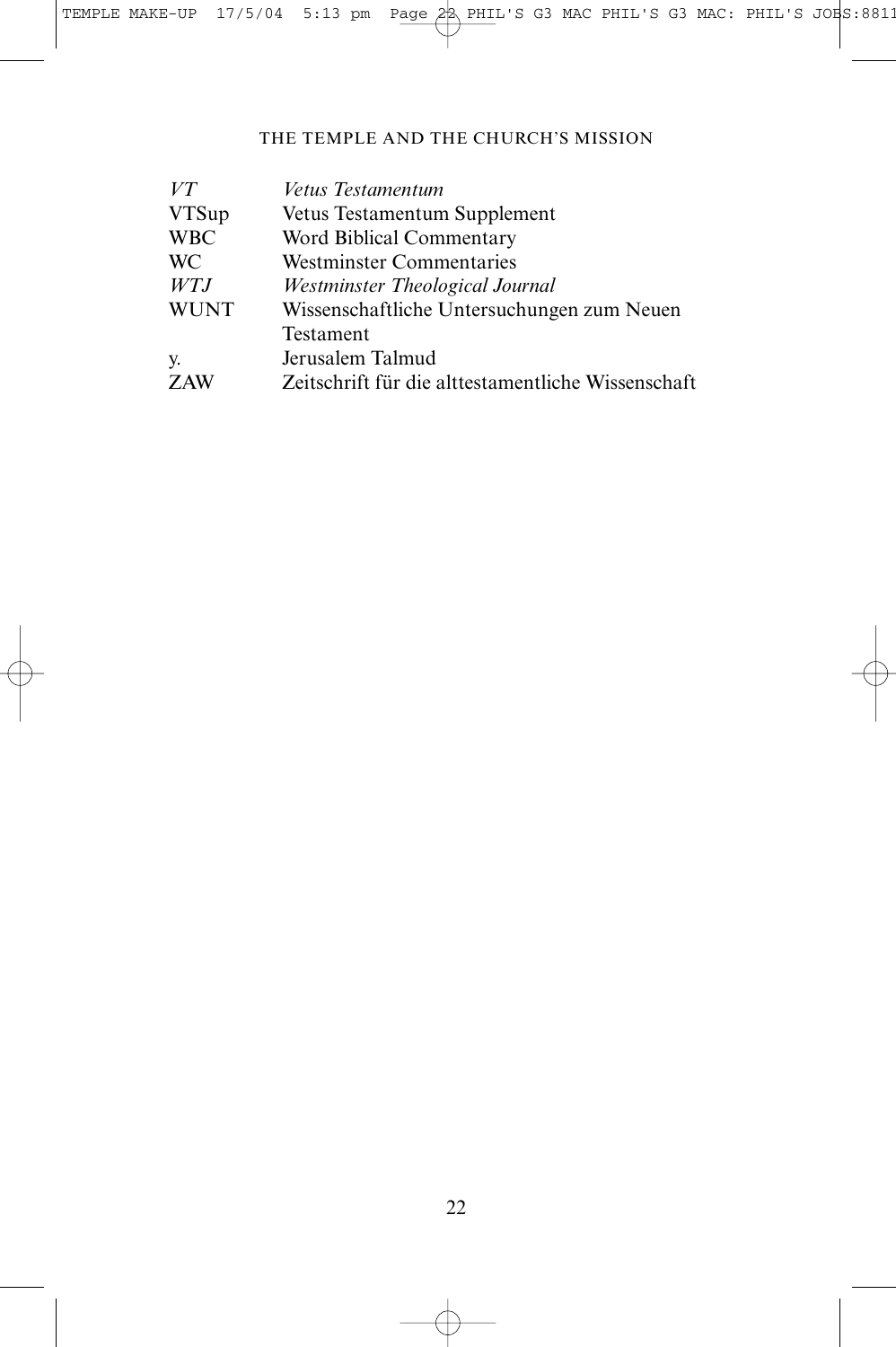# Chapter One

# **Introduction**

## The final vision of the Apocalypse and its implications for a biblical theology of the temple

Revelation 21:1 – 22:5 contains the well-known and much discussed final vision of the entire Bible. There is, however, a major problem that has barely been noticed. Why does John see 'a new heaven and a new earth' in Revelation 21:1 and yet in 21:2–3, 10 – 22:3 he sees a city that is garden-like, in the shape of a temple? Why does John not see a full panorama of the new heavens and earth? Why does he not see the many forests, rivers, mountains, streams, valleys and the many other features of a fertile worldwide new creation. Some might attribute the apparent discrepancy to the irrational nature that ancient apocalyptic visions and dreams could have, though this would be hard to accept for a vision that John claims has its origin in God (cf. 21:9 with Rev. 1:1 and 22:6, for example). Also, how does this vision relate to Christians and their role in fulfilling the mission of the church, an issue with which John has been absorbed throughout Revelation?

Thus, after initially saying that he saw 'a new heaven and a new earth', John focuses only on an arboreal city-temple in the remainder of the vision. The dimensions and architectural features of the city in these verses are drawn to a significant extent from Ezekiel 40 – 48, a prophecy of the dimensions and architectural features of a future temple (so vv. 2,  $10-12$ ;  $21:27-22:2$ ). The precious stones forming the foundation in Revelation 21:18–21 reflect the description of Solomon's temple which also was overlaid with gold and whose foundation was composed of precious stones: see respectively 1 Kings 6:20–22 (and 5:17) and 7:9–10, and note that the dimensions of Revelation 21:16 ('its length and width and height are equal') are based on the dimensions of the 'holy of holies' in 1 Kings 6:20 (where the 'length . . . and the breadth . . . and the height' of the holy of holies were equal in measurement).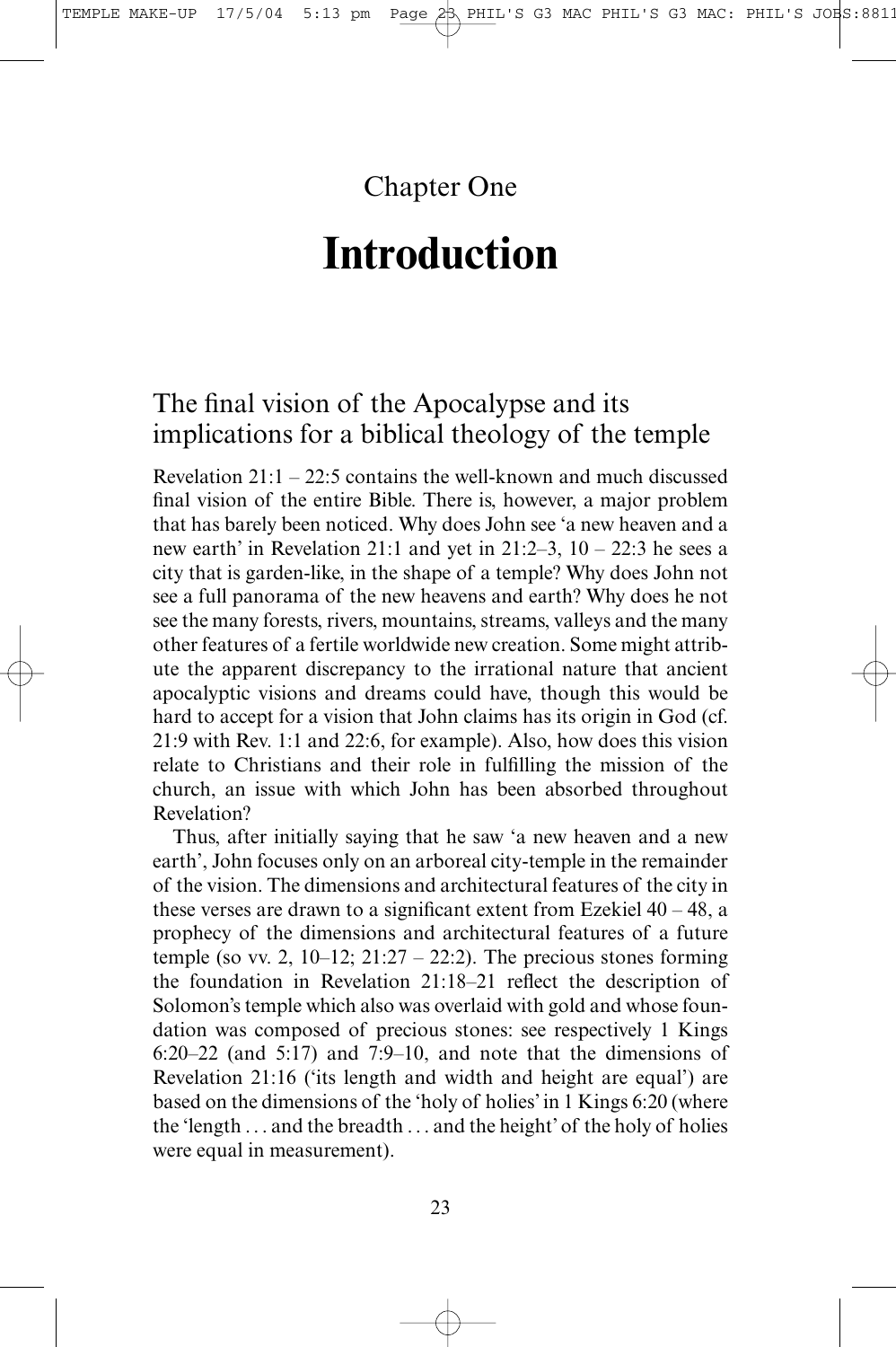How can one explain the apparent discrepancy that John, in verse 1, saw a new creation, yet in the remainder of the vision observed only a city in the shape and structure of a temple? It is possible, of course, that he first sees the new world and then sees a city-temple *in* that world. But this is not likely because it is apparent that he equates the 'new heavens and earth' with the following description of the 'citytemple'.

This equation of the new world with the city-temple becomes clearer when one begins to reflect on Revelation 21:27, which declares that 'nothing unclean . . . shall ever come into' the urban temple. In this respect, it is significant to remember that in the Old Testament any uncleanness was to be kept out of the temple precincts (e.g., 2 Chr. 23:19; 29:16; 30:1–20). That the perimeters of the new citytemple will encompass the whole of the new creation is suggested then by the fact that Revelation 21:27 says that no uncleanness was allowed into this unusual temple. This observation probably means that no uncleanness will be allowed into the new world. The equation of the city-temple with the new world is further evident from the exclusion of the unclean from the new city in 22:15, which means they will also be excluded from dwelling in the new creation, since they will be in the lake of fire for ever (see ch. 10 in this book).

Another observation points to the equation of the new cosmos with the city-temple. Revelation 21:1 commences, as we have seen, with John's vision of 'a new heaven and a new earth', followed by his vision of the 'new Jerusalem, coming down out of heaven' (v. 2), after which he hears a 'loud great voice' proclaiming that 'the tabernacle of God is among men, and he shall dwell among them'. It is likely that the second vision in verse 2 interprets the first vision of the new cosmos, and that what is heard about the tabernacle in verse 3 interprets both verses 1 and 2. If so, the new creation of verse 1 is identical to the 'new Jerusalem' of verse 1 and both represent the same reality as the 'tabernacle' of verse 3.

The 'seeing–hearing' pattern elsewhere in Revelation suggests that verses 1–3 refer to the same reality. At other points in the book either what John sees is interpreted by what he then hears or vice versa. A good example is Revelation 5:5, where John *hears* about a 'Lion that is from the tribe of Judah' who 'conquered'. John *sees* a slain lamb possessing sovereign authority in verse 6, which interprets how the messianic lamb conquered: he won victory ironically by dying as a 'slain lamb'.

That the 'new heaven and new earth' of 21:1 is defined by and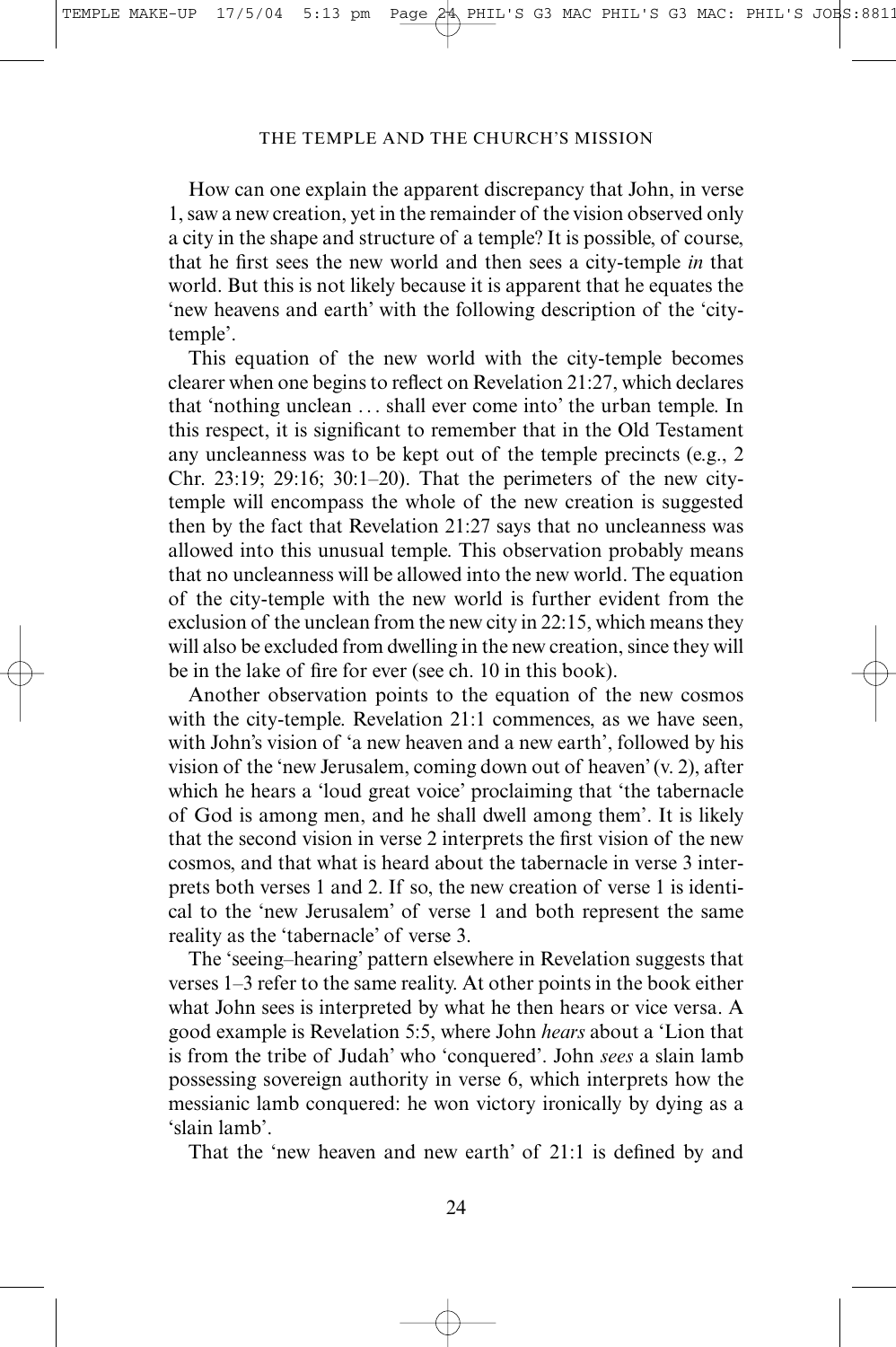### INTRODUCTION

equated with the paradisal city-temple of  $21:2$  and  $21:9 - 22:5$  is also supported by J. D. Levenson's observation that 'heaven and earth' in the Old Testament may sometimes be a way of referring to Jerusalem or its temple, for which 'Jerusalem' is a metonymy.<sup>1</sup> He quotes Isaiah 65:17–18 in support: '*For behold, I create new heavens and a new earth*;/And the former things shall not be remembered or come to mind./'But be glad and rejoice forever in what I create;/*For behold, I create Jerusalem* for rejoicing' (emphasis mine).<sup>2</sup> These two newcreation statements in these verses appear to be in a synonymously parallel relationship. Since Isaiah 65:17 is alluded to in Revelation 21:1, it is most natural to understand that the new Jerusalem of 21:2 is equated with the 'new heaven and earth' of 21:1. That the new creation in verse 1 and new Jerusalem in verse 2 are interpreted in verse 3 to be 'the tabernacle of God' among all humanity, would also be a natural equation, as Levenson noted above, and as we will see throughout this book.

Consequently, the new creation and Jerusalem are none other than God's tabernacle. This tabernacle is the true temple of God's special presence portrayed throughout chapter 21.

As I have continued to reflect on the Apocalypse, and especially my conclusion about the temple of Revelation 21, since the writing of my commentary on Revelation (published in 1999), I have noticed even more connections between the various temple texts in the Old and New Testaments. My purpose in this book is to explore in more depth the significance of the temple in John's Apocalypse and especially in this final vision of the book. My beginning point is a brief answer to the above question about why John equates the new creation with an arboreal city-temple in his last vision of the book. I formulated a brief answer to this in my Revelation commentary a few years ago.3

In this book I will attempt to amplify the evidence adduced in support of this answer in order to enhance its plausibility. My thesis is that the Old Testament tabernacle and temples were symbolically designed to point to the cosmic eschatological reality that God's tabernacling presence, formerly limited to the holy of holies, was to be extended throughout the whole earth. Against this background, the Revelation 21 vision is best understood as picturing the final end-time temple that will fill the entire cosmos. If correct, the thesis provides

 $<sup>1</sup>$  A metonymy is the substitution of what is meant with something associated with</sup> what is meant.

<sup>2</sup> Levenson 1988: 89–90; 1984: 294–295.

<sup>3</sup> Beale 1999a: 1109–1111.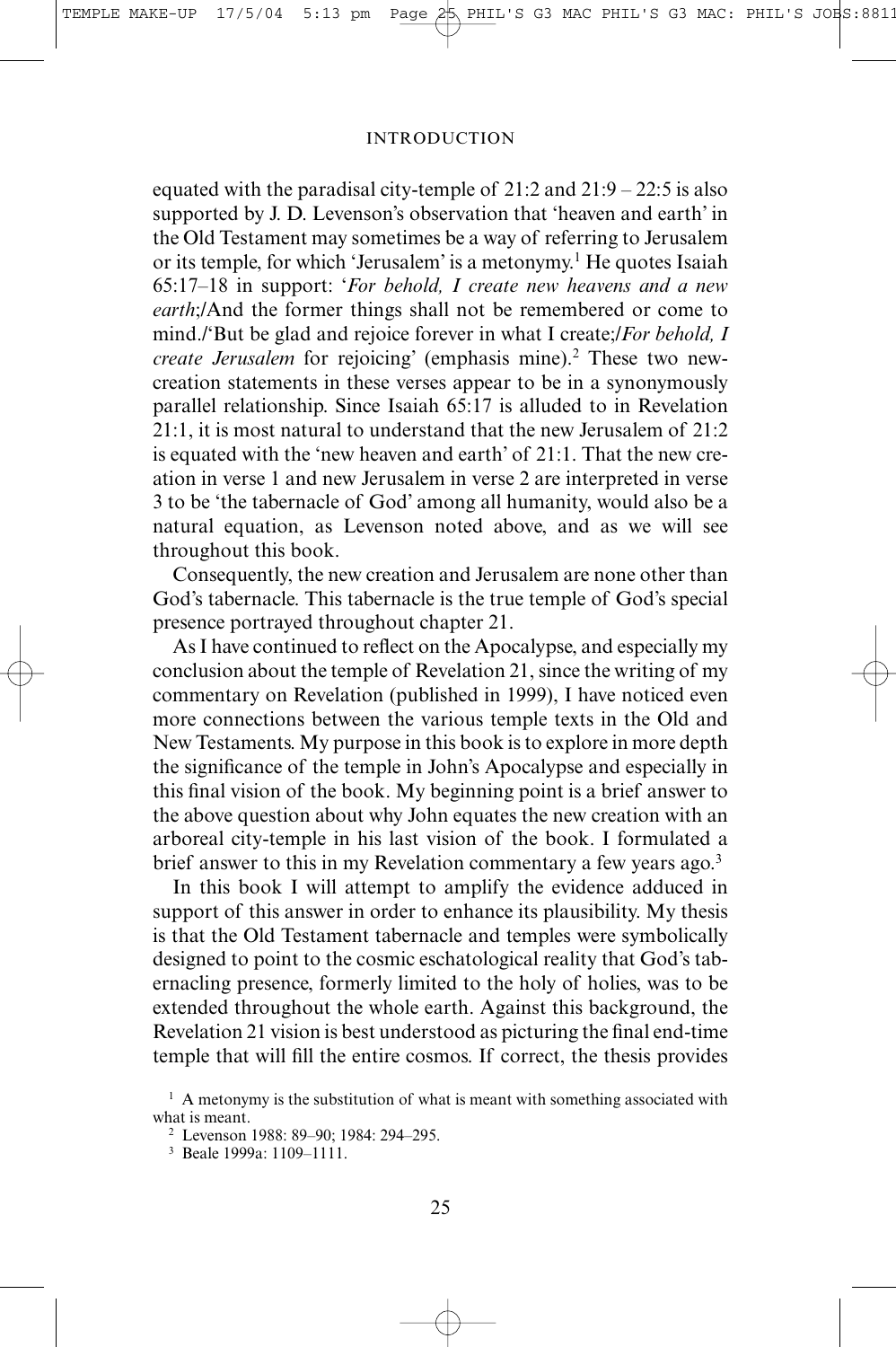not only the answer to the above problem in chapter 21, but also gives crucial insight into an understanding of the biblical theology of the temple in both testaments.

In attempting to substantiate this thesis, I will survey the evidence for the cosmic symbolism of Old Testament and Ancient Near Eastern temples. Then I will argue that the Garden of Eden was the first archetypal temple, and that it was the model for all subsequent temples. Such an understanding of Eden will enhance the notion that the Old Testament tabernacle and temples were symbolic microcosms of the whole creation. As microcosmic symbolic structures they were designed to point to a worldwide eschatological temple that perfectly reflects God's glory. It is this universally expanded eschatological temple that is pictured in Revelation's last vision. Other relevant passages about the temple in the New Testament will be adduced in further support of this contention.

## A brief comment on the interpretative approach of this book

An important presupposition underlying this study is the divine inspiration of the entire Bible, both Old and New Testaments. This foundational perspective means that there is unity to the Bible because it is all God's word. Therefore, there is legitimacy in attempting to trace common themes between the testaments. Though interpreters differ about what are the most significant unifying themes, those who affirm the ultimate divine authorship of Scripture have a common data-base with which to discuss and debate.

Another important presupposition is that the divine authorial intentions communicated through human authors are accessible to contemporary readers. Though no-one can exhaustively comprehend these intentions, they can be sufficiently understood, especially for the purposes of salvation, sanctification and glorification of God. Of this subject, especially as it bears on the subject of the book, we will speak more in a concluding chapter (see ch. 12).

Finally, a typical strategy of argumentation throughout this book will be to adduce several lines of evidence in favour of a particular interpretation. Some of these lines will be stronger than others, but when all of the relevant material is viewed as a whole, the less convincing material should become more significant than when seen by itself. Therefore, it will sometimes be true that some of the arguments in favour of an interpretation will not stand on their own but are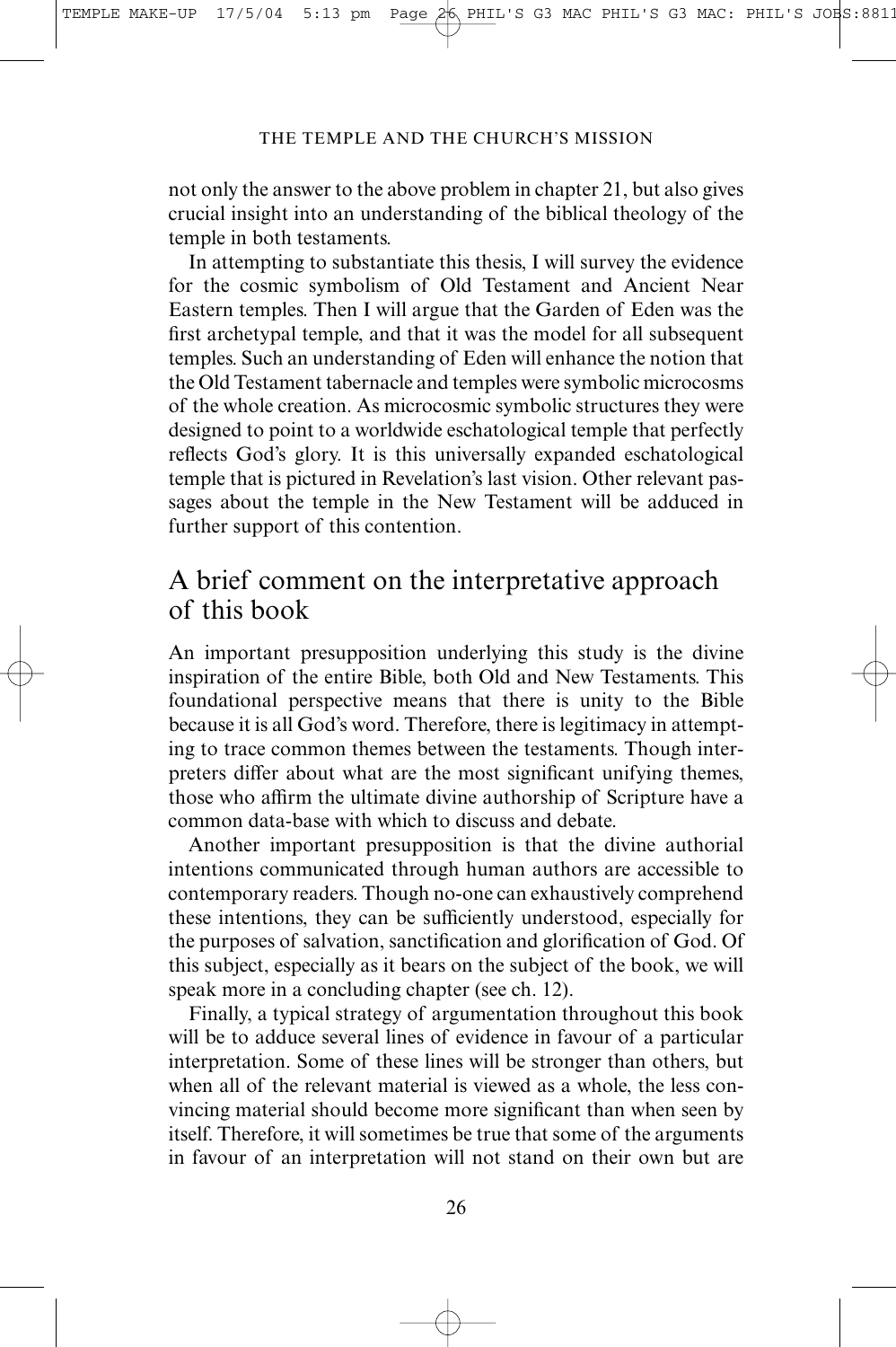### INTRODUCTION

intended to take on more persuasive power when viewed in light of the other angles of reasoning. And, even when this may not be the case, the design is that the overall weight of the cumulative arguments points to the plausibility or probability of the main idea being contended for.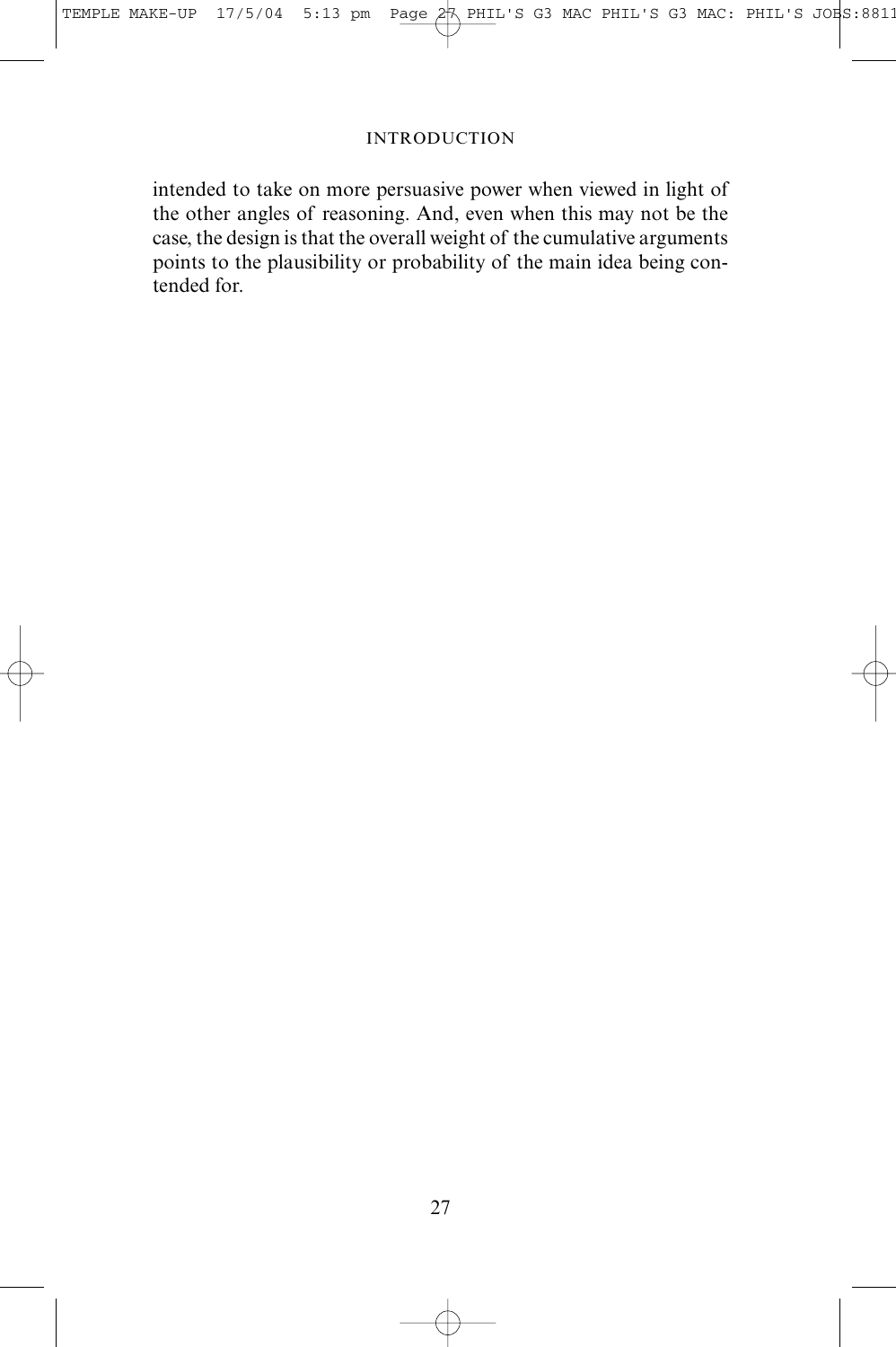TEMPLE MAKE-UP 17/5/04 5:13 pm Page 28 PHIL'S G3 MAC PHIL'S G3 MAC: PHIL'S JOBS:8811

 $\oplus$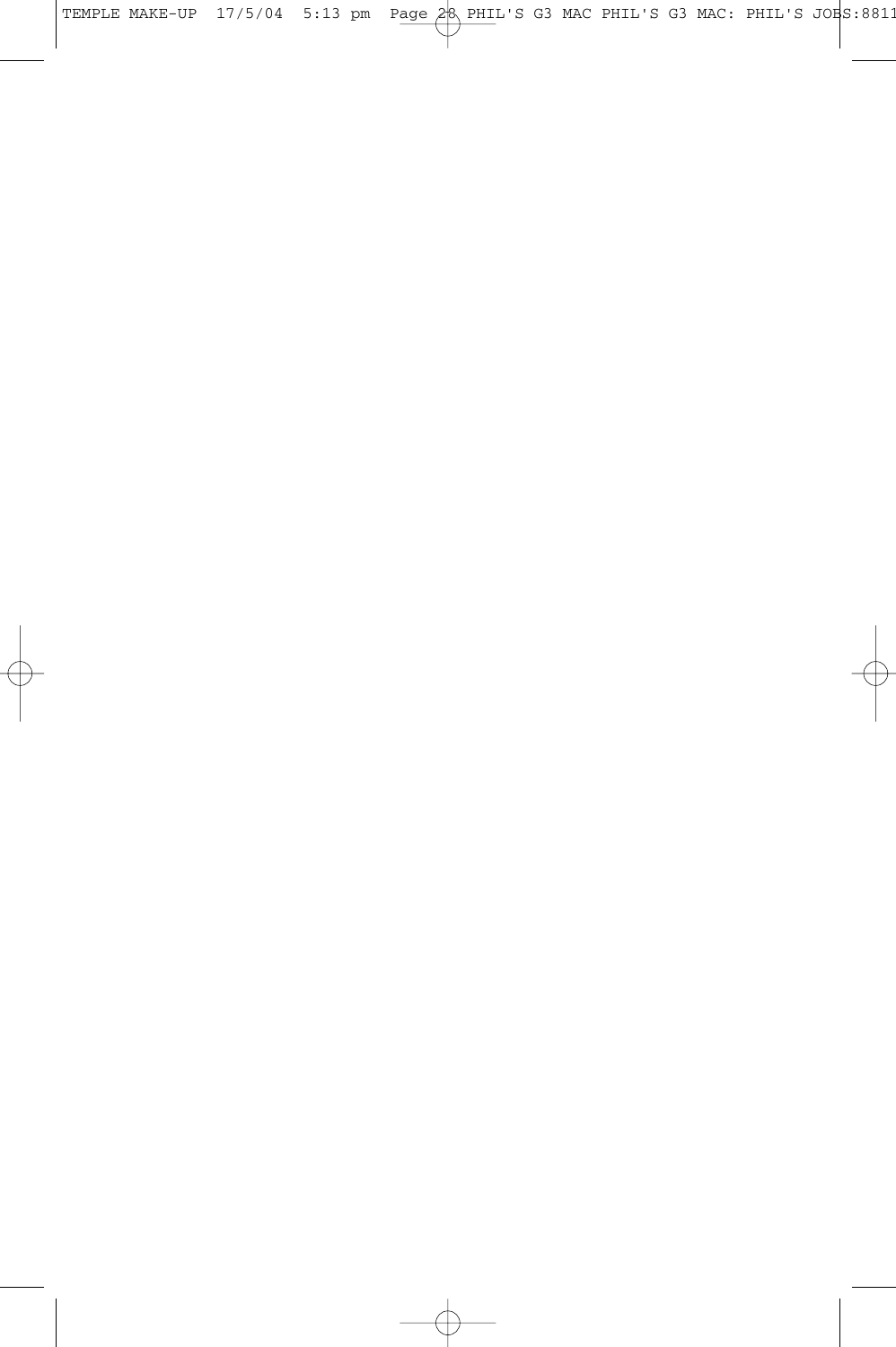# Chapter Two

# **Cosmic symbolism of temples in the Old Testament**

Some of the best clues to solving the problem posed above about the relation of the new creation to the city-temple of Revelation 21 are to be found in the conception of Israel's temple. We will also look at the symbolic meaning of other ancient temples to enhance the understanding of Israel's sanctuary in the midst of its ancient environment. Though these were pagan temples, it is not likely that their resemblances to Israel's temple were due to coincidence or to Israel's mere dependence on her pagan neighbours for religious ideas. Rather, this resemblance of pagan temples to Israel's temple probably was due, at least in part, to a refracted and marred understanding of the true conception of the temple that was present from the very beginning of human history. As history unfolded, God's special revelation about the temple continued only with the faithful remnant of humanity. The recollection of the true temple by those outside God's covenant community probably continued, but its memory became dim over time. Nevertheless, refracted glimmers of truth may have continued, so that some temples were designed that still retained features corresponding to God's own view.1 God's people, on the other hand, continued building temples that represented the pristine view of the true cult.2 One could say that just as God's image in unbelieving humanity has not been erased but blurred, so their continuing conception of the structure where God should be worshipped was likewise blurred.

Some commentators disagree that the design and symbolism of ancient pagan temples reflected glimmers of God's truth. Even granting such a view, however, it is apparent that Israel intentionally alluded to facets of the pagan religion surrounding them (e.g., Egyptian, Canaanite and Babylonian) in order to affirm that what the pagans thought was true of their gods was true only of Israel's God

<sup>&</sup>lt;sup>1</sup> In contrast, see Fairbairn 1863a: 219–220, who rejects the notion that symbolic aspects of pagan temples could have significant overlap with that of Israel's temple.

<sup>2</sup> See Rodriguez 2001: 58–59, who has a similar analysis of Israel's temple in relation to pagan sanctuaries.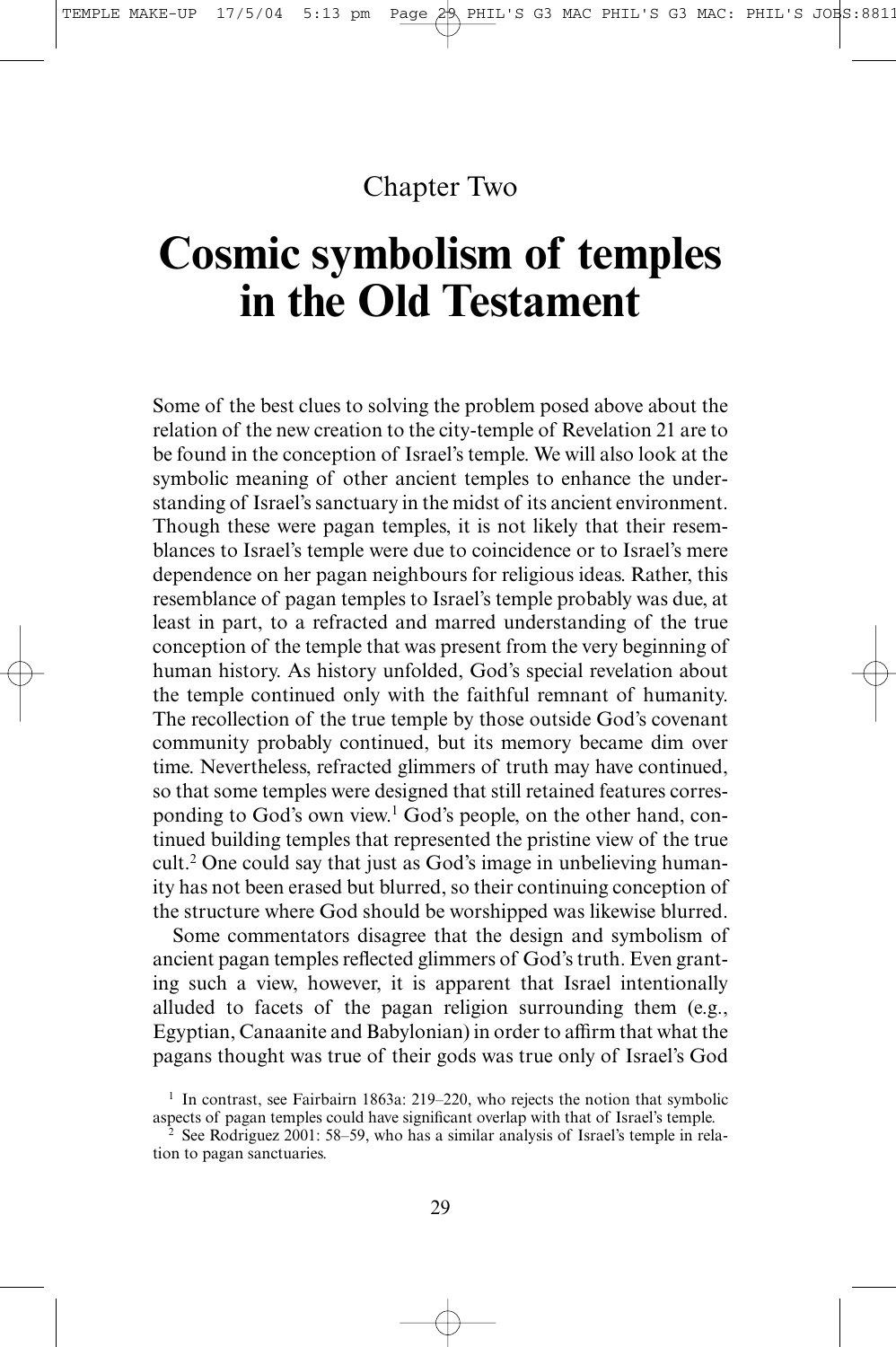(e.g., Ps. 29 is a well-known example of applying the sovereign attributes of the fertility god Baal to Yahweh in order to demonstrate that only Yahweh possesses such characteristics). The same polemical intention was likely part of Israel's depiction of their temple. Hence, there is a sense in which Israel may have borrowed religious notions and imagery from her neighbours, but it was for polemical reasons and not for lack of religious creativity. That pagan nations, however, could depict their gods with attributes like those of the true God and their temples along the lines of the true God's dwelling probably shows they had some sense of the true God, though certainly in a non-salvific and confused form (as, e.g., in Rom. 1:19–25).

There is, at least, a third way in which pagan cultural ideas could have been related to Israel and even her temple. Some of Israel's ideas were merely shared with pagan peoples because they simply shared a general common culture, though often when Israel employed the concept, it became filled with theological significance. For example, it was likely a widespread custom in the Ancient Near East that certain ceremonies involving the donning of clothes or the removal or leaving of clothes indicated respectively the acquisition of inheritance rights or disinheritance. This may explain a whole host of passages involving clothing in the Old Testament (and the New Testament): the divine provision of clothing to Adam and Eve in Genesis 3:21 appears to indicate a gracious reaffirmation of their inheritance rights over creation, despite their former rebellion.3 It is possible that some kind of relationship like this may have existed between the clothing of pagan and Israel's priests and even the adornment of the respective temples.

With these possible relationships between the thought of the ancient Israelites and the peoples surrounding them, we now turn primarily to a study of Israel's temples. After looking at the Old Testament evidence, reflection on Jewish interpretations of Israel's temple may also prove helpful for understanding the Old Testament material. We will also survey pertinent parallels in the Ancient Near East, where examination of the sanctuaries of Israel's neighbours may also shed some light on the subtle symbolism of the Israelite holy place.

Our study of ancient materials outside the Bible to gain a better

<sup>3</sup> Cf. also Gen. 9:23 (Noah's garment); 37:3 (Joseph's tunic); Deut. 24:17; Luke 15:22 (the father's robe given to the prodigal son); Gal. 3:27 ('clothed' with Christ); Rev. 21:2–3, 7. For this meaning of 'clothing' in the ANE and biblical literature, cf. Hugenberger 1997. See also Hugenberger 1994: 390, n. 130.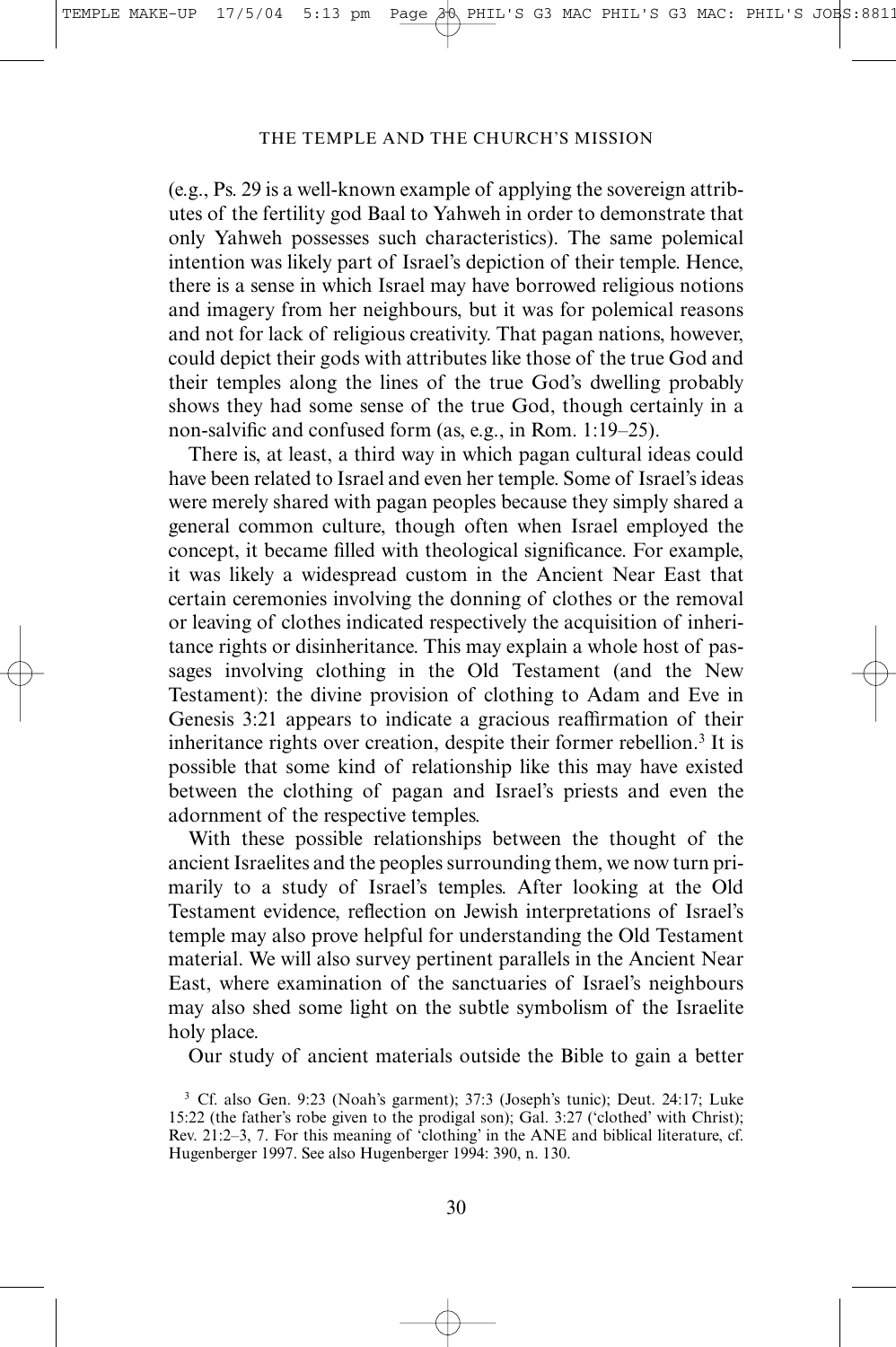understanding of the temple does not mean that this material is equal in authority to the Bible. Rather, it indicates that the Bible was written in very specific historical circumstances and the better one understands these surrounding circumstances, the more rich one's understanding of the Bible may become. Christians often use commentaries on the Bible in order to understand the biblical text better. Sometimes such commentaries provide a perspective on a text, which sheds new light and helps us to understand the text better. The new perspective is validated over other previous ones because it makes more sense of the details of the text. Sometimes, however, these commentaries are clearly wrong and are not helpful, and, at other times, these commentaries merely resummarize the biblical text, saying nothing new nor wrong.

The documents of the Ancient Near East and of Judaism function comparably to modern commentaries. Should we not also make use of this ancient commentary material, for example early Jewish interpretations of Old Testament texts, themes, and so on? Such Jewish commentary material has the same potential use (and misuse) as do contemporary commentaries, though they have the potential of picking up early oral interpretative tradition that may stem from Old Testament times itself. We will see that there may be some early Jewish interpretation of the temple that sheds helpful light on the Old Testament notion of the temple. We will propose the same thing for some Ancient Near Eastern views of temples.

Though the discussion of this chapter is rather detailed, it is absolutely crucial to work through and understand it as a basis for the later part of this book.

## The Old Testament view of Israel's earthly temple as a reflection of the heavenly or cosmic temple

The rationale for the worldwide encompassing nature of the paradisal temple in Revelation 21 lies in the ancient notion that the Old Testament temple was a microcosm of the entire heaven and earth.4 One of the most explicit texts affirming this is Psalm 78:69: 'And He built His sanctuary like the heights,/Like the earth which He has

<sup>4</sup> For OT, and, especially, Jewish perspectives, see Patai 1967: 54–139; Barker 1991: 104–132; Levenson 1984: 283–298; 1985: 111–184; Hayward 1996; Koester 1989: 59–63; Fletcher-Lewis 1997: 156–162. The discussion in the section below, 'Judaism's view of the symbolism of the temple', is based partly on these works, which should be consulted.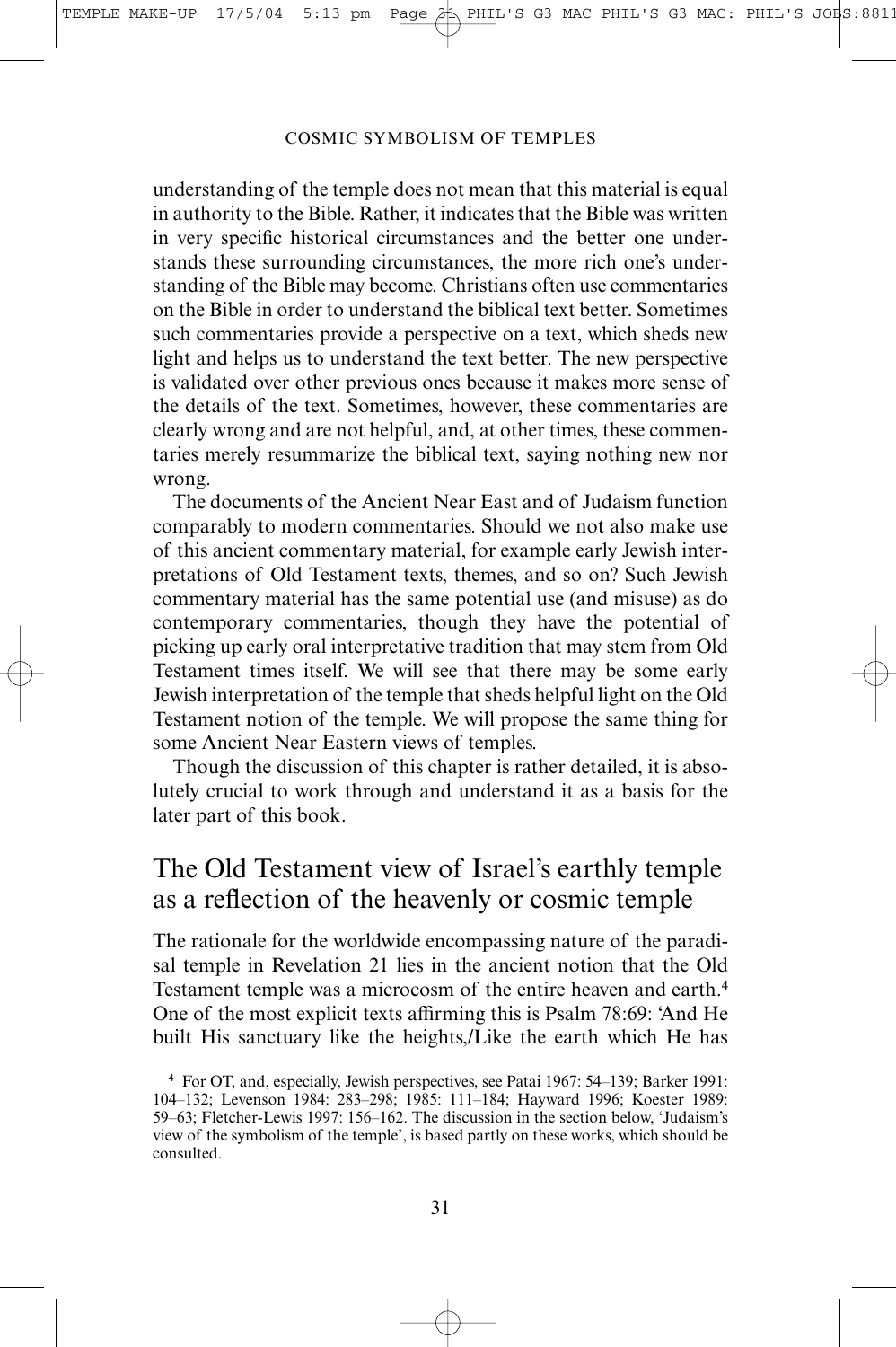founded *forever* (or from eternity)'.5 The psalmist is saying that, in some way, God designed Israel's earthly temple to be comparable to the heavens and to the earth. Similarly, the earlier 'pattern of the tabernacle and the pattern of all its furniture' was made 'after the [heavenly] pattern ... which was shown ... on the mountain' (Exod. 25:9, 40; cf. Exod. 26:30; 27:8; Num. 8:4; Heb. 8:5; 9:23–24). The following study will attempt to demonstrate that the symbolism of the tabernacle is essentially the same as that of Israel's subsequent temple. This equivalence is implied by their many overt similarities and by comparing Exodus 25:9, 40 with 1 Chronicles 28:19, which say that both the plan of the tabernacle and of the temple came from God.6

Jewish tradition, as we will see, also reaffirms the truth of Psalm 78 and Exodus 25, that the earthly temple corresponded in some significant manner to the heavens, especially a heavenly temple.7 The primary task of this chapter is to elaborate on how Israel's tabernacle and temple were comparable in symbolic design to the heavens and earth.

### *General symbolism of the temple*

Our thesis is that Israel's temple was composed of three main parts, each of which symbolized a major part of the cosmos: (1) the outer court represented the habitable world where humanity dwelt; (2) the holy place was emblematic of the visible heavens and its light sources; (3) the holy of holies symbolized the invisible dimension of the

<sup>6</sup> The equivalence was also made by early Judaism (so *Wisdom of Solomon* 9:8: the temple was 'an imitation of the holy tabernacle which you prepared from the beginning'); see Haran 1978: 189–204 on the organic correspondences between the tabernacle and temple; cf. also Clifford 1984: 112–115. For the close link between the tabernacle and the temple, see 1 Kgs.  $8:1-6 (= 2 \text{ Chr. } 5:2-5)$ , which may imply that the tabernacle was even incorporated into the temple (on which cf. Cross 1977: 175).

<sup>7</sup> See *Tg. 2 Chronicles* 6:2; likewise, *Tg. Pseudo-Jonathon Exodus* 15:17; *Midrash Rabbah Numbers* 4:13; 12:12; *Midrash Psalms* 30:1; *Tanhuma Yelammedenu Exodus* 11:1–2. See also, Ego (1989), who elaborates on the correspondence between the earthly and heavenly temples in rabbinic Jewish tradition.

<sup>5</sup> On which see further Levenson 1988: 87–88, and Hurowitz 1992: 335–337. Ps. 78:69 has a striking parallel in the *Enuma Elish* 6.112, where it is said concerning the building of Marduk's temple, 'A likeness of what he made (?) in heaven [let him make (?)] on earth' (the translation of the *Enuma Elish* follows Heidel 1942: 50. Cf. also the translation of Foster 1997: 402: 'He shall make on earth the counterpart of what he brought to pass in heaven.' Jer. 17:12 is another text possibly parallel to Ps. 78:69: 'A glorious throne on high from the beginning is the place of our sanctuary.' There is debate about whether the whole verse refers only to a heavenly temple or only an earthly temple. Is it not possible that both are in mind as in the psalm? If so, God's glorious throne in his heavenly temple is being compared to the earthly temple that was to reflect the former.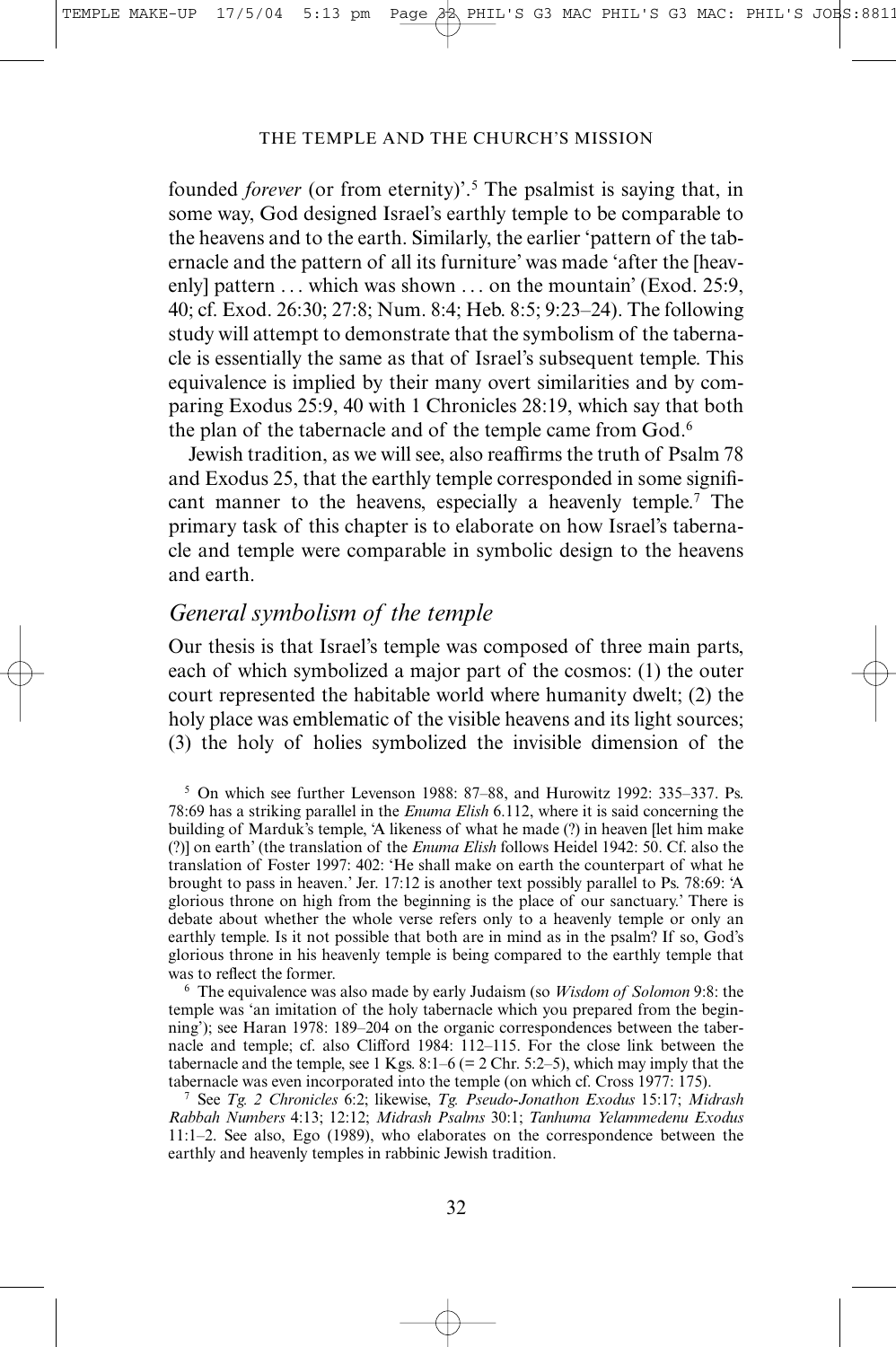cosmos, where God and his heavenly hosts dwelt. In this connection, M. Haran has observed an increasing gradation in holiness beginning with the outer court and proceeding to the holy place and then into the holy of holies. Furthermore, he notes that this gradation corresponds to a gradation in dress and furnishings dependent on the position of the person in the temple (respectively worshipper, priest or high priest) or the location of the furnishings (curtains, furniture, etc.).8 This observation about increasing gradation indicating increasing holiness may not be inconsistent with A. A. de Silva's view that Old Testament temple-building narratives reflect a three-tiered structure with God at the top, kings (and, I would add, priests) in the middle, and Israel and the rest of the cosmos at the bottom (de Silva 1994: 11–23).

The identification of the outer court as the visible earth and sea is suggested further by the Old Testament description, where the large molten wash-basin and altar in the temple courtyard are called respectively the 'sea' (1 Kgs. 7:23–26) and the 'bosom of the earth' (Ezek. 43:14; the altar also likely was identified with the 'mountain of God' in Ezek. 43:16).<sup>9</sup> The altar was also to be an 'altar of earth' (in the early stages of Israel's history) or an 'altar of [uncut] stone' (Exod. 20:24–25), thus identifying it even more with the natural earth.10 Thus both the 'sea' and 'altar' appear to be cosmic symbols that may have been associated in the mind of the Israelite respectively with the seas and the earth<sup>11</sup> (enhancing the water imagery were the

<sup>18</sup> Haran 1978: 158–188, 205–221, 226–227, followed by Dumbrell 1985: 43.

<sup>9</sup> See further Levenson 1988: 92-93. Translations of Ezek. 43:14 typically have 'from the base on the ground' but literally it is 'from the bosom of the earth [or ground]'; among the reasons for associating 'the altar hearth' (literally 'Ariel') of Ezek. 43:16 with 'the mountain of God' is Levenson's observation that the same mysterious word 'Ariel' occurs also in Is. 29:1, where it refers to 'the city where David camped' and is equated by synonymous parallelism to 'Mount Zion' (cf. Is. 29:7a with 29:8h), so that it resonates with 'mountain' imagery (on the ambivalent meaning of the Hebrew word, see further BDB, 72). See also Barrois 1980: 65–66, who renders the respective phrases in Ezek. 43:14, 16, as 'bosom of the earth' and 'the mountain of God', which he sees to be symbolic cosmic names. For virtually identical conclusions, see Mitchell 1980: 36, who observes that Ezekiel's altar resembled a Babylonian ziggurat, which, as we will see later, was designed to resemble a mountain and was considered the top of a temple.

<sup>10</sup> The altar's association with the earth may be enhanced by noticing that it is repeatedly described as having a 'foundation' (Exod. 29:12; Lev. 4:7, 18, 25, 30, 34), imagery typical elsewhere of structures rooted to the earth (e.g., Ezek. 30:4; Mic. 1:6; Ps. 137:7; Job 4:19; Lam. 4:11) and sometimes used of mountains (Deut. 32:22; Ps. 18:7). I am indebted to G. P. Hugenberger for these observations.

<sup>11</sup> On which see Terrien 1970: 323 for additional bibliography in support. See also Bloch-Smith 1994: 26–27, on Solomon's 'bronze sea' as representing the primordial sea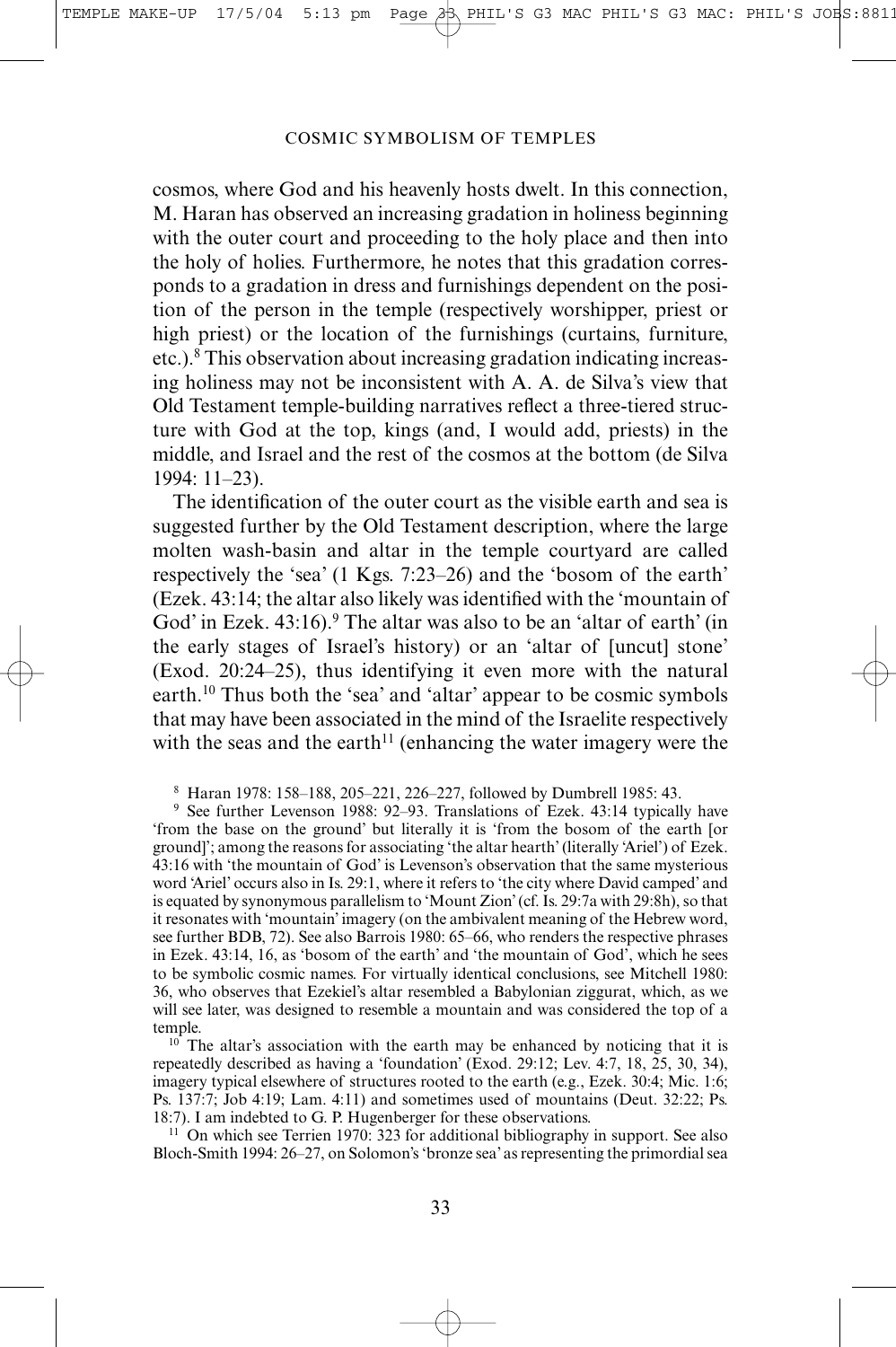ten smaller wash-basins, five on each side of the holy place enclosure [1 Kgs. 7:38–39]). The arrangement of the twelve bulls 'entirely encircling the sea' and the 'lily blossom' decorating the brim would also seem to present a partial miniature model of land and life surrounding the seas of the earth (2 Chr. 4:2–5). The twelve bulls also supported the wash-basin and were divided into groups of three, facing to the four points of the compass, which could well reflect the four quadrants of the earth (Levenson 1988: 92–93, and Levenson 1985: 139, 162). That twelve oxen were pictured holding up the 'sea' and designs of lions and oxen were on the wash-basin stands points further to an 'earthly' identification of the outer courtyard (though cherubim were also depicted on the basin stands). That the outer court was associated with the visible earth is also intimated by recalling that all Israelites, representing humanity at large,<sup>12</sup> could enter there and worship.

There is also reason to view the second section of the temple, the holy place, to be a symbol of the visible sky. The seven lamps on the lampstand may have been associated with the seven light-sources visible to the naked eye (five planets, sun and moon). This identification is pointed to by Genesis 1 which uses the unusual word 'lights' (*me'orot*, 5 times) instead of 'sun' and 'moon', a word that is used throughout the remainder of the Pentateuch (10 times) only for the 'lights' on the tabernacle lampstand. On the same basis, a contemporary commentator on Genesis has made virtually the same observation and proposed that this is the first hint also that the cosmos itself was conceived of as a huge temple.<sup>13</sup> In addition, John's Apocalypse

or waters of Eden, though some see it representing the primeval chaos waters that were overcome at creation. Cf. Bloch-Smith (1994: 20–21) and C. Meyers (1992a: 1060–1061), who note both connotations of the 'sea', and underscore its symbolic significance, the latter especially pointing out that Solomon's 'bronze sea' was over seven feet high and fifteen feet in diameter, holding about 10,000 gallons of water and weighing between 25 and 30 tons when empty. Priests would have had to climb a ladder to wash in it.

<sup>&</sup>lt;sup>12</sup> Later we will see that Israel was a 'corporate Adam', thus being designed ideally to represent humanity.

<sup>&</sup>lt;sup>13</sup> So Walton 2001: 148. Among the three other uses elsewhere in the OT, two also refer to the 'lights' of the heaven. The only other use is Ps. 90:8 ('the light of your presence'), which may suggest that the lampstand 'lights' also symbolized the light of God's glorious presence, just as the stars were held to reflect God's glory (Pss. 19:1; 148:3–4; cf. Pss. 8:1; 50:6; 57:5). Such an identification may be represented in the Qumran *Hymn Scroll* (1QH 7.24): 'I [the Teacher of Righteousness] will shine with a *seven-fold li*[*ght*] in the *E*[*den* which] Thou has [m]ade for Thy glory' (for justification of the translation 'Eden', see below at the end of this chapter).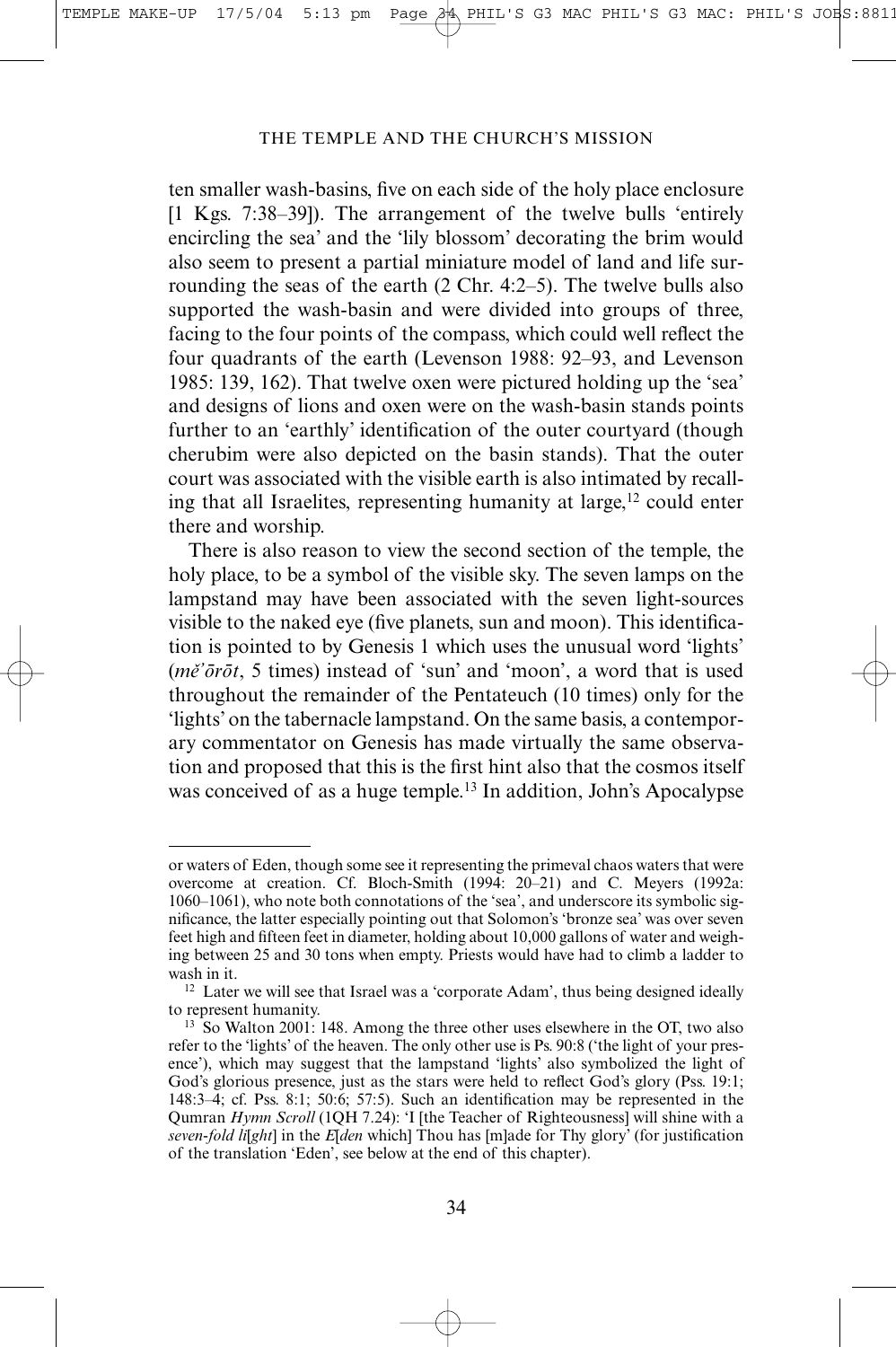also closely identifies the seven lamps on the lampstand with stars by saying that each of the seven churches that are symbolized by a 'lampstand' are represented in heaven by an 'angel' who is symbolized by a 'star' (Rev. 1:20) (Beale 1995a: 211–219).

Vern Poythress also contends along similar lines that the lamps signify the seven main lights of the heaven:

The lampstand is placed on the south side of the Holy Place. Perhaps this placement is intended to correspond to the fact that from Israel's point of view, north of the equator, the circuit of the heavenly lights would be primarily to the south. That there are seven of the lamps correlates not only with the seven major lights of heaven ... but with the general symbolism for time within Israel. The heavenly bodies were made in order to 'serve as signs to mark seasons and days and years' (Gen. 1:14). The whole cycle of time marked by the sun and moon and stars is divided up into sevens: the seventh day in the week is the Sabbath day; the seventh month is the month of atonement (Lev. 16:29); the seventh year is the year of release from debts and slavery (Deut. 15); the seventh of the seven-year cycles is the year of jubilee (Lev. 25). Fittingly, the lampstand contains the same sevenfold division, symbolizing the cycle of time provided by the heavenly lights. (Poythress 1991: 18–19)

That the holy of holies represented the unseen heavenly dimension of the world is apparent from its descriptions. Just as the angelic cherubim guard God's throne in the heavenly temple (e.g., Rev. 4:7–9), the sculpted cherubim around the ark of the covenant in the holy of holies (1 Kgs. 6:23–28), and the figures of the cherubim woven into the curtain that guards the holy of holies reflects the real cherubim in heaven who presently and in the future will stand guard around God's throne in the heavenly temple (cf. 2 Sam. 6:2; 2 Kgs. 19:15; 1 Chr. 13:6; Pss. 80:1; 99:1, all of which may have double reference to the earthly and heavenly cherubim). Furthermore, no human could enter the inner sanctum and look upon the luminous divine glory. Even the high priest, who could enter only once a year, offered incense which formed a 'cloud' so thick that he could not see God's glorious appearance (Lev. 16:13). The 'cloud' itself could easily have been associated with the visible heaven that pointed beyond to the unseen heaven, where God dwelt. Finally, the ark itself was understood to be the footstool of God's heavenly throne (1 Chr. 28:2; Pss. 99:5; 132:7–8; Is.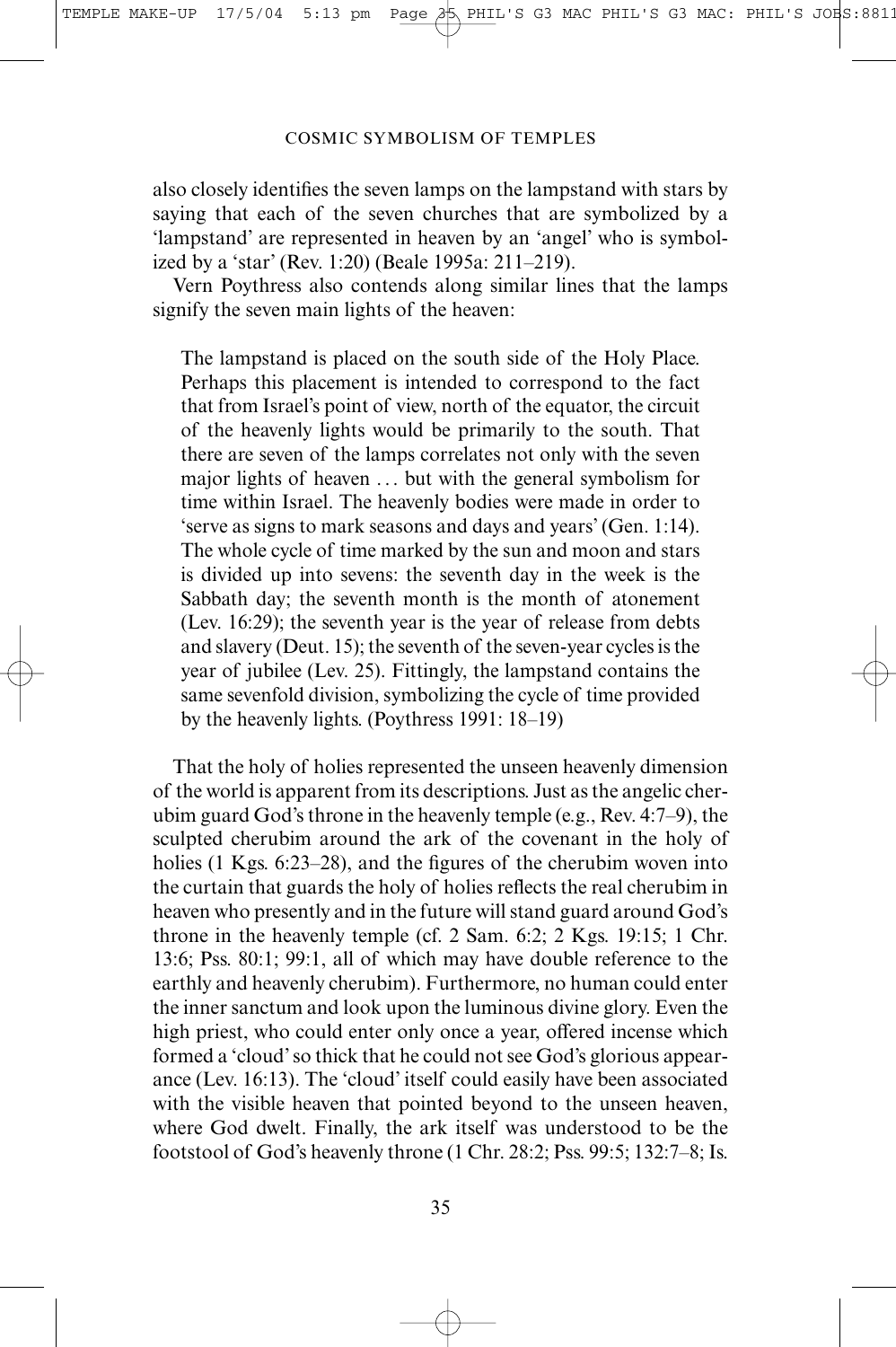66:1; Lam. 2:1). For example, 1 Chronicles 28:2 asserts that 'King David rose to his feet and said, "Listen to me, my brethren and my people; I had intended to build a permanent home for the ark of the covenant of the LORD and for the footstool of our God. So I had made preparations to build it."

Hence, the ark is part of God's heavenly throne-room, and, appropriately, the space directly above the ark is empty. God cannot be seen, and no images of him are to be placed there, because he has no human form and his special glorious dwelling is primarily in heaven and not on earth (Poythress 1991: 15). Thus, the holy of holies was a representation of God's unseen heavenly dwelling in his temple amidst ministering angels and spirits (Is. 6:1–7; Ezek. 1; Rev.  $4:1-11$ ).<sup>14</sup>

### *Heavenly symbolism of the temple*

The Old Testament highlights particularly the heavenly symbolism of the temple, both with respect to the visible and invisible heavens. One of the best examples of this is the account of the dedication of Solomon's temple. The 'cloud' that filled Israel's temple when it was completed and dedicated by Solomon (1 Kgs. 8:10–13; cf. 2 Chr.  $5:13b - 6:2$  may partly be associated with the clouds in the visible heavens that pointed beyond themselves to God's unseen heavenly dwelling place.<sup>15</sup>

Two different Hebrew words for 'cloud' are used in this passage, but they are generally synonymous. The repeated mention of the 'cloud' and that the temple was 'a lofty place' points more clearly to an attempt to identify it in some way with the heavens. 'Cloud' obviously refers elsewhere to a constituent part of the visible heavens or sky. For example, Job 26:8–9 says, 'He wraps up the waters in His clouds;/And the cloud does not burst under them./He obscures the face of the full moon,/And spreads His cloud over it' (cf. also Gen. 9:13–14, 16; Job 7:9). And just as 'lightning' is part of literal 'clouds' (Job 37:11, 15), so Ezekiel portrays God's theophanic 'glory' as 'radiance [like] a great cloud with fire flashing forth' and as 'the appearance of a rainbow in the clouds on a rainy day' (Ezek. 1:4, 28). That Ezekiel views such

<sup>&</sup>lt;sup>14</sup> So also Poythress 1991:31, who cites also in this respect 1 Kgs. 8:30; Job 1:6; Ps. 89:7.

<sup>&</sup>lt;sup>15</sup> That the visible heavens pointed beyond themselves to the unseen heavens is apparent from Dan. 7:13, where the 'Son of Man' approaches God's unseen heavenly presence 'with the *clouds of heaven*'; likewise, 2 Sam. 22:10: God 'bowed the heavens ... and came down with thick darkness under his feet'.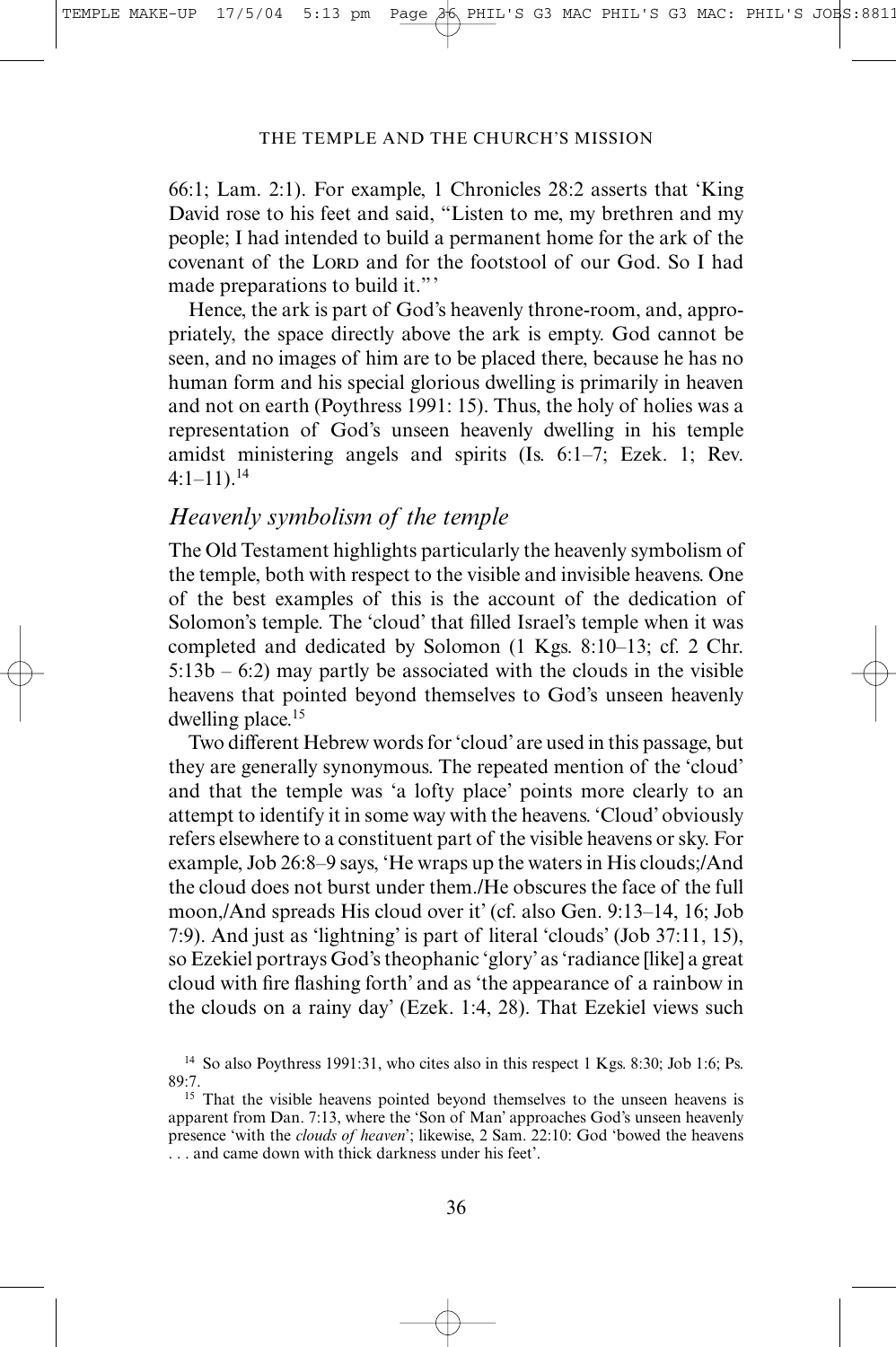heavenly descriptions of God's presence as occurring in the temple is also clear from the cloud that hides the divine presence in the temple  $(cf. 10:3-4)$ .

The visible 'cloud' that filled the temple was certainly identified with the visible heaven but likely also pointed to the invisible heaven. The preceding references to the 'cloud' in Ezekiel's vision confirms this, since there the word refers both to a visible meteorological phenomenon and the invisible presence of God in the unseen heaven. Furthermore, it is well known that the same Hebrew word for 'heaven' in the Old Testament is used for both the seen and unseen dimensions.16 The upper part of the visible cosmos came to represent God's dwelling place, pointing beyond the physical to the divine transcendence and an 'invisible spiritual created order' (cf. 2 Kgs. 6:17; Job 1:1, 16; Ps. 2:4; Zech. 3:1) (Lincoln 1981: 140–141). Thus, again the temple is associated with the physically created firmament and the invisible heavenly dwelling of God to which that firmament pointed.

The same luminescent 'cloud' mixed with darkness that filled Solomon's temple had also hovered over and covered Sinai and the tabernacle during Israel's wilderness wanderings, suggesting that the earlier forms of the temple were also reflective of or associated with the heavens.<sup>17</sup> Hence, the visible bright aspect of the clouds of the heavens came to be appropriate vehicles to express the invisible heavenly, radiant presence of God in the tabernacle and subsequent temple (Exod. 16:10; 40:35; Num. 16:42; Is. 4:5; Ezek. 1:28;  $10:3-4$ ).

Solomon's reference to his building of 'a lofty house' in 1 Kings 8:13 refers to an elevated dwelling. The word 'lofty' (*zěbul*) occurs only three times elsewhere in the Old Testament, and always refers to the 'elevated places' in the visible heavens where the 'sun and moon stood' (Hab. 3:11) and to the invisible 'holy and glorious *elevated place*' where God 'looks down from heaven' (Is. 63:15).<sup>18</sup> It is this

<sup>16</sup> Poythress 1991: 17–18, who cites Ps. 19:1–6 as an example where the inaccessibility and majesty of the visible sky points to God's glory.

<sup>17</sup> For Sinai, cf. Exod. 19:16; 24:15–16; for the tabernacle, cf., e.g., Exod. 13:21–22; 14:19; note the 'cloud' descending and covering the tabernacle in Exod. 33:9; 40:35; Num. 9:15–16; 16:42; for the luminosity of the cloud at Sinai and the tabernacle, cf. respectively Exod. 19:16 and 14:20, 24; 40:38; Num. 9:15. For Sinai as a mountaintemple, see pp. 105–107.

 $18$ <sup>18</sup> The only other usage is in Ps. 49:14, which refers to earth as an 'elevated place' above Sheol; in Qumran the word occurs four times, all pertaining to God's heavenly dwelling. The cloud in 1 Kgs. 8:12 is likely mixed with brightness and darkness, apparently like a dark thunder cloud containing lightning (like that on Sinai, e.g., Exod.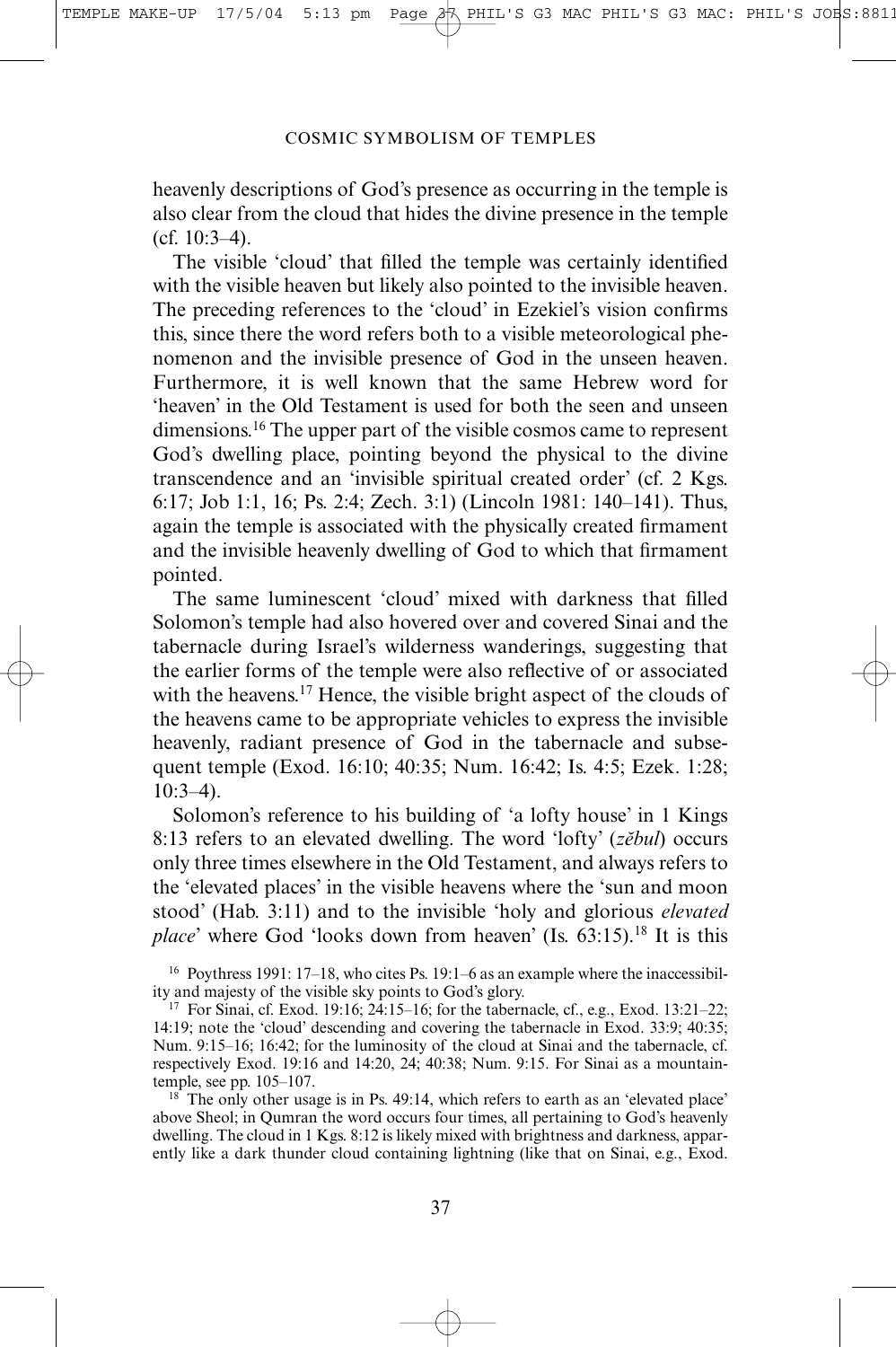TEMPLE MAKE-UP 17/5/04 5:13 pm Page  $\frac{1}{2}$  PHIL'S G3 MAC PHIL'S G3 MAC: PHIL'S JOBS:881

### THE TEMPLE AND THE CHURCH'S MISSION

invisible place that Solomon sees being symbolized in 1 Kings 8 by the earthly temple. Accordingly, he describes the temple figuratively as being in the visible heavens, so that the bright clouds appropriately surround it.<sup>19</sup>

The reference to 'winged' figurines around the ark of the covenant in the above-cited 1 Kings passage (8:6–7) may add further to an upper atmospheric symbolism. This symbolism appears to have been enhanced in the tabernacle where its numerous curtains (including the veil before the holy of holies) were all made of the variegated colours resembling the sky ('blue and purple and scarlet material', Exod. 26:31) and had woven into them figures of flying 'cherubim' (i.e., winged bird-like creatures; so Exod. 26:1, 31; 36:8, 35). Apparently the 'scarlet' colour was intended to resemble the fiery colour of lightning and, perhaps of the sun, with the 'blue and purple' resembling sky blue and the dark blue of dark clouds.20 So also the 'screen' for the 'gate of the court' and 'doorway of the tent' was to be made of 'blue and purple and scarlet material' (Exod. 26:36; 27:16; 36:37; 38:18). Even the 'loops' 'on the edge' of some of the curtains were to be of 'blue' (Exod. 36:11). Likewise, the priests were to cover all the furniture of the tabernacle with 'blue' material when dismantling the tabernacle for transport (Num. 4:5–13). All of the colours of these inner tabernacle furnishings were likely reproduced in Solomon's temple, since it was the permanent establishment of the mobile tabernacle and since the first-century historian Josephus testifies that the later Herodian temple of Jesus' day, modelled on Solomon's, contained the numerous curtains that the tabernacle also had (see *War* 5.210–214; *Ant.* 3.132, 183).

<sup>19:16; 20:18–21).</sup> In this respect, 1 Kgs. 8:53b ( $Lxx$ ) adds to the Hebrew text the following, evidently as an interpretative expansion of 1 Kgs. 8:12–13: 'Then spoke Solomon concerning the house, when he had finished building it – He [God] manifested the sun in the heaven; the Lord said he would dwell in darkness; build thou my house, a beautiful house for thyself to dwell in anew.'

<sup>&</sup>lt;sup>19</sup> The Jews living in Qumran went so far as to believe that the heavenly lightsources, such as the moon, actually retired to God's unseen 'lofty' temple when they retreated from visible sight at dawn and shone out from it at night: 'When the lights of the holy vault [or lofty place = *zebul*] shine out, when they retire to the abode of glory; at the entry of the constellation in the days of the new moon . . . it is a great day for the Holy of Holies' (1QS 10.2–4 [Martínez 1994]). This Qumran passage may have been inspired by Ps. 19:4–5.

<sup>20</sup> More overtly, Josephus (*Ant.* 3.183) says the 'blue' of the 'tapestries' symbolized 'the air' (so also *War* 5.212), and Philo (*Vit. Mos*. 2.88) interprets 'dark blue' [*hyakinthos*] to be 'like the air, which is naturally black'.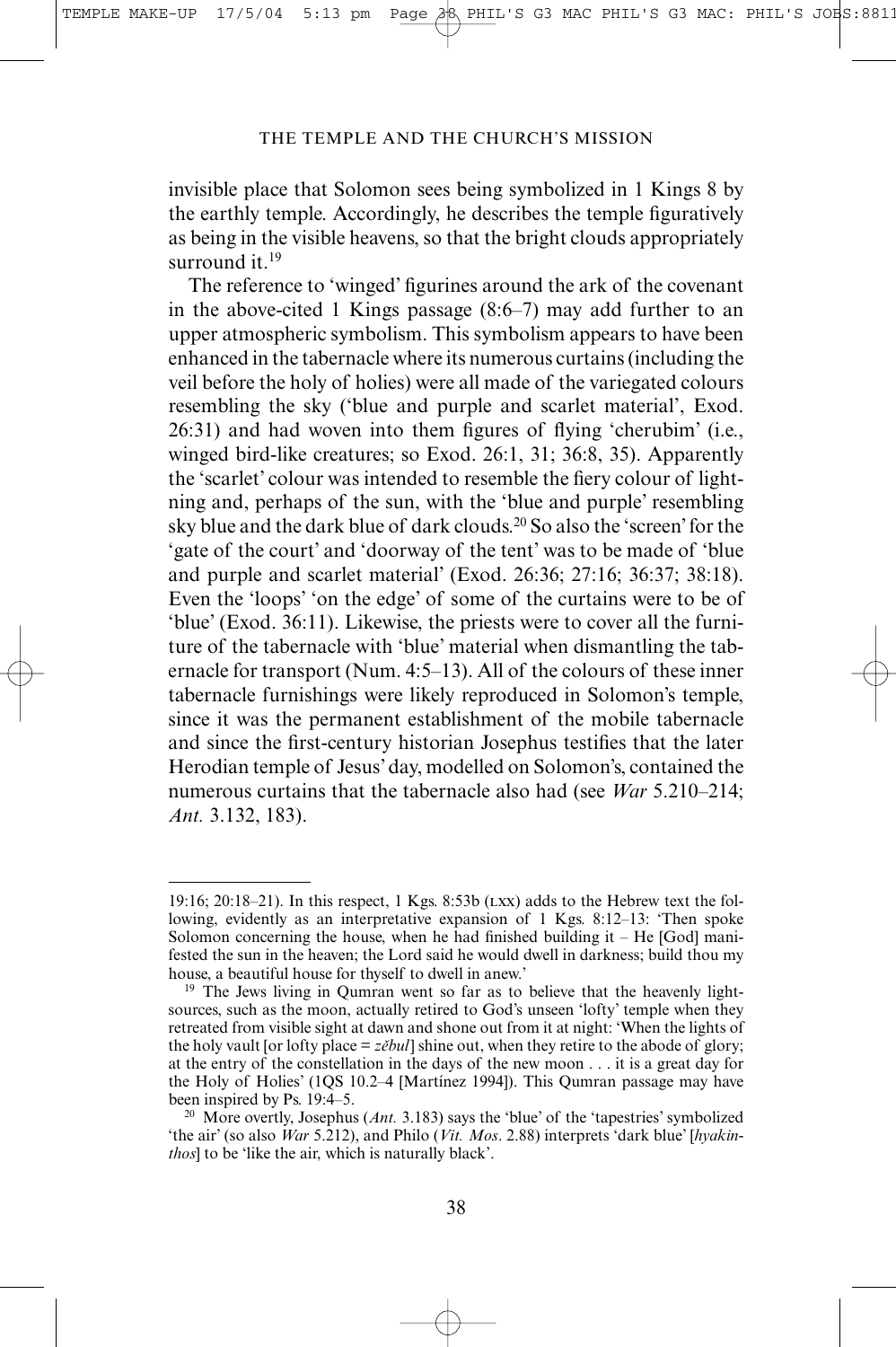## *Symbolism of the priest's robe in relation to the temple*

It is apparent that aspects of the priest's robe contained cosmic symbolism. Like the tabernacle curtains, the various parts of the high priests' attire were also woven of 'blue and purple and scarlet material' because it was also to reflect the cosmos. The square shape of the breast-piece corresponded to the square shape (*tetragonos*) of 'the holy place and temple', the 'altar', and the 'mercy seat' (see LXX of Exod. 27:1; 30:2; Ezek. 41:21; 43:16; and LXX [Alexandrinus] of Ezek. 43:17). Interestingly, the Greek Old Testament even applies the word 'foursquare' to the high priest's 'breast piece of judgment' (Exod. 28:16; 36:16). If this symbolic identification of the priest with parts of the temple is correct, then it is natural that the priest's clothing was also of the same colour as the various inner furnishings of the temple (about 12 times parts of his attire are said to be of 'blue and purple and scarlet' and his robe was all 'blue', phrases also used to describe the curtains of the tabernacle; cf. also 'a blue cord' on the turban [Exod. 28:37; 39:31]).

I have argued in an earlier work that the jewels on the priest's breastpiece, which were a small replica of the holy of holies, symbolized the earthly or heavenly cosmos, and the same jewels are part of the new city-temple in Revelation 21.21 Accordingly, one needs to picture the precious stones on the priest's breast-piece set within the larger background of the long blue robe as an apt model of the stars set within the cosmic tent of the dark bluish heavens. Correspondingly, the same scene on a larger scale was depicted with the seven 'luminaries' on the lampstand placed within the broader backdrop of the sky-coloured curtains covering the inside of the tent-like tabernacle. The seven lamps on the lampstand especially stood out in the holy place since the four thick curtains so thoroughly covered the tabernacle that no natural light would have come in unless the curtain at the entrance were pulled back (Longman 2001: 55). Both the priest and the tabernacle were designed to represent the creative work of God 'who stretches out the heavens like a curtain and spreads them out like a tent to dwell in', and 'who has created . . . [the] host' of stars to hang in (Is. 40:22, 26; similarly, Ps. 19:4b–5a: in the 'heavens' God 'has placed a tent for the sun, which is as a bridegroom coming out of his chamber').

It is, in fact, discernible that there are broadly three sections of the priest's garment that resemble the three sections of the temple. First,

<sup>21</sup> See Beale 1999a: *in loc*., 'The High Priest's Breastpiece', following the discussion of 21:18–20.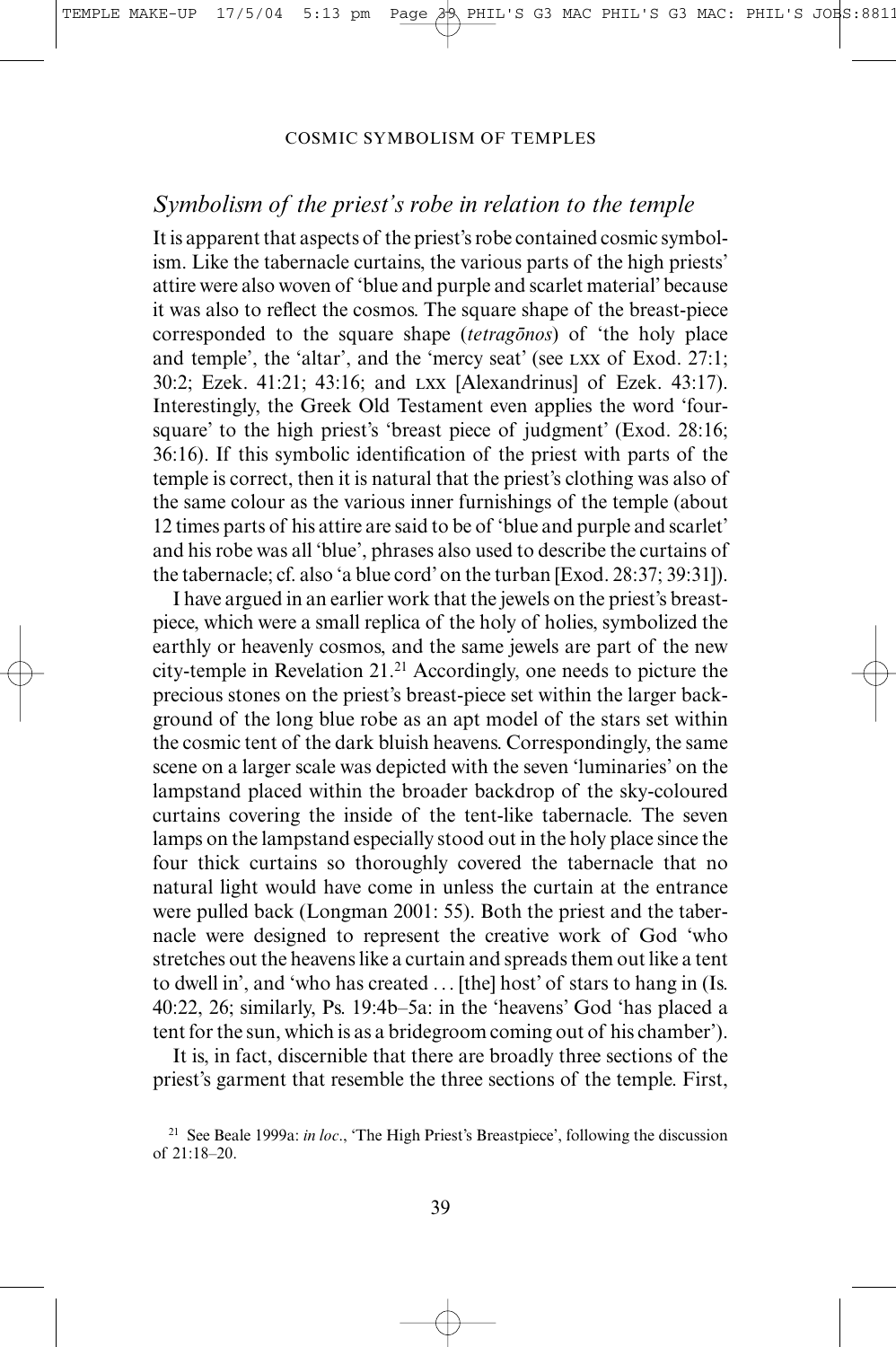the outermost part at the bottom (the outer court), on which were sewn 'pomegranates of blue and purple and scarlet' along 'with variegated flowers'22 represented the fertile earth. Secondly, the main body of the bluish robe (the holy place), within which and on the upper part of which are set the jewels, symbolized the stars that are set in the sky. Thirdly, the square ephod resembles the square holy of holies, within which were placed the Urim and Thumim, stones representing God's revelatory presence (the priest's crown with 'holy to the LORD' inscribed on it may represent the divine presence in heaven or above the ark in the temple's sanctuary that the ephod symbolized). Given all this symbolism, one can well understand the assertion in the *Letter of Aristeas* that anyone who saw the fully attired high priest 'would think he had come out of this world into another one' (99).

If the precious stones on the priest's breast correspond partly to the lamps on the lampstand, as suggested above, then this identifies them further with the heavenly luminaries, since we have seen that the lampstand lights are likewise identified with the heavenly stars. This link of the precious stones with the starry heavens may provide an important clue to the significance of the precious stones and metals that compose the temple itself. Why is the temple so heavily adorned with these extremely valuable and shiny materials? Before answering this question, it is important to highlight just how much the temple was adorned with these expensive items.

The 'foundation' of the temple building (containing the holy place and holy of holies) was laid with 'gold', 'silver', and 'precious stones': 'they quarried great stones, costly stones, to lay the foundation of the house' (1 Kgs. 5:17); 'and the inner sanctuary ... he overlaid ... with pure gold . . . So Solomon overlaid the inside of the house with pure gold' (1 Kgs. 6:20–21). He also covered with gold the altar (1 Kgs. 6:20), the cherubim around the ark (1 Kgs. 6:28), the floor of the temple (1 Kgs. 6:30), and the engraved work on the temple doors (1 Kgs. 6:35; see similarly 2 Chr.  $3-4$ ). Indeed, '100,000 talents of gold and 1,000,000 talents of silver' were 'prepared' for the construction of the temple house (1 Chr. 22:14; likewise 1 Chr. 22:16; 29:2–7). First Chronicles 29:1–7 refers to 'gold . . . silver . . . onyx stones and inlaid stones, stones of antimony, and stones of various colors, and all kinds of precious stones' to be used for all the various parts, pieces of furniture, and utensils of the temple.23

<sup>22</sup> *Letter of Aristeas*, 96 adds the phrase 'with variegated flowers' to the biblical description.

<sup>23</sup> See 2 Chr. 3:6 also for 'precious stones and the gold'.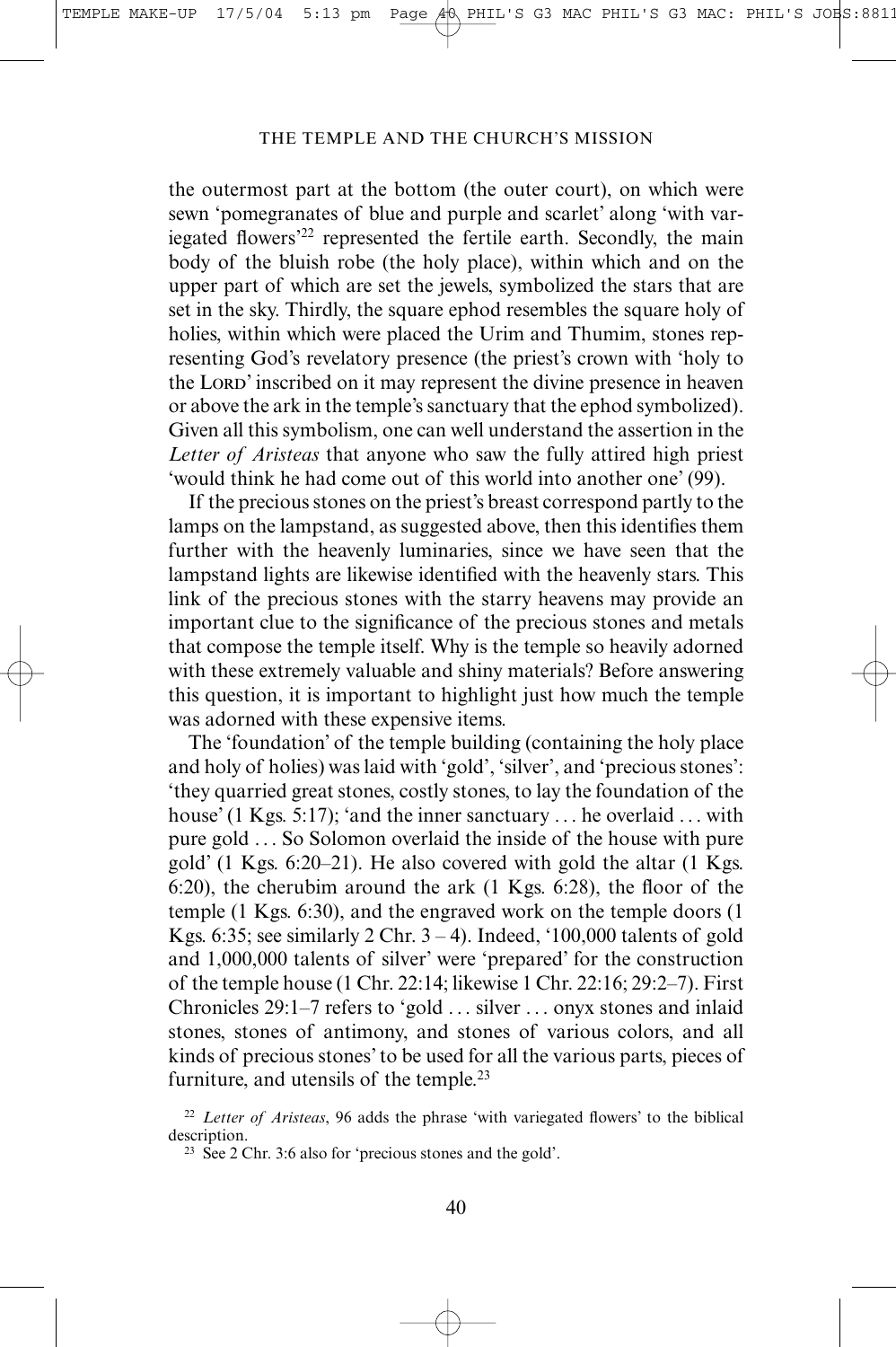Thus, the same precious stones and metals used in the construction of the temple were also used in the fashioning of the priest's clothing (e.g., in Exod. 28), enhancing the connection between the two.24 Furthermore, the same precious stones are used to describe the heavenly dwelling of God, further associating the same stones of the temple and of the priestly raiment with the heavenly sphere.<sup>25</sup>

How does the connection between the precious stones and the starry heavens provide an important clue to the significance of the precious stones and metals that were used to adorn the holy place and holy of holies? It is likely that part of the reason for so many precious stones and metals in one place is that they were intended to remind one of the luminous splendour of the starry sky, which, we have seen, itself pointed to God's transcendent glorious dwelling place that was concealed from human sight (indeed, even today one of the main uses of our English word 'metallic' is to indicate that which is 'shiny, glossy, gleaming, lustrous', etc.).26

Another aspect of the stones on the priest's robe also suggests that the function of such gems in the temple is to reflect divine, heavenly glory. God commands Moses to 'make holy garments for Aaron . . . for *glory and for beauty*' (Exod. 28:2; cf. likewise 28:40). The description of the garments (Exod. 28:4–43) is dominated by descriptions of precious stones or of gold cloth or metal that adorned the robes.27 Certainly, therefore, the goal of the gold and stone-work of the robe was included in the purpose of reflecting the 'glory and beauty', presumably of God. The word for 'glory' (*kabôd*) is the typical word for God's glorious theophanic revelation of himself to Israel at Sinai, at the tabernacle and at the end of time. The word for 'beauty' (*tip'arâ*)

<sup>&</sup>lt;sup>24</sup> 1 Chr. 29 mentions only gold, antimony and onyx specifically, whereas Exod. 28 mentions explicitly by name each of the various metals and gems. Nevertheless, Chronicles does mention 'inlaid stones ... and stones of various colors, and all kinds of precious stones', which probably included all the specific stones noted in Exod. 28.

<sup>&</sup>lt;sup>25</sup> Cf. 'sapphire' as a part of the heavenly temple (Exod. 24:10; Ezek. 1:26; 10:1; Rev. 21:19), likely included in the earthly temple (1 Chr. 29:2), and a facet of the priest's clothing (Exod. 28:18; 39:11); cf. onyx as a part of the priestly clothing (Exod. 25:7; 28:9, 20; 35:9, 27; 39:6, 13) and of the temple (1 Chr. 29:2), though not mentioned explicitly in the heavenly visions; cf. 'jasper' as a part of the priest's attire (Exod. 28:20; 39:13) and of the appearance of the heavenly temple (Rev. 4:3; 21:11, 18–19), the latter of which also suggests that 'jasper' (or a stone essentially identical to it) was included among the precious stones of Solomon's temple; cf. 'beryl' as part of the priestly apparel (Exod. 28:20; 39:13) and of the structure of the heavenly temple (Ezek. 1:16; Rev. 21:20; cf. Dan. 10:6), which shows again that it was presumably included among the 'precious stones' of Solomon's temple.

<sup>26</sup> E.g., see Rodale 1978: 726.

<sup>27</sup> Of the 39 verses, 24 include such description.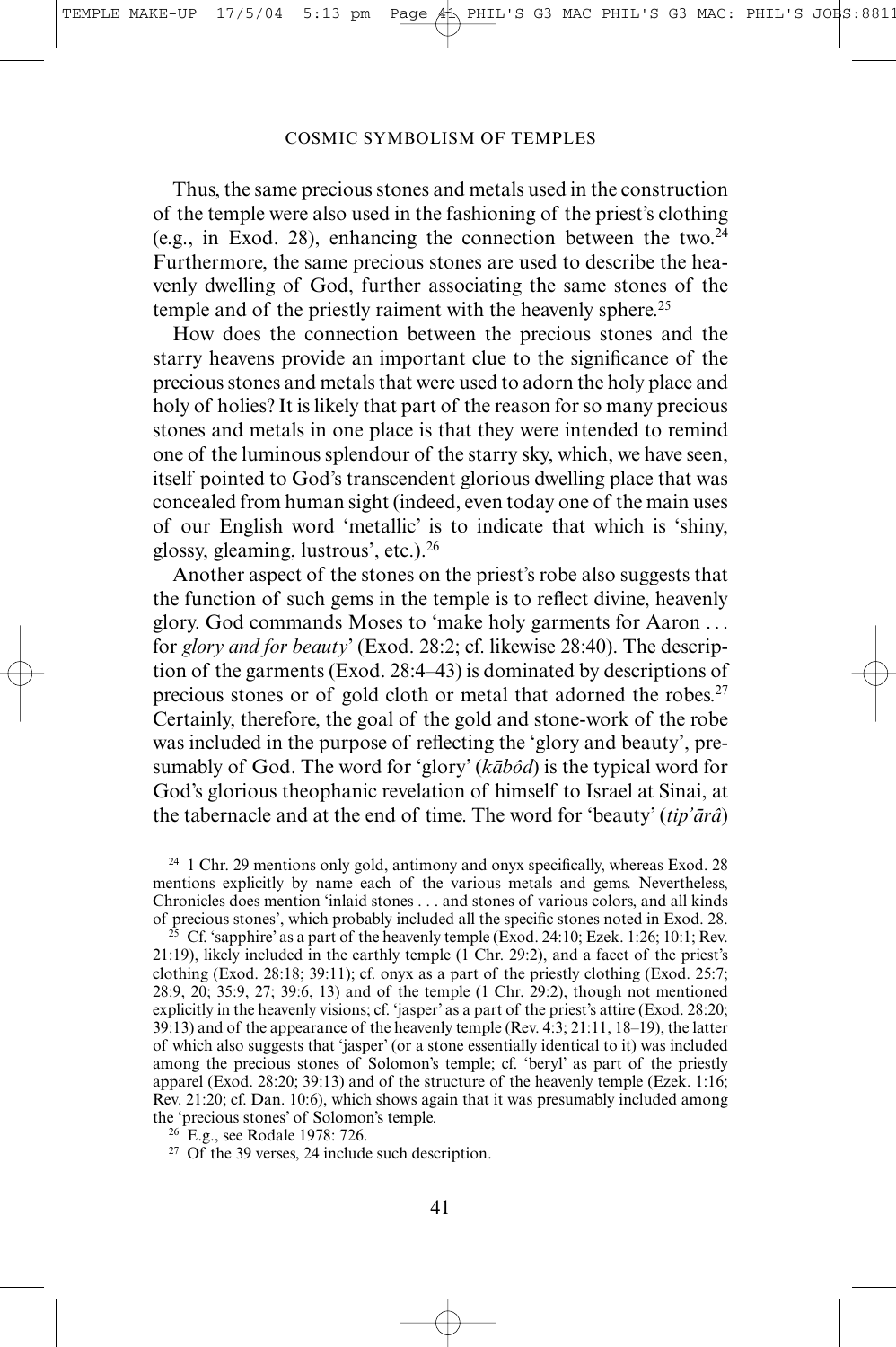is less often used. Not insignificantly, in the midst of a description of the gems and valuable metals composing the temple (2 Chr. 3:4–10), this word is chosen to explain why the precious stones were so heavily used in constructing Solomon's temple: Solomon 'adorned the house with precious stone for the purpose of *beauty*' (2 Chr. 3:6).<sup>28</sup> The common use of this word for the purpose of the stones on the priest's clothing and the stones of the temple further indicates the same function of the two: they were to reflect glorious beauty.

Interestingly, this word 'beauty' is also associated with description of the heavenly light-sources as metaphors for God's beauteous glory. The Isaiah 60 prophecy of Israel's restoration in the new creation is significant in this respect, since it combines the mention of precious metals in relation to 'beautifying' the temple and God, whose lustrous beauty is compared to the light of the sun and moon. God's end-time glorious presence over Israel is described as 'light' that 'has risen' in the midst of 'darkness', so that Israel might experience 'the brightness of  $\ldots$  rising' (Is. 60:1–3). At this time, the nations will bring riches (including 'gold') in order to 'beautify' God's 'glorious house' (60:5–7), and they will bring 'their silver and their gold with them, for the name of the LORD your God [i.e., the temple where God dwelt]<sup>29</sup> ... because *he has beautified* you' (i.e., caused his splendorous beauty to reflect on Israel; 60:9). The 'wealth of the nations' will pour in to Israel '*To beautify* the place of My sanctuary . . ./And *make* the place of My feet *glorious*' (Is.  $60:11-13$ .<sup>30</sup> Isaiah  $60:16-17$  reiterates the same theme: 'You will also suck the milk of nations ... Instead of bronze I will bring gold, and instead of iron I will bring silver', which, again, contributes to the goal of divine 'beautification' (Is. 60:19: 'you will have God . . . for your *beauty*'). However, instead of explicitly viewing this divine beauty as being centred in the end-time temple, as earlier in the chapter, it is spoken of as replacing the sun and the moon and shining on Israel in a greater way than these former light-sources had ever done:

<sup>&</sup>lt;sup>28</sup> Likewise, part of the purpose of the elaborate description of the precious stones and metals used in the temple in 1 Chr. 29:2–8 is twice stated to be for Yahweh's 'beauty' (29:11, 13; similarly, cf. 1 Chr. 22, where the verbal form in 22:5 occurs).

<sup>&</sup>lt;sup>29</sup> So also in Hag. 2:7–9, God will bring the 'wealth of all nations' to 'fill this house with glory . . . silver . . . and the gold . . . The latter glory of this house will be greater than the former'.

<sup>30</sup> Note here the combined use of 'beautify' and 'make glorious', as in Exod. 28:2 (though verbal forms of the respective noun forms found in Exod. 28:2 occur; verbal forms of 'beauty' appear also in 60:7, 9).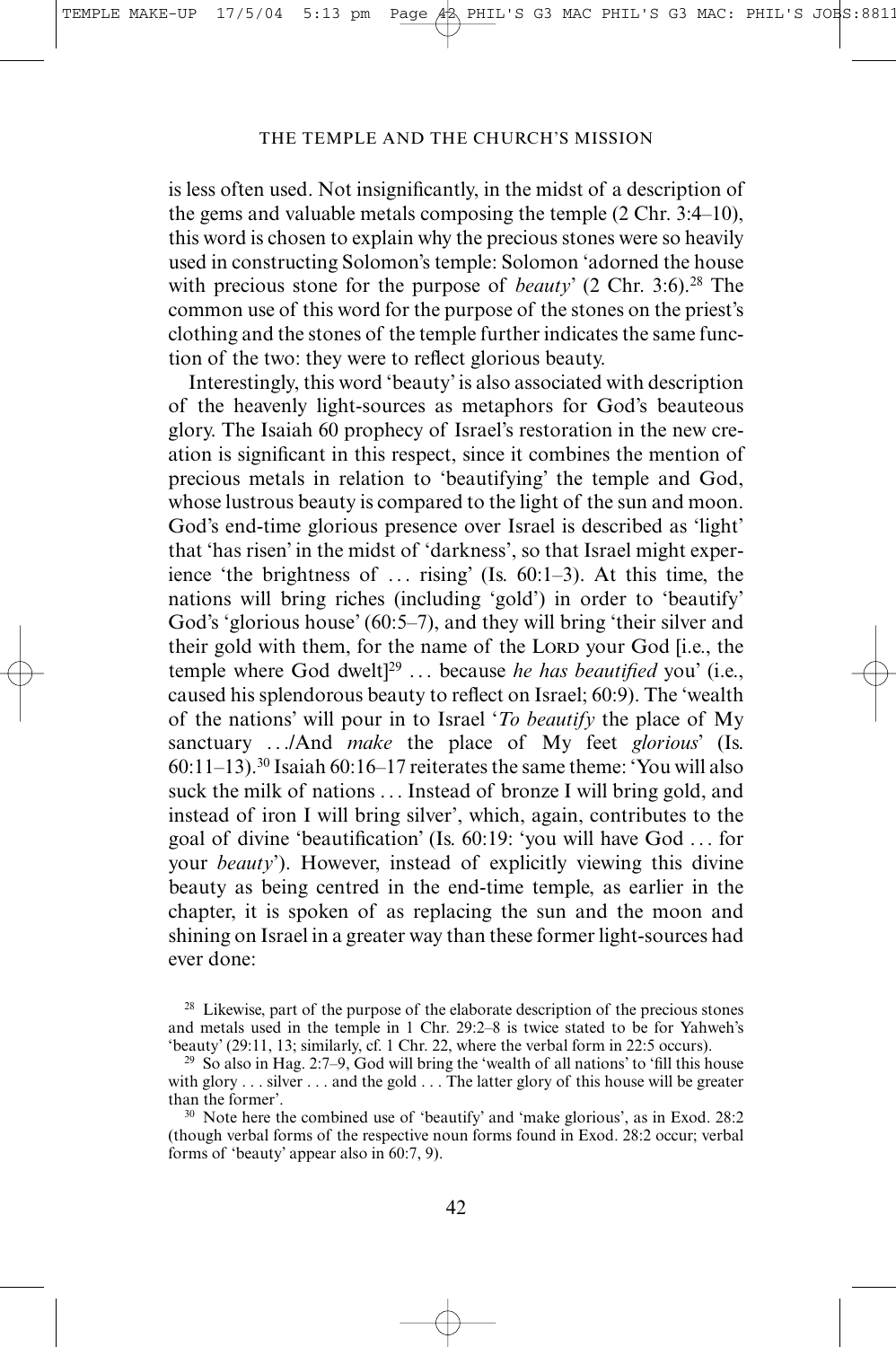19'No longer will you have the sun for light by day, Nor for brightness will the moon give you light; But you will have the LORD for an everlasting light, And your God for your *beauty*. 20'Your sun will set no more, Neither will your moon wane; For you will have the LORD for an everlasting light, And the days of your mourning will be finished.'

(Is. 60:19–20)

Here we find God's 'beauty' explicitly compared to the splendour of the sun and moon, though his brightness is incomparably greater, so that the chapter ends with astronomical metaphors as it began (note 'light', 'brightness', and 'rising' in 60:1–3). And, again, the result of this will be that God 'may be beautified' (verbal form of *tip'arâ*; 60:21). Thus, Isaiah 60 repeatedly refers to God's 'beauty' being expressed as a supernova-like sun and moon primarily in his eschatological sanctuary and outwards, *toward which the bringing in of precious metals contributes*. <sup>31</sup> The main light sources of the old creation were representations, though only faintly, of the glorious light that God would shine in the new creation.

It is unlikely to be a coincidence that the precious metals of the new creational temple listed in Revelation 21:18–20, which allude partly to the jewels of the priestly attire in Exodus 28:17–20 (see Beale 1999a: 1080–1088), function to reflect God's glory (especially in light of 4:3, 9–11 and 21:11), and that they are directly followed by allusions to the same Isaiah texts crucial to the directly preceding discussion (Is. 60:3, 5, 11, 19) (see Beale 1999a: 1093–1101). Revelation 21 makes the same connections that we have pursued within the Old Testament itself. Accordingly, Isaiah appears to have considered that Israel's earthly temple could be called 'beautiful' (Is. 64:11) because

 $31$  In this context, the wealth and valuable metals ultimately find their fulfilment in more than physical metallic reality in a glorious new creation, whereby the ultimate wealth they bring is themselves as worshippers and reflectors of God's end-time glorious presence (on which, see Beale 1999a: 1093–1101, for how Is. 60:3, 5, 11, 19 is fulfilled in the new cosmos). The word 'beauty' is also contextually associated with astronomical phenomena in Is. 62:1, 3 ('brightness . . . a torch that is burning') and Ps. 110:3 ('Thy people will volunteer ... in the *beauty* of holiness, from the womb of the dawn'). Ps. 96:5–9 strikingly combines elements of the heavens, beauty, the temple, and priestly attire: directly following mention of the created 'heavens', it says, 'splendor and majesty are before Him, strength and *beauty* are in His *sanctuary*', followed by a command to 'bring an offering into His courts' and to 'worship the LORD in the splendor of holiness' (NASB renders 'holy attire').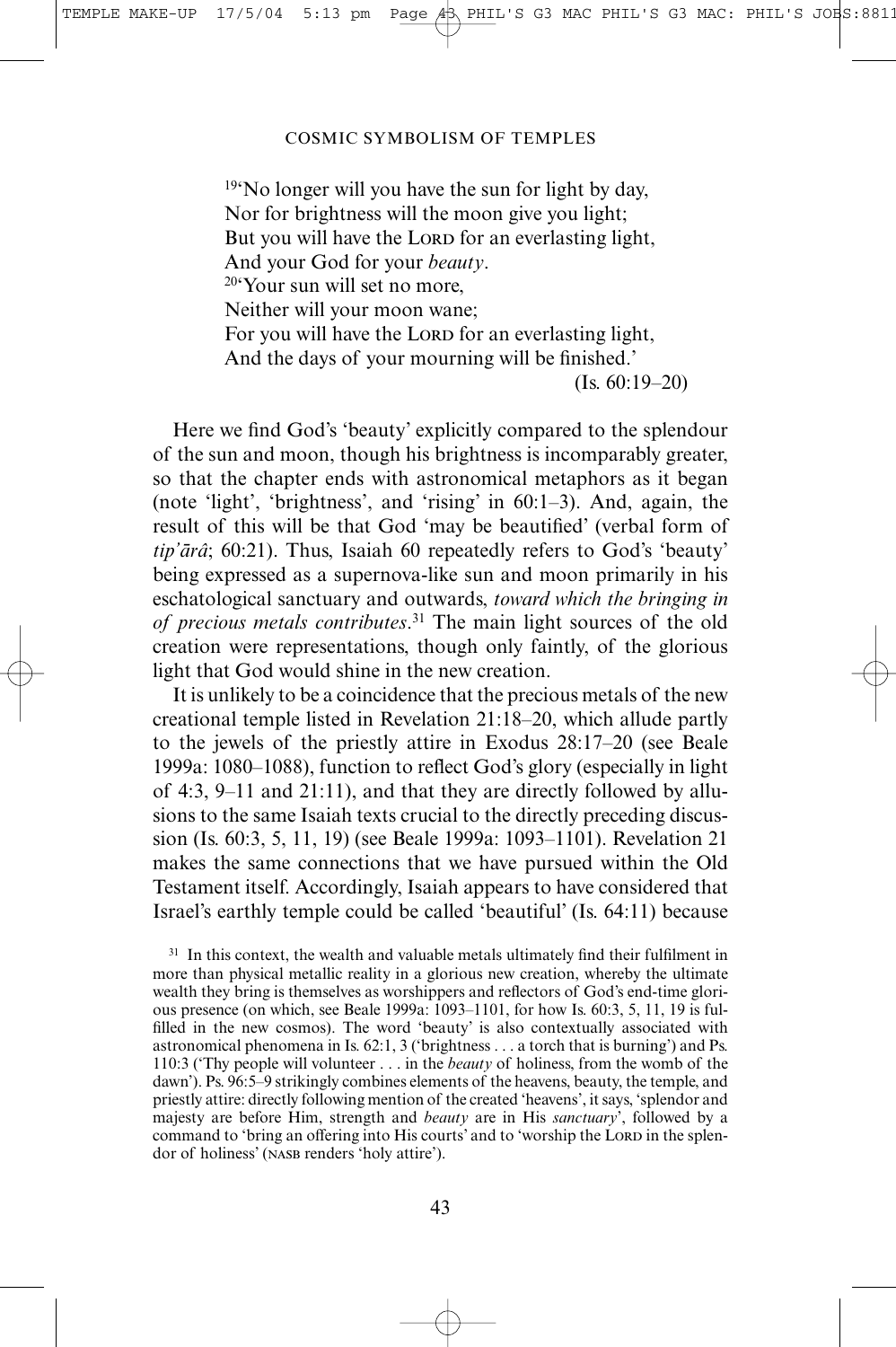it was a reflection of God's 'beautiful habitation' that was in 'heaven' (Is. 63:15), which would eventually descend to fill the earth with divine glory (Is.  $64:1-3$ ;  $66:1-2$ )<sup>32</sup> and of which Revelation is the fuller explanation.

The following considerations further support the conclusion that the metals in the temple were intended to recall the starry heavens and, ultimately, the luminous glory of God to which the stars themselves pointed. First, the precious materials adorn only the temple house proper and not any part of the courtyard. This fits with our identification of the holy place with the starry sky and inner room there as the unseen heavenly domain. On the other hand, the only metal used in the courtyard is the less expensive and less radiant bronze (e.g., the altar is made of bronze), which is also the only area of the temple complex that common Israelite worshippers could enter (Poythress 1991: 16).

Secondly, Scripture itself describes part of God's glory in his heavenly palace or temple through portrayals of precious stones. The first such depiction occurs at the Sinai theophany: when Moses and the elders of Israel saw God in the cloud at the top of Mount Sinai, 'under his feet there appeared to be constructed tile-work of sapphire, *as clear as the body of the heavens*' <sup>33</sup> (Exod. 24:10; cf. 19:16–20). Here we find a conglomeration of precious stone describing the divine environment of God's heavenly temple that had temporarily descended to the top of Sinai (and we shall propose in a following chapter that Sinai was conceived of as a temple).<sup>34</sup> Furthermore, this gem-like pavement is said to be 'as clear [or 'pure' blue] as the body of the heavens'. Thus, the blue colour of the stone is comparable to the majestic appearance of the heavens (see also Cassuto 1967: 314).

Likewise Ezekiel's description of the heavenly dimension that corresponded to the earthly temple includes virtually the same reference as found in the Exodus 24 passage: 'now above the vault of heaven [firmament] that was over the heads' of the living cherubim 'there was something resembling a throne, like sapphire in appearance', which itself was under a human-like depiction of God (Ezek. 1:26). Ezekiel 10:1 has an almost identical description, though there 'something like a sapphire stone . . . resembling a throne' was not

 $32$  For discussion of which, see ch. 4. This discussion of 'beauty' in relation to precious stones on the priestly attire and in the temple has been inspired by the discussion of Kline 1980: 43.

<sup>&</sup>lt;sup>33</sup> My translation of the Hebrew. LXX reads, 'under his feet there was the likeness of a sapphire slab, and it was just as the appearance of the firmament of heaven in purity'.

<sup>34</sup> On which see ch. 3.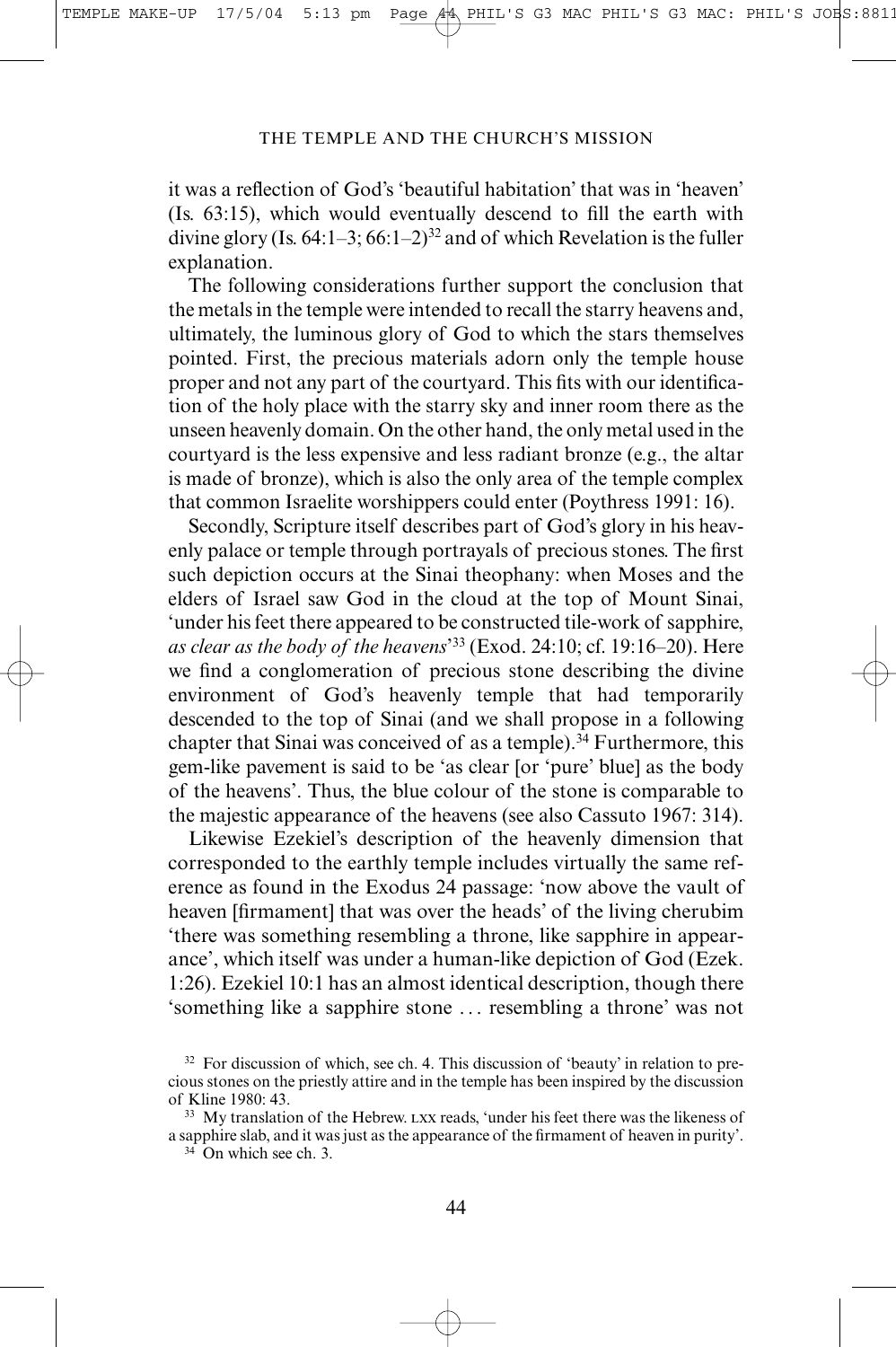above but '*in* the vault of heaven that was over the heads of the cherubim'. Ezekiel 1:27–28 describes the divine figure itself 'like glowing metal that looked like fire ... and there was a radiance around Him. As the appearance of the rainbow in the clouds on a rainy day, so was the appearance of the surrounding radiance. Such was the appearance of the likeness of the glory of the LORD. It is clear that the sapphire is not only directly compared to the appearance of the heavens but is associated with another startling feature of the sky: the brilliant colours of a rainbow reflective of the sun. Furthermore, the sapphire is part of the immediate heavenly surroundings that, like the 'glowing metal', reflected the radiance of the divine glory.35 The precious stones in Revelation also describe the radiant glory of God's dwelling in the heavenly temple (Rev. 4:3; 21:11, 18–20).

Therefore, though every part of the preceding analysis about the astronomical significance of the precious metals and stones will not necessarily be equally persuasive, it is plausible to understand that the gleaming stones and metals composing the temple and the priest's garments functioned to remind one of the sparkling stars in the heavens, which themselves pointed to God's glorious presence in his invisible heavenly temple-court.

## Judaism's view of the symbolism of the temple

Jewish interpreters of the Old Testament reflect on the temple and understand it and develop it in ways that are similar to and consistent with our above analysis. What was more implicit in the Old Testament portrayal of the temple becomes explicitly drawn out by commentators in Judaism.

### *Symbolism of particular parts of the temple*

Somewhat similar to our above analysis of the symbolism of the three parts of the temple, Josephus understood the tripartite structure of the tabernacle to signify 'the earth [= outer court] and the sea [= inner court], since these  $\dots$  are accessible to all; but the third portion  $\mathfrak{p}$ holy of holies] he reserved for God alone, because heaven also is inaccessible to men' (*Ant*. 3.181; cf. 3.123). Likewise, in support of the

<sup>35</sup> Ezek. 1:16 also refers to the 'workmanship' of the 'wheels' that accompanied the cherubim to be 'like sparkling beryl'. The words 'workmanship' and 'sapphire' also describe the heavenly environment of the theophanic presence in Exod. 24:10, which links the Ezekiel portrayal even more closely to the earlier Exodus appearance.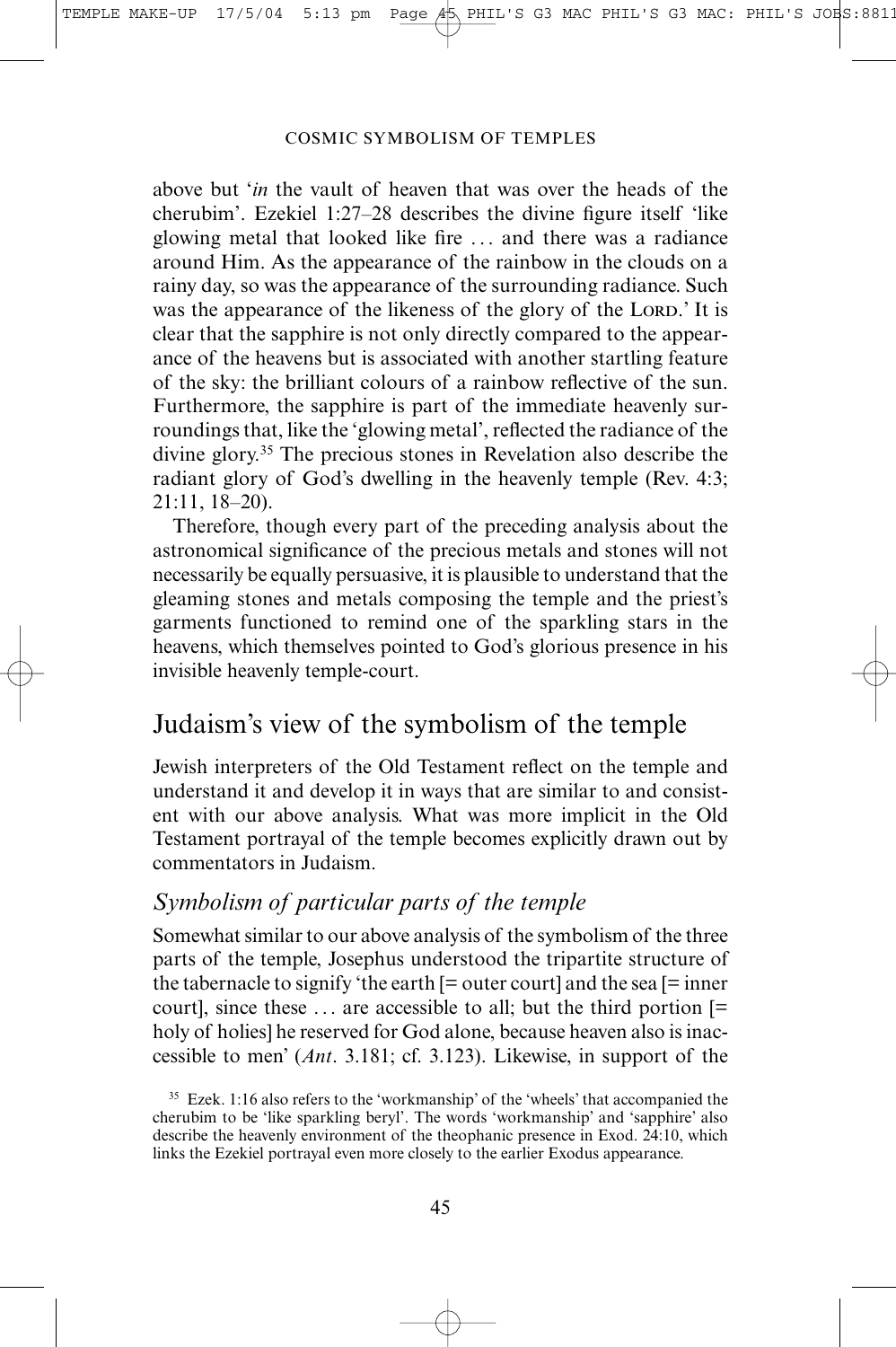idea that the outer court was associated with the visible sea, *Midrash Rabbah Numbers* 13:19 says, 'the court ... encompassed the Tabernacle as the sea encompasses the world'.36 In support of the idea that the outer court represented the earthly habitation, one of the early Aramaic Bibles says that Moses was to 'set up the courtyard round about for the sake of the merits of the fathers of the world who surround the people of the house of Israel round about' (Exod. 40:8 of *Tg. Pseudo-Jonathon Exodus*).

Early Judaism also makes explicit the biblical implication about the lampstand by directly asserting that the seven lamps on the lampstand symbolized the planets (Josephus, *Ant*. 3.145; *War* 5.217; Philo, *Rer. Div. Her.* 221–225; *Vit. Mos.* 2.102–105; *Quaest. Exod.* 2.73–81; Clement of Alexandria, *Stromata*, 5.6) or heaven (Philo, *Rer. Div. Her*. 227). These lamps are also equated with the 'lights in the expanse of heaven' from Genesis 1:14–16.37

In addition, Josephus and Philo discuss a number of ways in which the tabernacle or temple, or parts of it, symbolically reflect the cosmos (Philo, *Vit. Mos.* 2.71–145; cf. *Plant*. 47–50; *Spec. Leg.* 1.66; Josephus, *Ant*. 3.123, 179–187). They also observe that the outer veil of the holy place and curtains of the tabernacle and temple were made to reflect the four elements of the cosmos: earth, air, water and fire (Philo, *Quaest. Exod.* 2.85; *Vit. Mos.* 2.87–88; Josephus, *War* 5.212–214; *Ant*. 3.183).<sup>38</sup> Furthermore, the 'tapestry' hanging over the outer entrance into the temple 'typified the universe' and on it 'was portrayed a panorama of the heavens' (Josephus, *War* 5.210–214). Indeed, all of the curtains in the temple contained 'colours seeming so exactly to resemble those that meet the eye in the heavens' (Josephus, *Ant*. 3.132). Likewise, the veil symbolizes the airy covering of the earth that separates the changeable part of the world beneath from the unchanging heavenly region (Philo, *Quaest. Exod.* 2.91). The curtains of the temple were woven of things

<sup>37</sup> *Tg. Pseudo-Jonathon Exodus* 39:37 and 40:4; *Midrash Rabbah Numbers* 12:13; 15:7; cf. Keel 1985:171–176 and Goppelt 1972:256–257.

<sup>38</sup> Likewise, *Tg. Numbers* 24:6; *Midrash Rabbah Exodus* 35:6; *Midrash Rabbah Numbers* 4:13; *Midrash Rabbah Song of Songs* 3:10 § 4. Cf. *3 Enoch* 45, where the curtain 'before the Holy One' had printed on it all the events throughout world history.

<sup>36</sup> Likewise cf. a saying attributed to Rabbi Pinhas ben Ya'ir, a talmudic sage of the second century AD: 'The house of the Holy of Holies is made to correspond to the highest heaven. The outer holy house was made to correspond to the earth. And the courtyard was made to correspond to the sea' (cited in Patai 1967: 108); *b. Sukkah* 51b says the variegated blue and white marbled walls of the temple were comparable to sea waves. There is also depiction of a tripartite heavenly temple like that of the earthly Jerusalem in *1 Enoch 14*.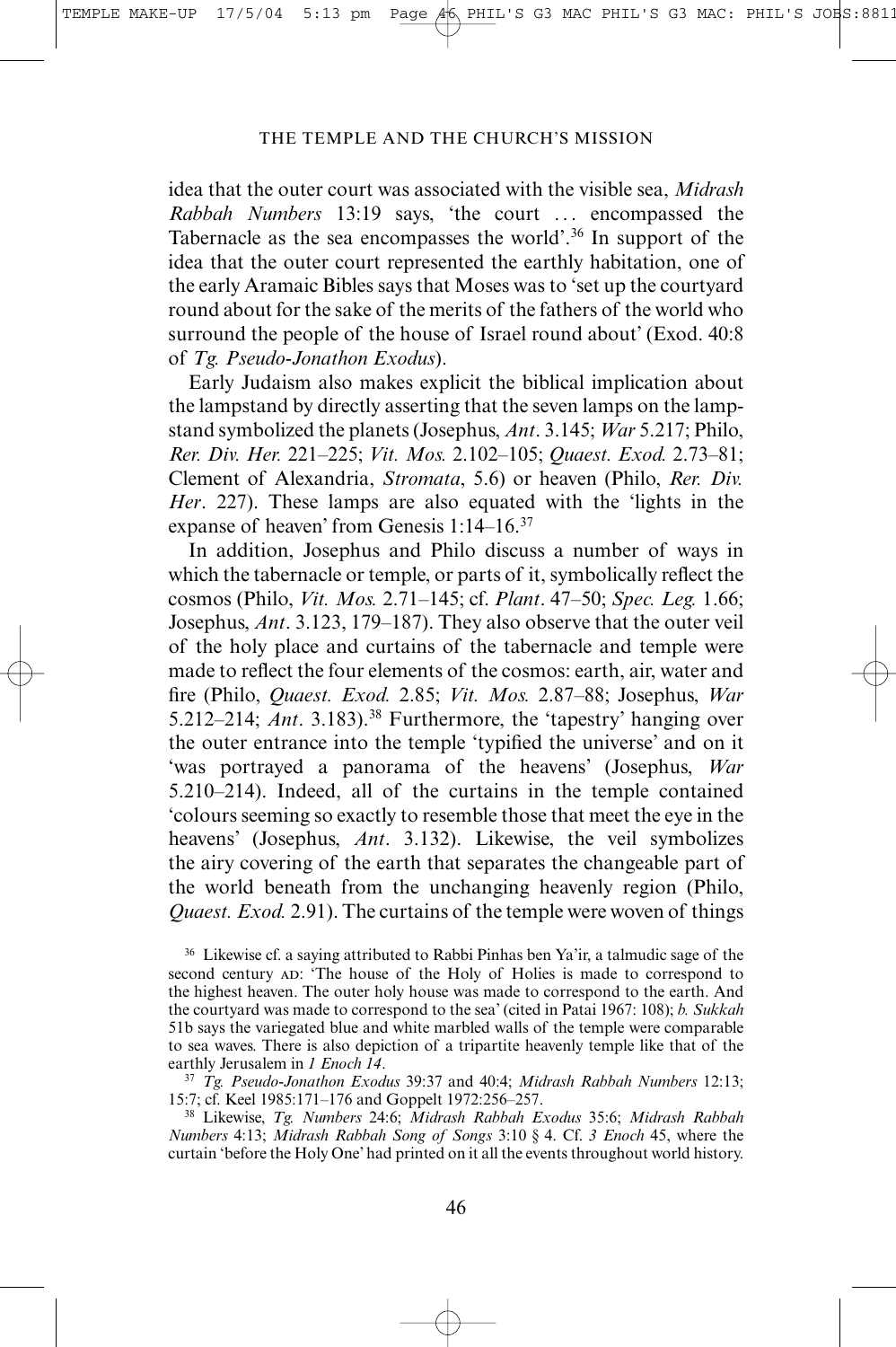that resembled the elements of which the world was made, since the created world itself was the macrocosmic temple after which Israel's small temple was modelled (Philo, *Quaest. Exod.* 2.85). These observations support the larger point strongly suggested in the Old Testament descriptions that the temple is a small-scale image of the entire universe, especially the visible and invisible heavenly dimensions.

In reflecting on the overall significance of the tabernacle, Josephus says, 'every one of these objects [of the tabernacle] is intended to recall and represent the nature of the universe' (*Ant*. 3.180).

### *Symbolism of the priest's robe in relation to the temple*

Just as Judaism further developed the Old Testament perspective on the heavenly significance of the temple curtains, so likewise do Jewish commentators develop further the biblical notion of the meaning of the priest's attire. Both Josephus and Philo understand the jewels on the priestly breast-piece to be symbolic of the twelve constellations.39 Josephus (*War* 4.324) affirms that priests are referred to as leading the 'cosmic worship' (*tes kosmikes threskeias*). Likewise, both Josephus and Philo understand the garments of the high priest to symbolize the whole cosmos (Philo, *Vit. Mos.* 2.117–126, 133–135, 143; Josephus, *Ant.* 3.180, 183–187). For example, Philo says explicitly that the high priest 'represents the world' and is a 'microcosm' (or 'small world', *brachys kosmos*; so *Vit. Mos.* 2.135). In addition, he states that the priest's 'long robe and ephod' were 'woven . . . to represent the universe' (*Vit. Mos.* 2.143), and the 'sacred vesture was designed' to be 'a copy of the universe' (Philo, *Spec. Leg.* 1.95). The 'garments' that the priest 'puts on as raiment are the world' (*Fug.* 110) and 'is a copy and replica of the whole heaven' (*Som*. 1.215).

Other sectors of Judaism held virtually the same view of the priest's clothing. *Wisdom of Solomon* 18:24 (2nd century  $BC - 1st$ century AD) likewise understands the high priest's garment and jewels to be symbolic of the entire cosmos: 'in the long garment was the whole world, and in the four rows of the stones was the glory of the fathers'. The reference to the 'glory of the fathers' is also an allusion to the blessing upon Abraham's seed that would result in blessing to the whole world (so also 18:22). One of the Aramaic translations of Exodus 28:17 and 39:10 affirms a cosmic symbolism of the stones: the

<sup>39</sup> Philo, *Spec. Leg*. 1.84–94; *Vit. Mos*. 2.122–126, 133; *Quaest. Exod*. 2.107–114; *Som*. 1.214–215 (cf. also *Fug*. 184–185); Josephus, *Ant*. 3.186–187; cf. Clement of Alexandria, *Stromata* 5.6.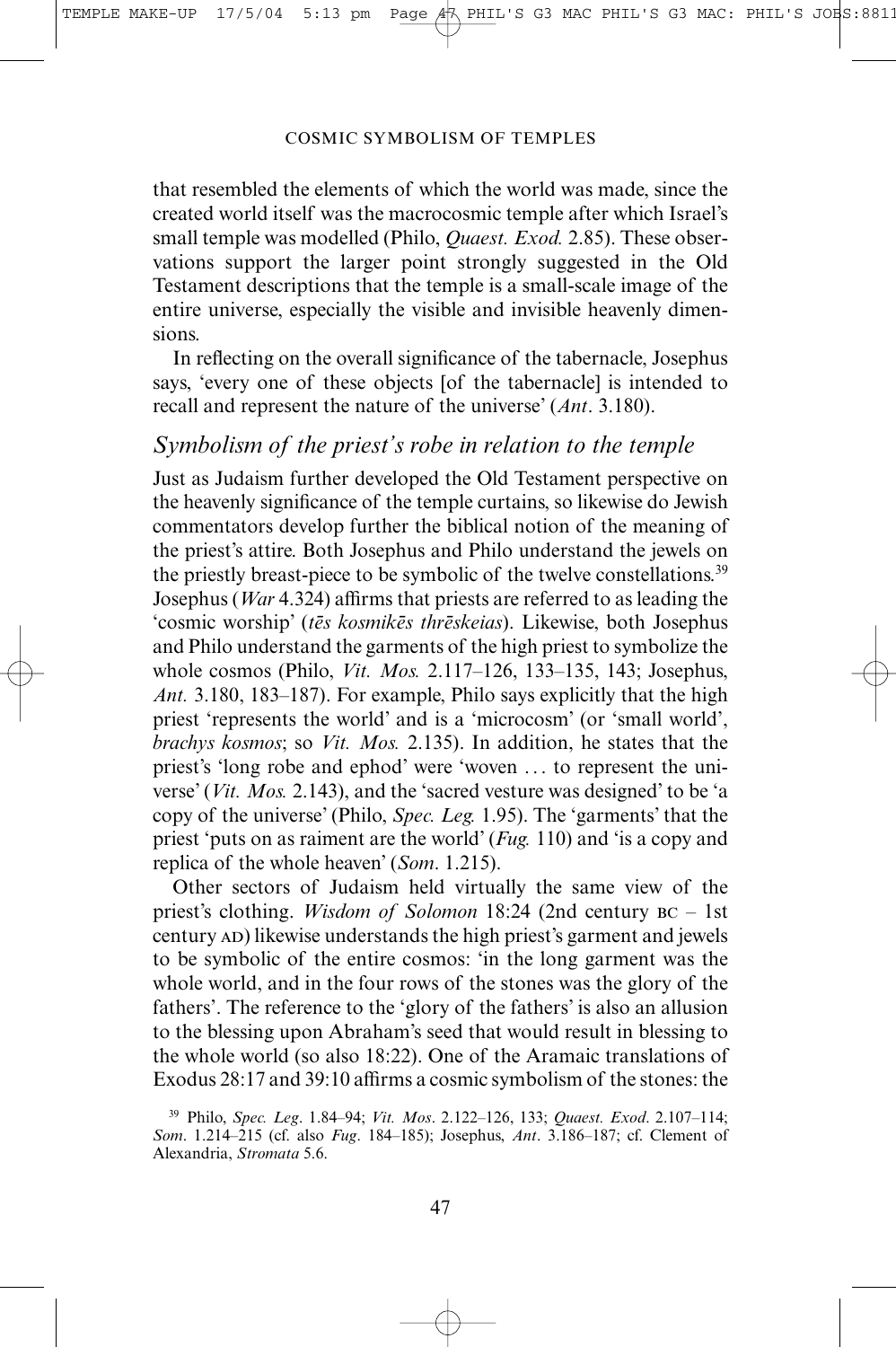'four rows of precious gems [were] corresponding to the four corners of the world'.40

Comparable to the emblematic meaning of the curtains of the tabernacle and temple, Philo held that the priest's 'gown is all of violet, and is thus an image of the air; for the air is naturally black' (*Vit. Mos.* 2.118). Josephus similarly says the 'blue' of the 'high priest's tunic . . . signifies' the 'arch of heaven' and his 'head-dress appears . . . to symbolize heaven, being blue' (*Ant.* 3.184, 186).

Therefore, early Judaism clearly understood the priests' clothing to be a microcosm of the entire creation. The most likely reason for this is because they also believed the priestly attire was a microcosm of the temple itself, which was also a small model of the entire cosmos.

## Conclusion: symbolism of the temple in the Old Testament and Judaism

Taking all of the preceding data into consideration, the three parts of Israel's temple represented the three parts of the cosmos: the outer court symbolized the visible earth (both land and sea, the place where humans lived); the holy place primarily represented the visible heavens (though there was also garden symbolism); the holy of holies stood for the invisible heavenly dimension of the cosmos where God dwelt<sup>41</sup> (apparently not even the high priest who entered there once a year could see because of the cloud from the incense which he was to put on the fire; cf. Lev. 16:32).<sup>42</sup> As we will see more fully later, this understanding of the temple as a small model of the entire cosmos is part of a larger perspective in which the temple pointed forward to a huge worldwide sanctuary in which God's presence would dwell in every part of the cosmos. The conception also is a linchpin for better understanding why John later pictures the entire new heavens and earth to be one mammoth temple in which God dwells as he had formerly dwelt in the holy of holies.

<sup>42</sup> Philo (*Spec. Leg.* 1.72) expands on the Leviticus text by saying, 'the great quantity of vapour which this naturally gives forth covers everything around it, beclouds the eyesight and prevents it from being able to penetrate to any distance'.

<sup>40</sup> *Tg. Pseudo-Jonathon*. See Patai 1967: 112–113, for a helpful synoptic overview of Josephus's various cosmic perspectives of the temple; see also Koester 1989: 59–63, for a synoptic overview of both Josephus and Philo on the same topic.

<sup>&</sup>lt;sup>41</sup> See more generally Spatafora (1997: 31), who proposes only a twofold symbolism: outer court  $=$  the earth, and sanctuary proper  $=$  the heaven (he makes no distinction between the visible and invisible dimension of the heavens).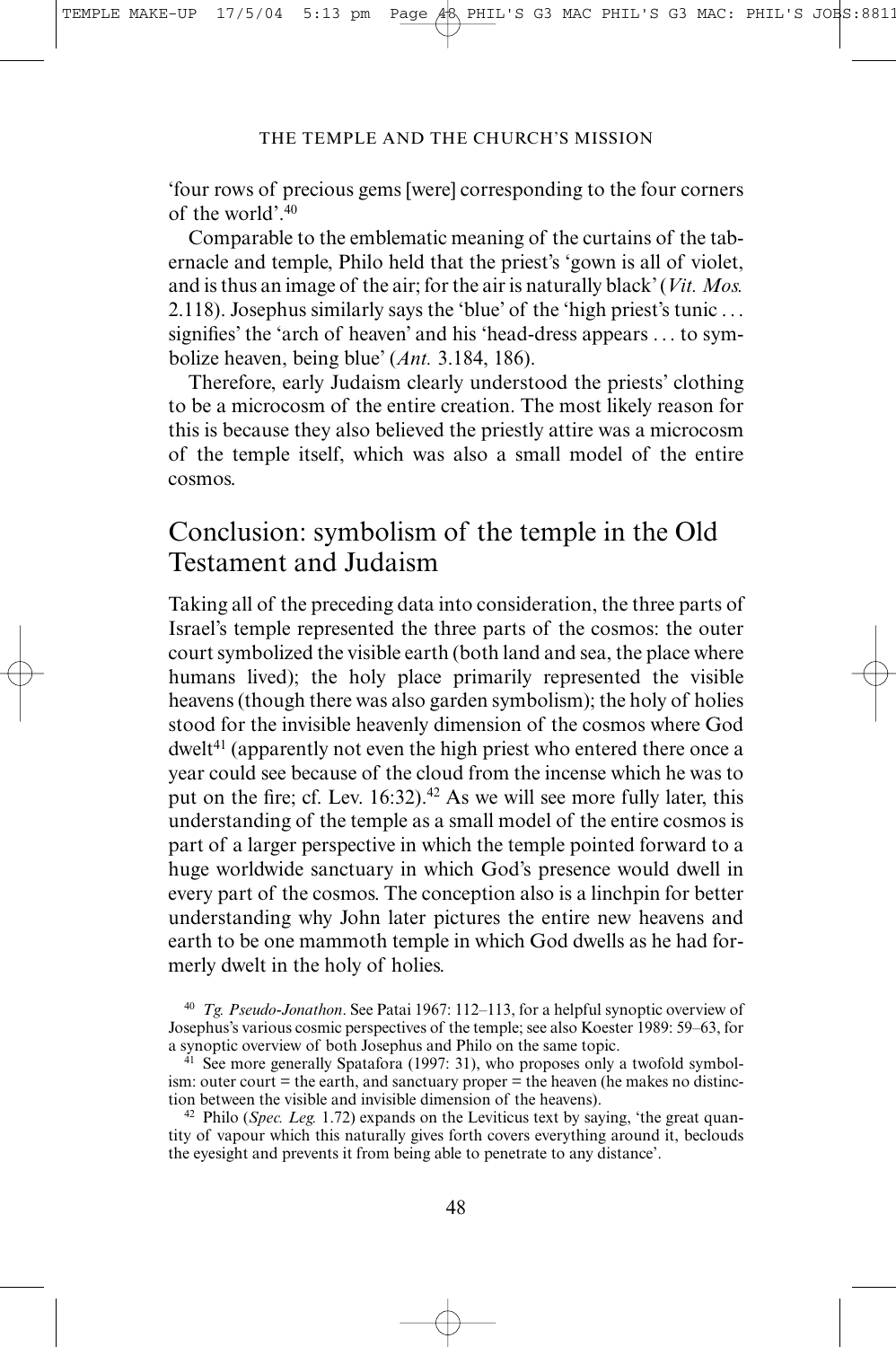This cosmic perspective of the temple is discernible in the Old Testament, and it is developed in Judaism. Before concluding this section, a word is in order about the evidence adduced from the Jewish authors Philo and Josephus. While it is true that Philo and Josephus had varying interpretations of the temple symbolism, their views intersect at significant points. Furthermore, they both testify to a general cosmological understanding of the temple held by mainstream contemporary Jewish thought, especially where their views overlapped. Philo himself says that his symbolic understanding of the lampstand was generally acknowledged during his time (*Quaest. Exod.* 2.78; cf. also *Rer. Div. Her.* 224).<sup>43</sup> That their perspective was probably not idiosyncratic is suggested also by recalling that other Jewish sources testify to the same cosmic viewpoint (the earliest being Wisdom, followed by the Targum and then the profusion of references in the later midrashic and Talmudic literature). Though every one of their detailed symbolic identifications is unlikely to be correct, their approach generally represented an accurate understanding of the Old Testament temple's emblematic meaning.

Among the admittedly few *explicit* biblical passages supporting the cosmic temple thesis (Levenson 1984: 289–298), Levenson offers Isaiah 6:3: 'Holy, Holy, Holy, is the LORD of hosts, The whole earth is full of His glory.' He contends that this 'glory' is the divine radiance by which God manifests his presence in the temple. The significance of Isaiah's vision of the luminescent smoke filling the temple (6:4) is explained by the seraphim to mean that the whole world manifests Yahweh's cultic heavenly glory that has unique correspondence in the earthly temple. Isaiah 6:3b could well be rendered 'the fullness of the whole earth is his glory' (an alternative rendering proposed by Levenson and the NASB), that is, the entire world reflects God's glory in the temple.44 In the same way that God's glory (*kabôd*) filled both the tabernacle and temple at the conclusion of their construction, Isaiah 6:3 affirms with the same terms that God's glory fills the entire cosmos (Levenson 1984: 289). While Levenson grants that the biblical evidence is 'muted and implicit', the Old Testament 'evidence is not quite so lacking as one would think at first glance' (Levenson 1984: 286).

<sup>43</sup> See Levenson 1988: 96–99 for additional striking examples of the cosmic symbolism of the tabernacle or temple in rabbinic Judaism; see also Kline (1980: 41–47) and Poythress (1991: 13–35), who, as modern commentators, make many similar observations about the temple and the priestly garments.

<sup>44</sup> Though Levenson later more speculatively interprets this to mean 'the world in its fulness is the temple' (1984: 296).